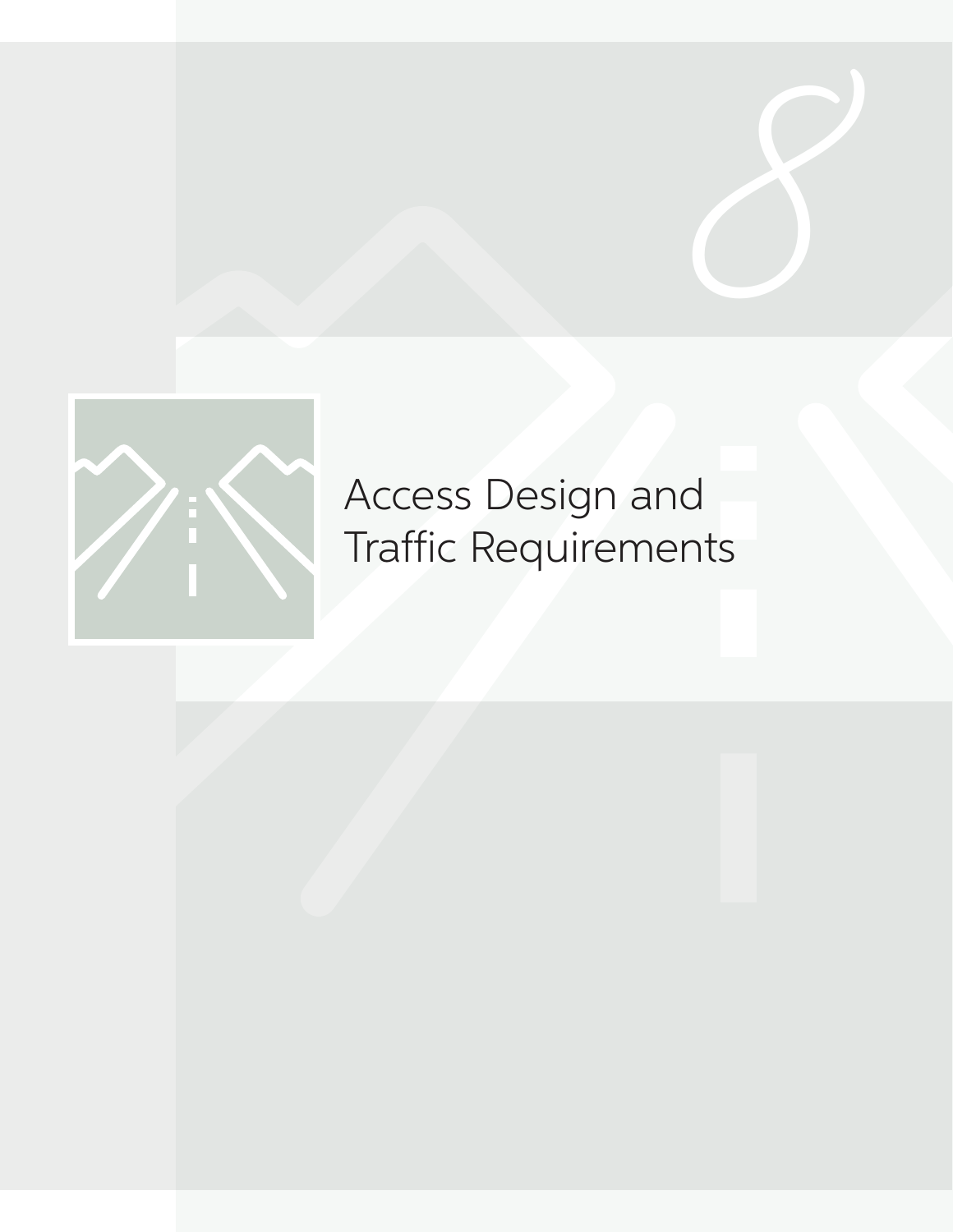# **CHAPTER 8—ACCESS DESIGN AND TRAFFIC REQUIREMENTS**

### *Table of Contents*

| $8 - 01$      |                                                                      |  |
|---------------|----------------------------------------------------------------------|--|
| $8 - 01 - 01$ |                                                                      |  |
| $8 - 01 - 02$ |                                                                      |  |
| $8 - 01 - 03$ | Criteria for Access onto Adams County Roadways 2                     |  |
| $8 - 01 - 04$ |                                                                      |  |
| $8 - 01 - 05$ |                                                                      |  |
| $8 - 01 - 06$ |                                                                      |  |
| $8 - 01 - 07$ |                                                                      |  |
| $8 - 01 - 08$ |                                                                      |  |
| 8-01-08-01    |                                                                      |  |
| 8-01-08-01-01 | Functional Characteristics and Category Assignment Criteria  14      |  |
| 8-01-08-01-02 | Access Granting Criteria Including Category Related Access Location, |  |
|               |                                                                      |  |
| 8-01-08-02    |                                                                      |  |
| 8-01-08-03    |                                                                      |  |
| 8-01-08-04    |                                                                      |  |
| 8-01-08-05    |                                                                      |  |
| 8-01-08-06    |                                                                      |  |
| 8-01-09       |                                                                      |  |
| $8 - 01 - 10$ |                                                                      |  |
| $8 - 02$      |                                                                      |  |
| $8 - 02 - 01$ |                                                                      |  |
| $8 - 02 - 02$ |                                                                      |  |
| $8 - 02 - 03$ |                                                                      |  |
| $8 - 02 - 04$ |                                                                      |  |
| $8 - 02 - 05$ | Planning Horizons and Roadway Network Assumptions  26                |  |
| $8 - 02 - 06$ |                                                                      |  |
| 8-02-06-01    |                                                                      |  |
| 8-02-06-01-01 |                                                                      |  |
| 8-02-06-01-02 |                                                                      |  |
| 8-02-06-01-03 |                                                                      |  |
| 8-02-06-01-04 |                                                                      |  |
| 8-02-06-01-05 |                                                                      |  |
| 8-02-06-02    |                                                                      |  |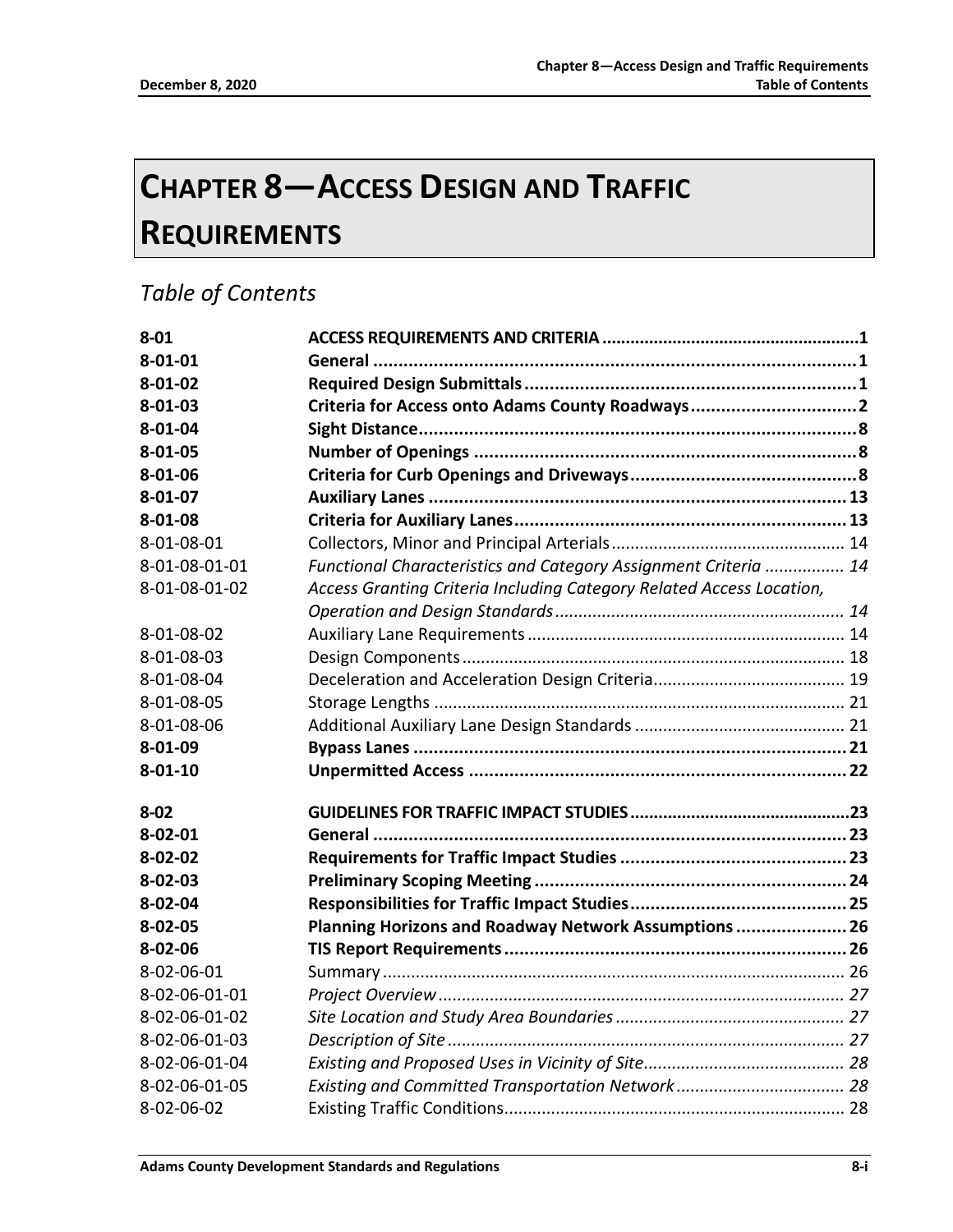| 8-02-06-03    | Future Traffic Conditions Without Proposed Development 29    |  |
|---------------|--------------------------------------------------------------|--|
| 8-02-06-04    |                                                              |  |
| 8-02-06-04-01 |                                                              |  |
| 8-02-06-04-02 |                                                              |  |
| 8-02-06-04-03 |                                                              |  |
| 8-02-06-04-04 |                                                              |  |
| 8-02-06-04-05 |                                                              |  |
| 8-02-06-05    | Future Traffic Forecasts With the Proposed Development 34    |  |
| 8-02-06-06    |                                                              |  |
| 8-02-06-06-01 |                                                              |  |
| 8-02-06-06-02 |                                                              |  |
| 8-02-06-06-03 |                                                              |  |
| 8-02-06-06-04 |                                                              |  |
| 8-02-06-06-05 |                                                              |  |
| 8-02-06-06-06 |                                                              |  |
| 8-02-06-07    |                                                              |  |
| 8-02-06-08    |                                                              |  |
| 8-02-07       | Requirements for Updating Existing Traffic Impact Studies 37 |  |

# *List of Figures*

## List of Tables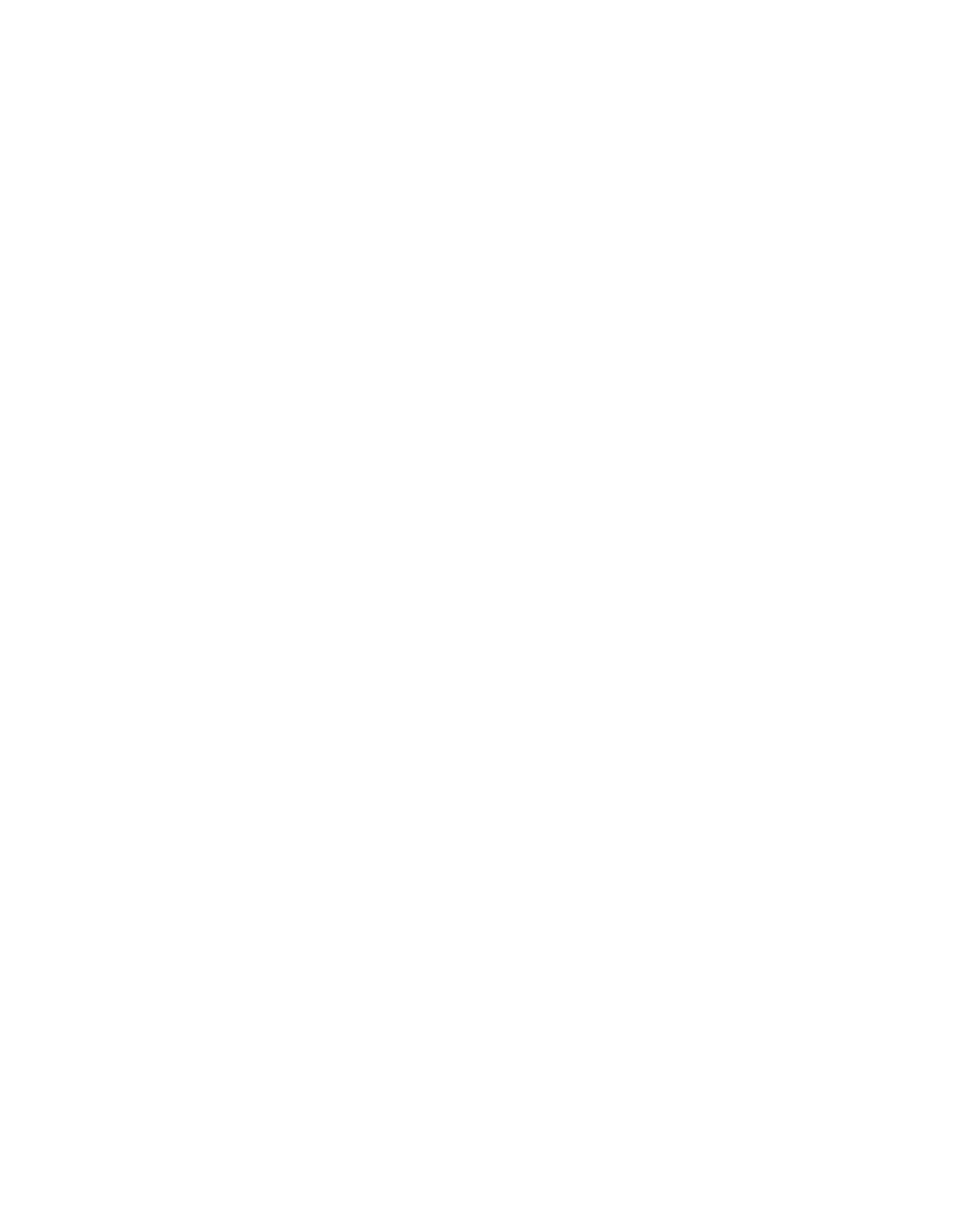#### **Chapter 8—ACCESS DESIGN AND TRAFFIC REQUIREMENTS**

Presented in this chapter are minimum requirements and technical criteria for the analysis and design of access locations to and from county roadways with the intent of providing a safe, orderly, and continuous traffic/pedestrian movement. Traffic is a regional feature that affects all governmental jurisdictions and all parcels of property. All applications submitted to the County for land being developed commercially, industrially, or as a subdivision, and/or as part of an existing subdivision desiring access to a county roadway will require some form of access and traffic analysis and appropriate design. The level of detail and specific requirements for each of these submittals will be outlined within this chapter.

#### **8-01 ACCESS REQUIREMENTS AND CRITERIA**

#### **8-01-01 GENERAL**

The county has adopted the following design standards and criteria for traffic management and should be used in the analysis and design of all new or modified access point locations. However, the County reserves the right to issue and enforce more stringent criteria should adverse or unsafe conditions exist. Also, conditions may arise where the minimum standards presented within this chapter are either inappropriate or cannot be justified economically. In these special cases, the County may issue a variance. All designs that vary from the standards and criteria presented in this chapter, shall obtain approval from the County prior to completing construction plans or Traffic Impact Study (TIS).

Standards and technical criteria not specifically addressed in this chapter shall follow the appropriate provisions outlined in the 2001 AASHTO, A Policy on Geometric Design of Highways and Streets ("Green Book") and/or the Colorado State Highway Access Code. In addition, County Standards are presented in Appendix A. It is important to note that County Standards may supersede the AASHTO criteria. In the event that the AASHTO criteria are revised, the latest edition shall be used.

**8-01-02 REQUIRED DESIGN SUBMITTALS**

Project Plans and TIS submitted to the County for review shall contain a detailed analysis and comprehensive circulation design in accordance with these criteria and other applicable standards (local, state, and federal). Prior to receiving approval, the Project Plans and TIS must be sealed by a Colorado Registered Professional Engineer who has extensive knowledge of the project being submitted for review. Documents submitted without being sealed or by a party not responsible for the work, will not be reviewed.

Section 8-02 presents the minimum level of TIS to be prepared and submitted to the County for approval. Based on the application and the size of project being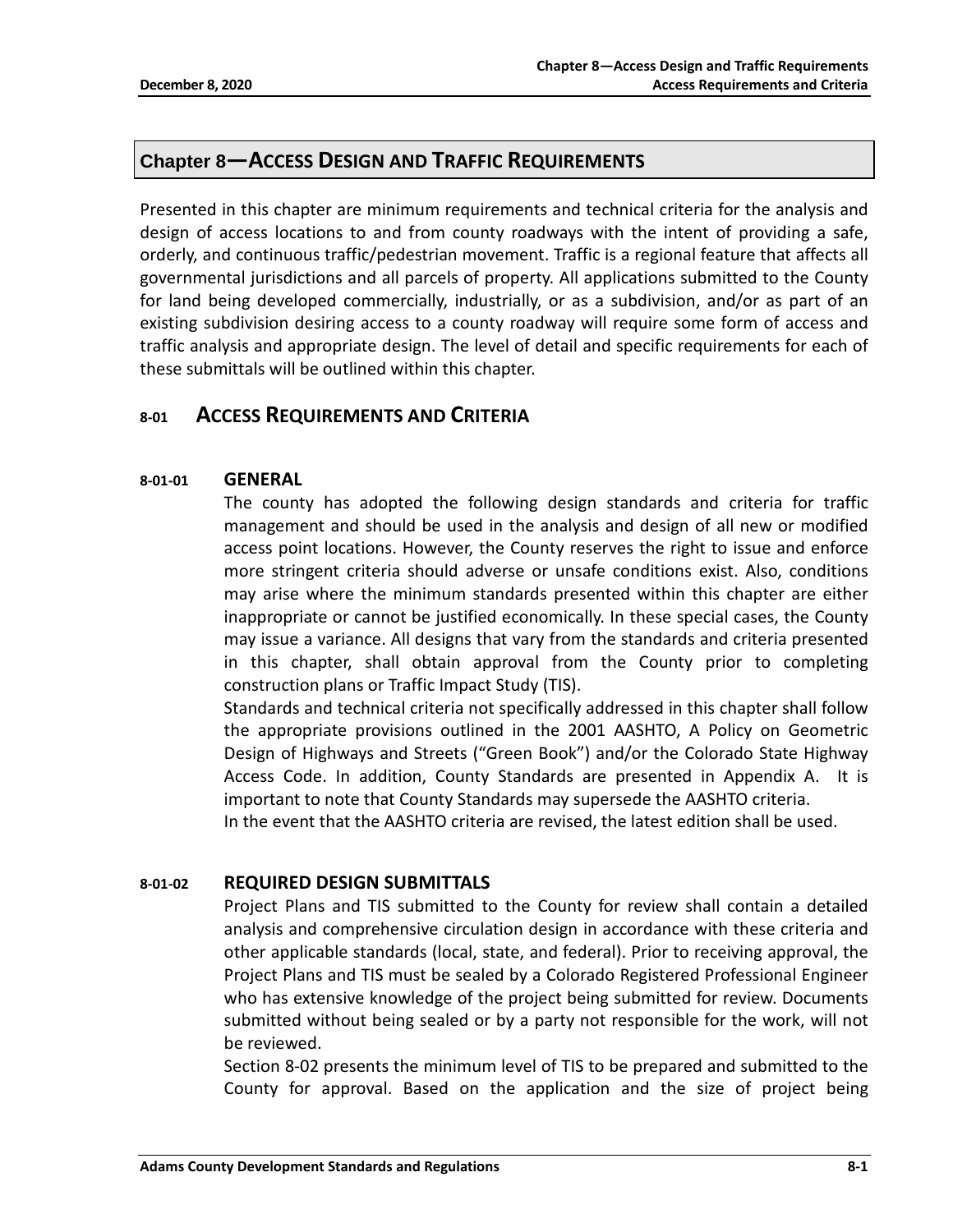submitted, the level of analysis and design detail required varies and can be determined by the checklist attached to the application and/or by contacting the County. All required information is to be submitted for County review prior to receiving an approved application or permit. Applicants are encouraged to prepare the required submittals with as much detail as possible to minimize possible confusion and cut down on overall processing time.

| Objective                            | Criteria outlined in this chapter should be viewed as the minimum requirements for the<br>design of entrances and exits and determining the proper location of access point(s)                                                                                                                                                                                                                                                                                                                                                                                                                                                                                                                                                                                                                                                                                                                                                                              |  |  |  |  |
|--------------------------------------|-------------------------------------------------------------------------------------------------------------------------------------------------------------------------------------------------------------------------------------------------------------------------------------------------------------------------------------------------------------------------------------------------------------------------------------------------------------------------------------------------------------------------------------------------------------------------------------------------------------------------------------------------------------------------------------------------------------------------------------------------------------------------------------------------------------------------------------------------------------------------------------------------------------------------------------------------------------|--|--|--|--|
|                                      | onto any of the existing or proposed county roads.                                                                                                                                                                                                                                                                                                                                                                                                                                                                                                                                                                                                                                                                                                                                                                                                                                                                                                          |  |  |  |  |
| Quality                              | All work done under this permit shall be performed to the satisfaction of the County.                                                                                                                                                                                                                                                                                                                                                                                                                                                                                                                                                                                                                                                                                                                                                                                                                                                                       |  |  |  |  |
| <b>Factors Reviewed</b>              | The factors reviewed with each access application include: speed of the highway, sight<br>distance, existing or potential safety concerns, existing traffic on the highway,<br>intersection spacing and the projected vehicular use of the site.                                                                                                                                                                                                                                                                                                                                                                                                                                                                                                                                                                                                                                                                                                            |  |  |  |  |
| <b>Traffic Impact</b><br>Study (TIS) | In reviewing a site, the County may require an applicant to prepare a Traffic Impact<br>$\bullet$<br>Study (TIS) for review and approval by the County to determine the impact the<br>development may have on the adjacent road systems.<br>The TIS should address the impact of the additional traffic generated by the<br>$\bullet$<br>development and propose appropriate improvements to mitigate that impact.<br>Guidelines for the preparation of the TIS are included as part of the applicable<br>٠<br>Permit Application.                                                                                                                                                                                                                                                                                                                                                                                                                          |  |  |  |  |
| Hydraulic Impact                     | The engineer may need to submit the information for review by the County to<br>$\bullet$<br>determine the hydraulic impact to the existing roadway drainage system.<br>Based on the submitted information, the engineer may be required to supply<br>٠<br>additional hydraulic computations for review and approval by the County.<br>A proper Storm Drainage Study (including project plans) must be reviewed and<br>$\bullet$<br>approved by the County and implemented by the Permittee.<br>Standards and technical criteria are included in Chapter 9 of this document.<br>$\bullet$                                                                                                                                                                                                                                                                                                                                                                    |  |  |  |  |
| Implementation                       | No person shall construct any access providing direct movement to or from any<br>$\bullet$<br>county maintained roadway without obtaining approval from the County.<br>County approval and the appropriate permits necessary for construction shall be<br>$\bullet$<br>issued only in compliance with the policies outlined in this chapter. Under no<br>circumstances shall access be allowed or permitted if it is detrimental to the public<br>health, welfare, and safety.<br>Vehicular access to or from property adjoining a county roadway shall be provided<br>٠<br>to the general street system, unless, such access has been acquired by a public<br>authority. Police, fire, ambulance, and other emergency stations shall have a right<br>to direct access to county roadways. Direct access from a development project to<br>the roadway shall be permitted only if the proposed access meets the purpose and<br>requirements of this chapter. |  |  |  |  |

#### *Table 8.1—General Access Issues*

#### **8-01-03 CRITERIA FOR ACCESS ONTO ADAMS COUNTY ROADWAYS**

All new or modified access locations in Adams County shall meet the requirements of the Colorado Department of Transportation and information presented in this chapter. Where possible, the access may also comply with the requirements of the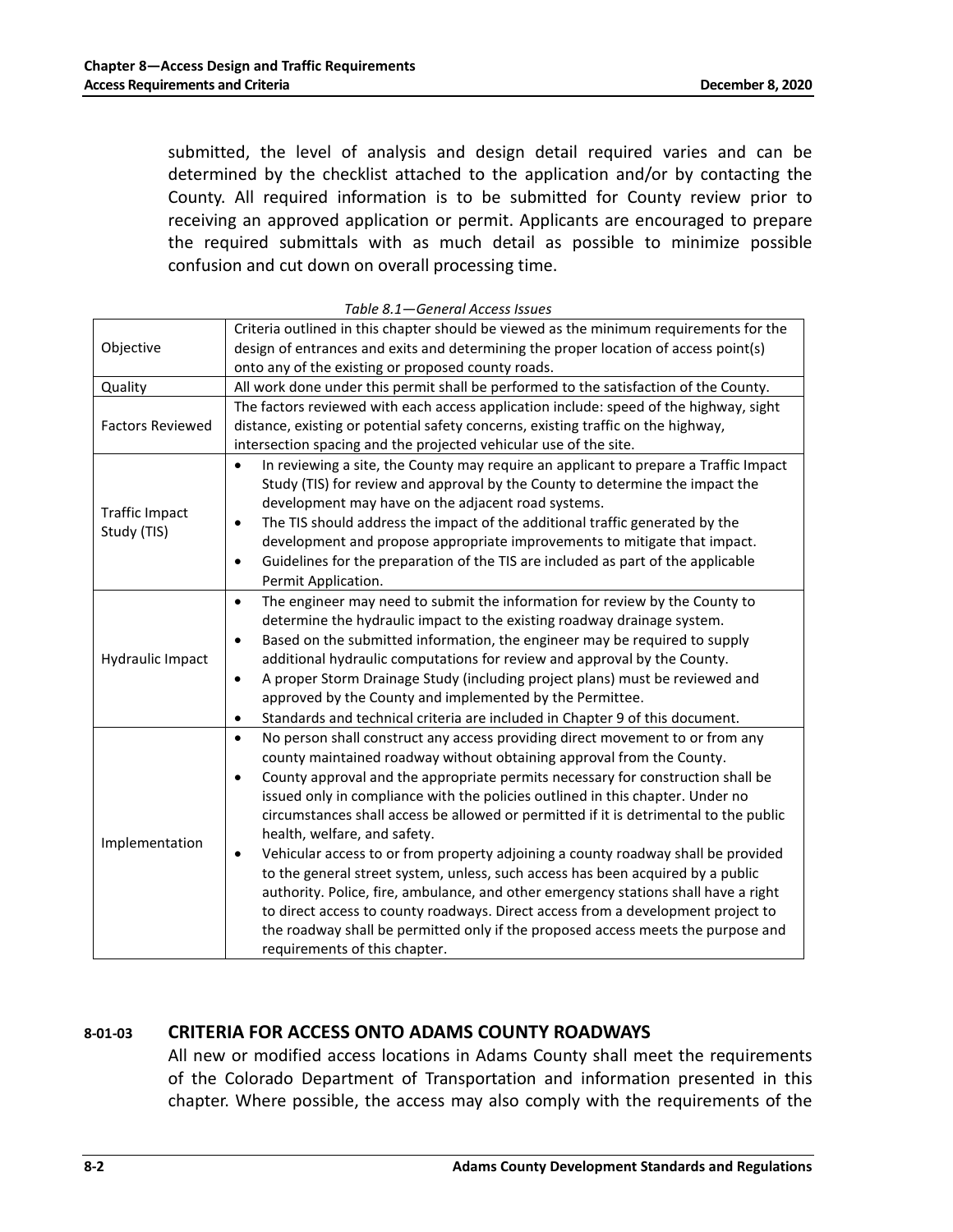Denver Regional Council of Governments. Refer to Table 8.2, Table 8.3, and Table 8.4 for county access criteria onto major and minor arterials, major and minor collectors, and local streets. All new commercial and industrial developments shall provide connectivity to adjoining commercial and industrial developments, unless otherwise determined by the Community and Economic Development Department. Access to State Highways is governed by the State Highway Access Code and the engineer must follow appropriate criteria and standards.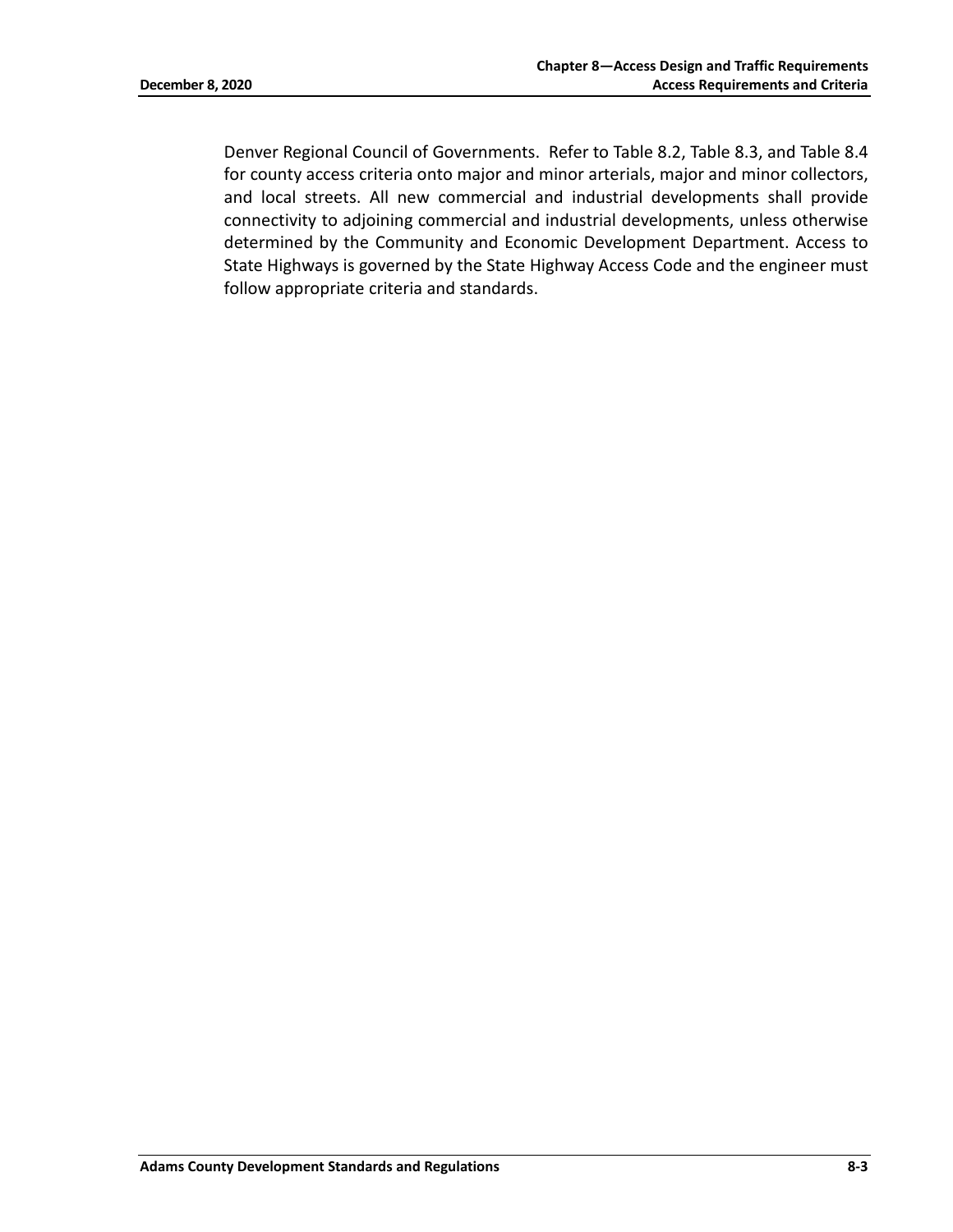| Table 8.2-Criteria for Access onto Major Arterials                                                           |                                                                                                                                                                                                                                                                                                                                                                                                                                                                                                                               |                                                                                                                                                                                                                                                                                                                                   |  |  |  |
|--------------------------------------------------------------------------------------------------------------|-------------------------------------------------------------------------------------------------------------------------------------------------------------------------------------------------------------------------------------------------------------------------------------------------------------------------------------------------------------------------------------------------------------------------------------------------------------------------------------------------------------------------------|-----------------------------------------------------------------------------------------------------------------------------------------------------------------------------------------------------------------------------------------------------------------------------------------------------------------------------------|--|--|--|
| <b>Private Direct</b><br><b>Access</b>                                                                       | Shall not be allowed unless a TIS has been submitted and approved (including a signal progression plan).<br>$\bullet$<br>No direct private access is permitted on County maintained arterial roadways unless the property in question has no other access<br>to the general street system, or when denial of direct access to the major arterial and alternative direct access to another<br>roadway would cause unacceptable traffic operation and safety problems to the overall traffic flow of the general street system. |                                                                                                                                                                                                                                                                                                                                   |  |  |  |
| Considerations<br><b>When Private</b><br>Access Must be<br>Provided                                          | Such access shall continue only until such time that some other reasonable access to a lower function category street is<br>$\bullet$<br>available and permitted. The Access Permit should specify the future reasonable access location(s), if known, and under what<br>circumstances, what changes will be required.<br>Shared access between property owner and developments shall be promoted where applicable.<br>$\bullet$                                                                                              |                                                                                                                                                                                                                                                                                                                                   |  |  |  |
| Considerations<br><b>When Private</b><br>Access Must be<br>Provided<br><b>Public Direct</b><br><b>Access</b> | No more than one access shall be provided to an individual parcel or to contiguous parcels under the same ownership unless<br>$\bullet$<br>it can be shown that:                                                                                                                                                                                                                                                                                                                                                              |                                                                                                                                                                                                                                                                                                                                   |  |  |  |
|                                                                                                              | An access shall be limited to right turns<br>only, unless                                                                                                                                                                                                                                                                                                                                                                                                                                                                     | Allowing only one access conflicts with safety regulations (e.g., fire access), or<br>$\bullet$<br>Additional access would significantly benefit safety and operation of the highway<br>$\bullet$<br>or street and is necessary to the safe and efficient use of the property.                                                    |  |  |  |
|                                                                                                              | Where full movement is to be<br>$\bullet$<br>permitted spacing criteria must be<br>met.<br>Those that do not meet these<br>$\bullet$<br>requirements shall be limited to right<br>turns only, unless they meet the<br>requirements above.<br>No local streets shall be permitted to<br>intersect minor or major arterials.                                                                                                                                                                                                    | It is an approved full movement access intersection, and<br>٠<br>Left turns would not create unreasonable congestion or safety problems and<br>lower the level of service, and<br>Alternatives to the left turns would not cause unacceptable traffic operation and<br>$\bullet$<br>safety problems to the general street system. |  |  |  |
| Spacing and<br>Signalization<br>Criteria                                                                     | In general terms, full access to major arterials shall be limited to $\frac{1}{2}$ mile intervals $\pm$ approximately 200 feet, in order to<br>$\bullet$<br>achieve good speed, capacity, and optimum signal progression.<br>However, to provide flexibility for both existing and future conditions, an approved signal progression analysis shall be made<br>to properly locate proposed access that may require signalization. The specifics of this analysis are detailed in this chapter.                                |                                                                                                                                                                                                                                                                                                                                   |  |  |  |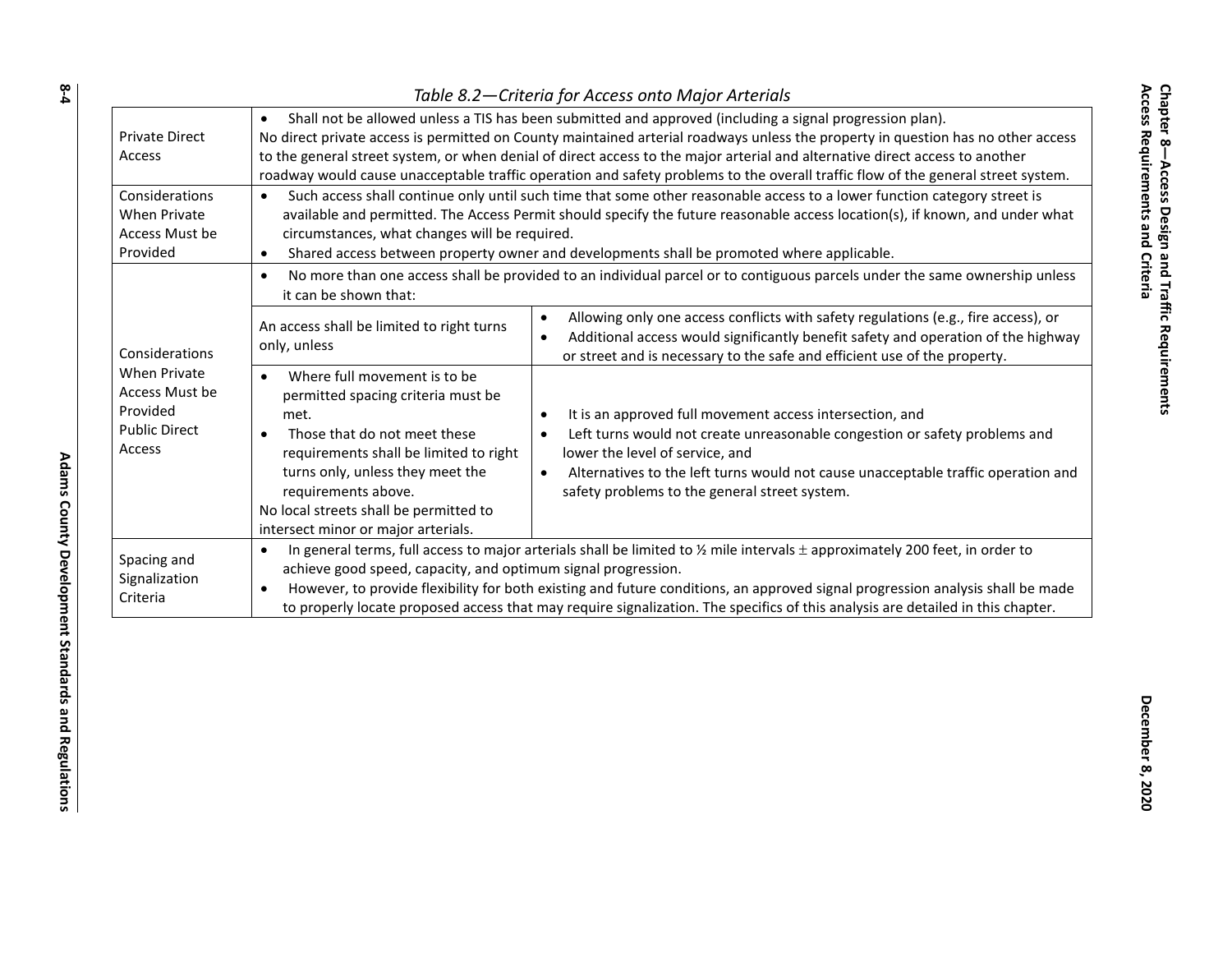| Generally, shall not be allowed onto a minor arterial. Private direct access onto a minor arterial may be permitted:<br>If it does not have the potential for signalization.<br>$\bullet$<br>If it has the potential for signalization, if it meets the signal spacing requirements for intersection public streets stated below<br>$\bullet$<br>and does not interfere with the location, planning, and operation of the general street system and access to nearby properties.<br>If no more than one access is provided to an individual parcel or to contiguous parcels under the same ownership unless it<br>٠<br>can be shown that additional access would be beneficial to the safety and operation of the highway and to the safety of public. |  |  |  |
|--------------------------------------------------------------------------------------------------------------------------------------------------------------------------------------------------------------------------------------------------------------------------------------------------------------------------------------------------------------------------------------------------------------------------------------------------------------------------------------------------------------------------------------------------------------------------------------------------------------------------------------------------------------------------------------------------------------------------------------------------------|--|--|--|
| Access may continue until such time that some other reasonable access to a lower functional category street or highway is<br>available. A traffic circulation plan, and/or street construction plans with phasing should specify under what circumstances the<br>changes will be required. Subdivisions should be designed to provide for alternative access at a future date.                                                                                                                                                                                                                                                                                                                                                                         |  |  |  |
| Where left turns are to be permitted must meet the signal spacing criteria.<br>$\bullet$                                                                                                                                                                                                                                                                                                                                                                                                                                                                                                                                                                                                                                                               |  |  |  |
| Those that do not meet these requirements shall be limited to right turns only, unless they meet the requirements stated in<br>$\bullet$<br>Table 8.2.                                                                                                                                                                                                                                                                                                                                                                                                                                                                                                                                                                                                 |  |  |  |
| No local streets shall be permitted to intersect minor or major arterials.<br>$\bullet$                                                                                                                                                                                                                                                                                                                                                                                                                                                                                                                                                                                                                                                                |  |  |  |
|                                                                                                                                                                                                                                                                                                                                                                                                                                                                                                                                                                                                                                                                                                                                                        |  |  |  |
| In general terms, full access to minor arterials shall be limited to one-quarter mile intervals, $\pm$ approximately 100 feet, in<br>$\bullet$<br>order to achieve good speed, capacity, and optimum signal progression                                                                                                                                                                                                                                                                                                                                                                                                                                                                                                                                |  |  |  |
| In urban areas and developing areas where higher traffic volumes are present, a spacing of one-half mile $(\pm 200$ feet for rural<br>$\bullet$<br>highway sections) for all accesses should be maintained. This spacing is desirable to achieve good speed, highway capacity and<br>optimum turning progression.                                                                                                                                                                                                                                                                                                                                                                                                                                      |  |  |  |
| However, to provide flexibility for both existing and future conditions, an approved signal progression analysis shall be made<br>to properly locate proposed access that may require signalization. The specifics of this analysis are detailed in this chapter.                                                                                                                                                                                                                                                                                                                                                                                                                                                                                      |  |  |  |
|                                                                                                                                                                                                                                                                                                                                                                                                                                                                                                                                                                                                                                                                                                                                                        |  |  |  |

*Table 8.3—Criteria for Access onto Minor Arterials*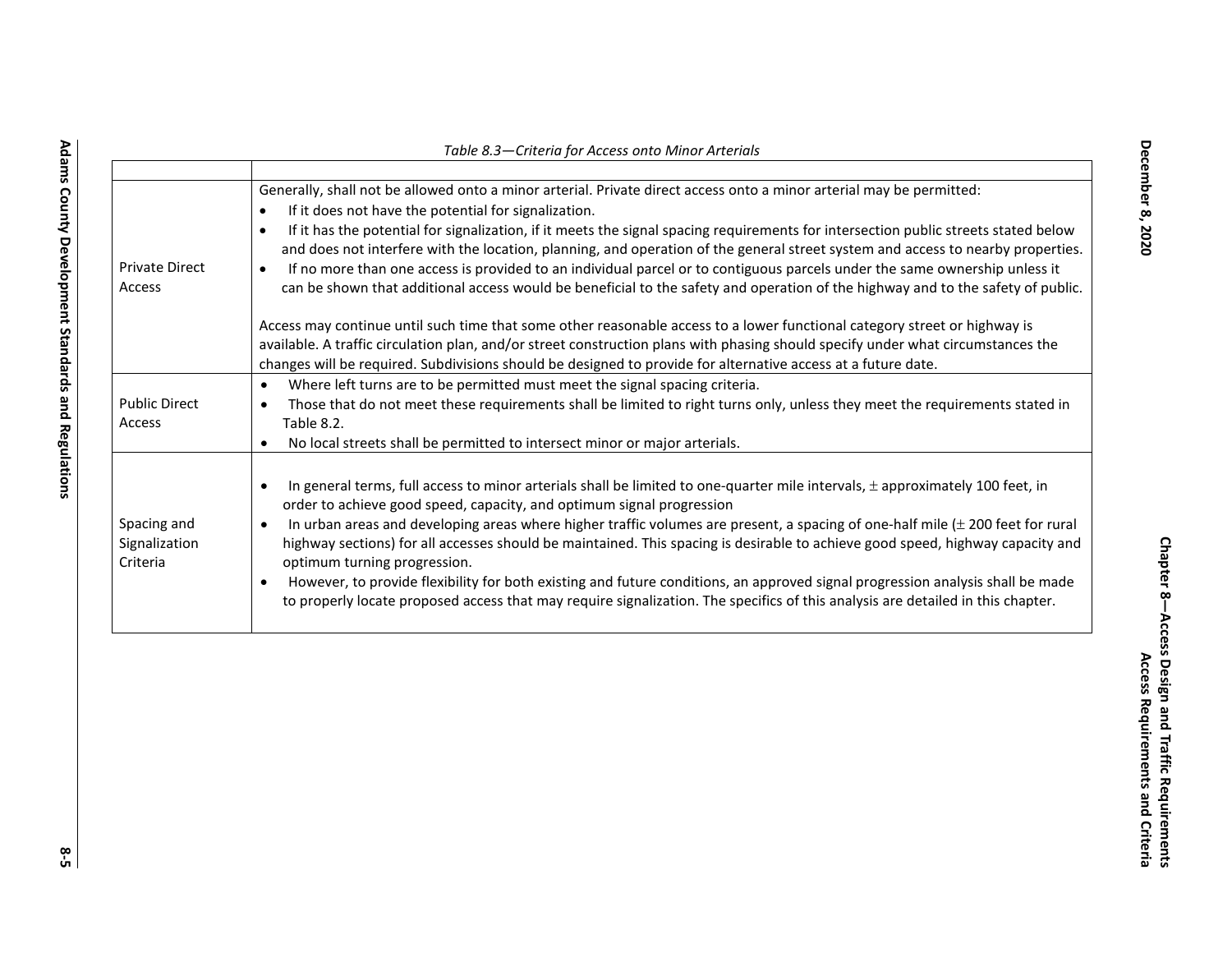|                          | Table 8.4-Criteria for Access onto Collectors and Local Streets                                                                                                                                                                                                                                                                                                                                                                                                                                                                                                                                                                  |                                                                                                                                                                                                                                                                                                                                                                                                          |
|--------------------------|----------------------------------------------------------------------------------------------------------------------------------------------------------------------------------------------------------------------------------------------------------------------------------------------------------------------------------------------------------------------------------------------------------------------------------------------------------------------------------------------------------------------------------------------------------------------------------------------------------------------------------|----------------------------------------------------------------------------------------------------------------------------------------------------------------------------------------------------------------------------------------------------------------------------------------------------------------------------------------------------------------------------------------------------------|
|                          | <b>Collectors</b>                                                                                                                                                                                                                                                                                                                                                                                                                                                                                                                                                                                                                | <b>Local Streets</b>                                                                                                                                                                                                                                                                                                                                                                                     |
|                          | Shall be governed by the Curb Opening and Driveway Criteria in Section 8-01-06                                                                                                                                                                                                                                                                                                                                                                                                                                                                                                                                                   |                                                                                                                                                                                                                                                                                                                                                                                                          |
| Private<br>Access        | Single-family residence and business access to collectors is not<br>permitted unless access to a lower function category street is<br>not available.<br>Access shall not be provided to an individual or to contiguous<br>$\bullet$<br>parcels under the same ownership unless it can be shown that<br>additional access would not be detrimental the safety and<br>operation of the highway, or allowing only one access would be<br>in conflict with local safety regulations, and the additional<br>access would not be detrimental to public health, safety and<br>welfare.                                                  | Direct access will be provided to each parcel or to contiguous<br>parcels when there will not be any significant safety or operational<br>problems and the spacing meets the access spacing requirements of<br>this policy.                                                                                                                                                                              |
| Public<br><b>Streets</b> | Shall intersect collector not closer than<br>$\bullet$<br>330 feet (minor collector) and 660 feet (major collector) from<br>each other (centerline to centerline)<br>The closest street intersection to an arterial shall be<br>330 feet (minor collector) and 660 feet (major collector) from<br>the arterial (ROW line of arterial to centerline of local street)<br>On minor collectors with an ultimate projected traffic volume of<br>$\bullet$<br>less than 2500 vpd, intersection spacing may be 250 feet<br>(centerline to centerline) (for first intersection from an arterial;<br>210' centerline to ROW of arterial). | Should not intersect local roadways closer than 150 feet from<br>each other (centerline to centerline).<br>On a local street, the closest intersection to a collector street<br>shall be at least 200 feet (centerline to centerline)<br>To an arterial street, the closest intersection shall be 200 feet<br>(arterial ROW line to local street centerline)<br>See Figure 8.1.                          |
| Spacing                  | In urban and developing areas where higher traffic volumes are<br>$\bullet$<br>present or growth is expected in the future, (and for rural<br>highways) access spacing shall be at the 1700-foot intervals.<br>Spacing of all major intersecting public streets, roads, highways<br>$\bullet$<br>and other major accesses should be on a minimum of 600-foot<br>intervals.                                                                                                                                                                                                                                                       | For those rural highway sections, spacing of all major<br>$\bullet$<br>intersecting public streets, roads, highways and other major<br>accesses should be on a minimum of 300-foot intervals.<br>Public access in urban growth areas spacing shall be to city<br>$\bullet$<br>specifications and may be less than 300 feet.<br>Other accesses shall use lot lines for spacing requirements.<br>$\bullet$ |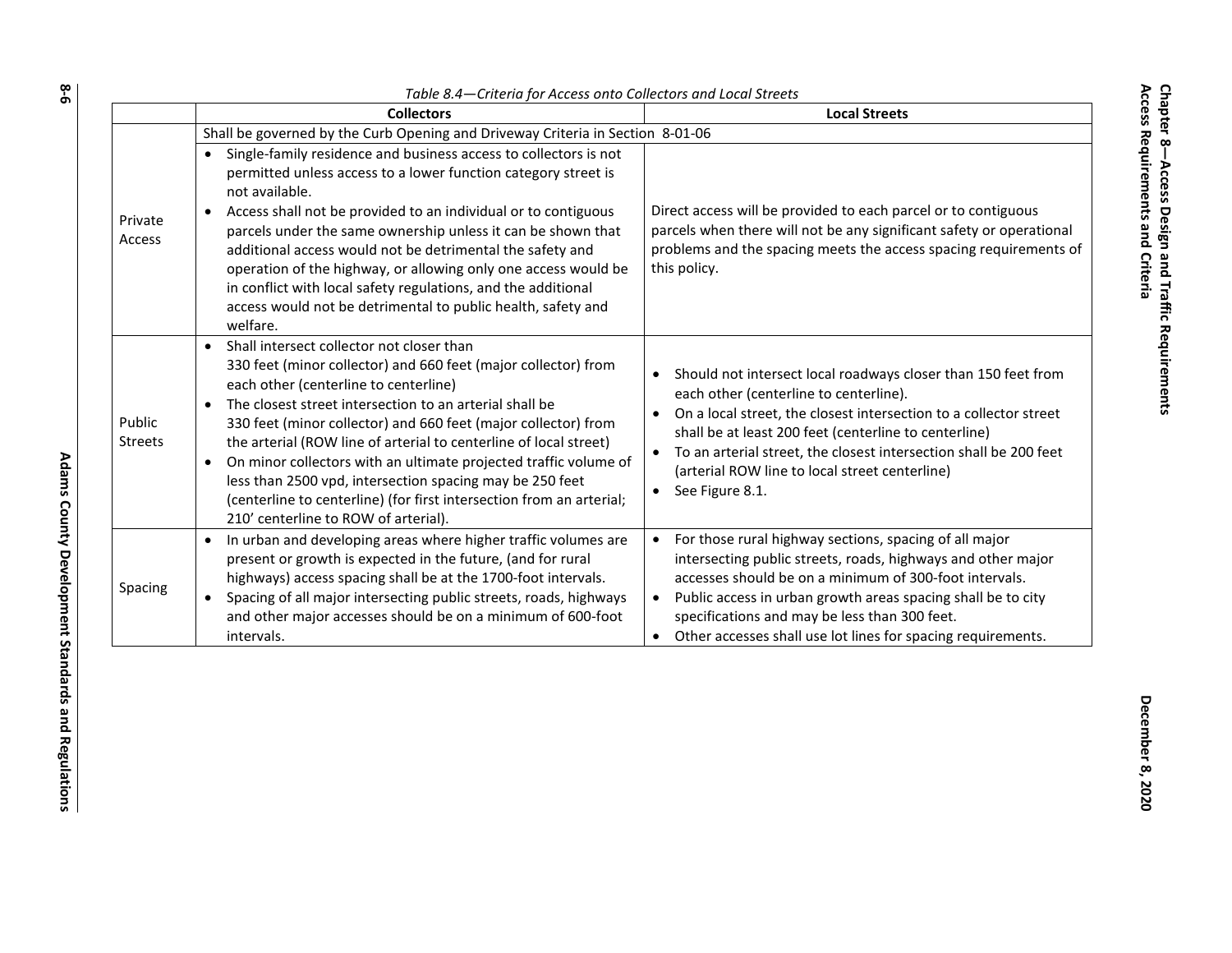*Figure 8.1—Intersection Separations*

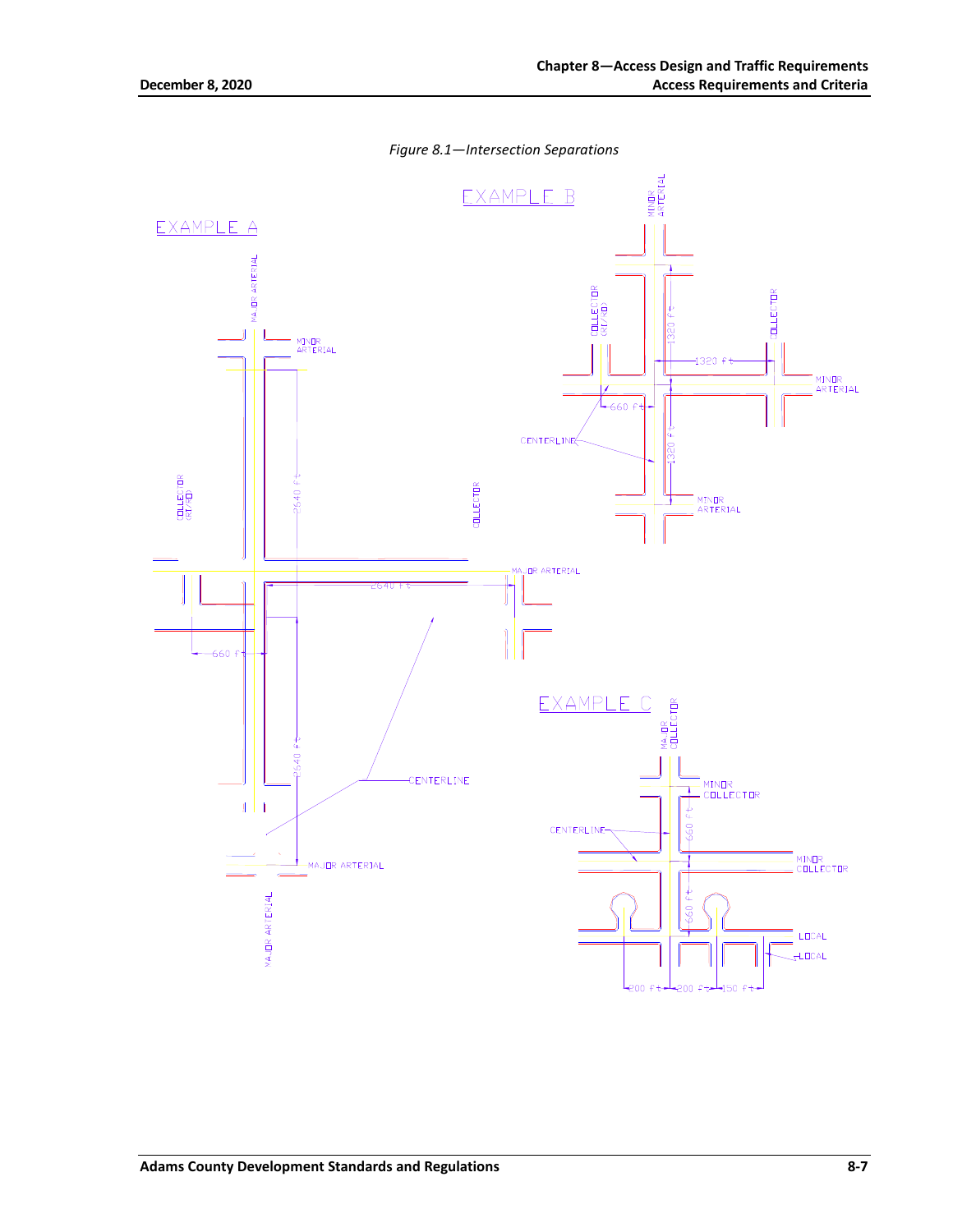#### **8-01-04 SIGHT DISTANCE**

Sight distance for curb openings to private property shall consist of a sight triangle conforming to the requirements of Chapter 7.

#### **8-01-05 NUMBER OF OPENINGS**

All additional access points to properties shall be approved by Adams County engineering staff. Applicant shall provide Adams County a scaled site plan showing the proposed location of the new access point, the proposed width of the access point, and the distance of the access point from the property boundary lines and any existing access location.

Refer to Table 8.5 for the number of access points to residential, commercial, and industrial property.

| Residential                 | Single and Multiple-<br><b>Family Dwellings</b>        | Shall be allowed a maximum of two access points for the roadway<br>of primary frontage and, one additional access point onto any<br>additional 'local' roadways adjacent to the property. *                                                                                   |  |  |  |
|-----------------------------|--------------------------------------------------------|-------------------------------------------------------------------------------------------------------------------------------------------------------------------------------------------------------------------------------------------------------------------------------|--|--|--|
| Commercial<br>and Mixed-Use | Less than 150' of<br>frontage and located<br>mid-block | Limited to one access point per property owner. Shared access<br>among adjacent property owners is strongly encouraged.<br>An exception may be granted where a building is constructed in<br>the middle of a lot and parking is provided for on each side of the<br>building. |  |  |  |
|                             | More than 150' of<br>frontage                          | A second access point may be allowed where there is sufficient<br>frontage to provide for min. and max. design requirements. *                                                                                                                                                |  |  |  |
|                             | Located on a corner                                    | One access to each street may be permitted *                                                                                                                                                                                                                                  |  |  |  |
| Service Station             | Located on a corner                                    | One access to each street may be permitted *                                                                                                                                                                                                                                  |  |  |  |
| Industrial                  |                                                        | Access shall be determined on a case-by-case basis. The county<br>shall consider good traffic engineering practice and the information<br>provided by the applicant in the TIS accompanying the submittal.                                                                    |  |  |  |

*Table 8.5—Number of Access Points*

\* Additional access may not be permitted for roads classified as collectors or arterials

#### **8-01-06 CRITERIA FOR CURB OPENINGS AND DRIVEWAYS**

Certain control values for curb openings and driveways require minimum dimensions in some instances and maximum values for other dimensions. The design of curb openings and driveways within the range of these dimensions will provide for good service on the part of the motorist using the driveway while and minimizing the interference to the traffic using the street. By controlling the location and width of openings or driveways along the street, it will be possible to avoid or eliminate long open stretches where motorists can indiscriminately drive onto the street. The width of opening established in this chapter is based on studies, which indicate the various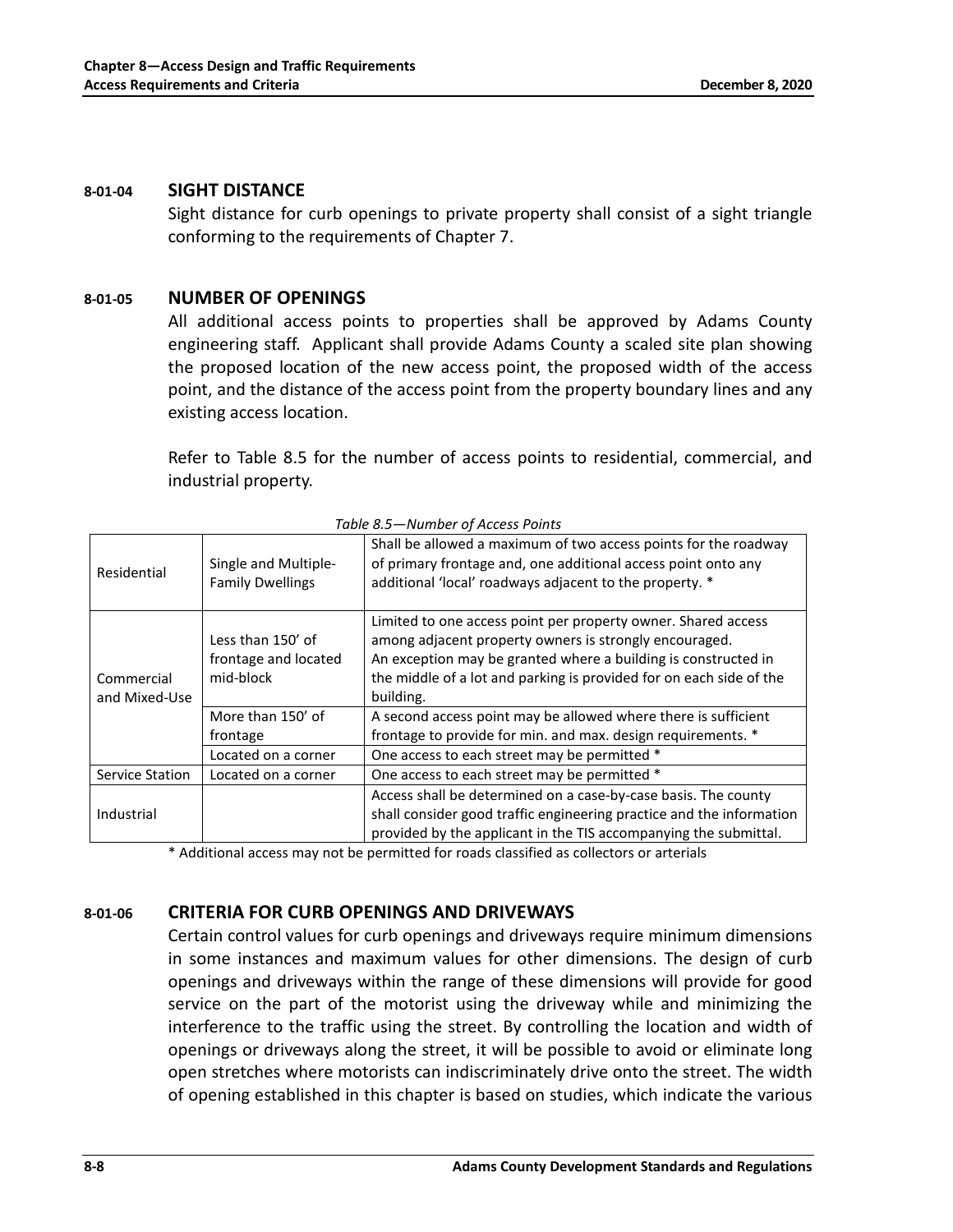width openings will accommodate vehicles of maximum size authorized on county streets and roadways. In case of conflict between requirements in the various sections of this chapter, the more restrictive condition will normally apply. Refer to Table 8.7 for general design and planning principles regarding curb openings/driveway width, sight distance, public-improvements, driveway approaches, rural road access from private property, and access to roadways with no curb and gutter, and maintenance. Maintenance of the access and drainage improvements within County right-of-way shall be the responsibility of the adjacent property owner.

Refer to Table 8.5 for other general requirements regarding number of curb openings permitted, entrance angle, minimum space between openings, joint entrance, access approaches, parcel of land with direct access, use of an existing access to county ROW changes or change in the use of the property. Refer to Table 8.6 for other minimum driveway criteria.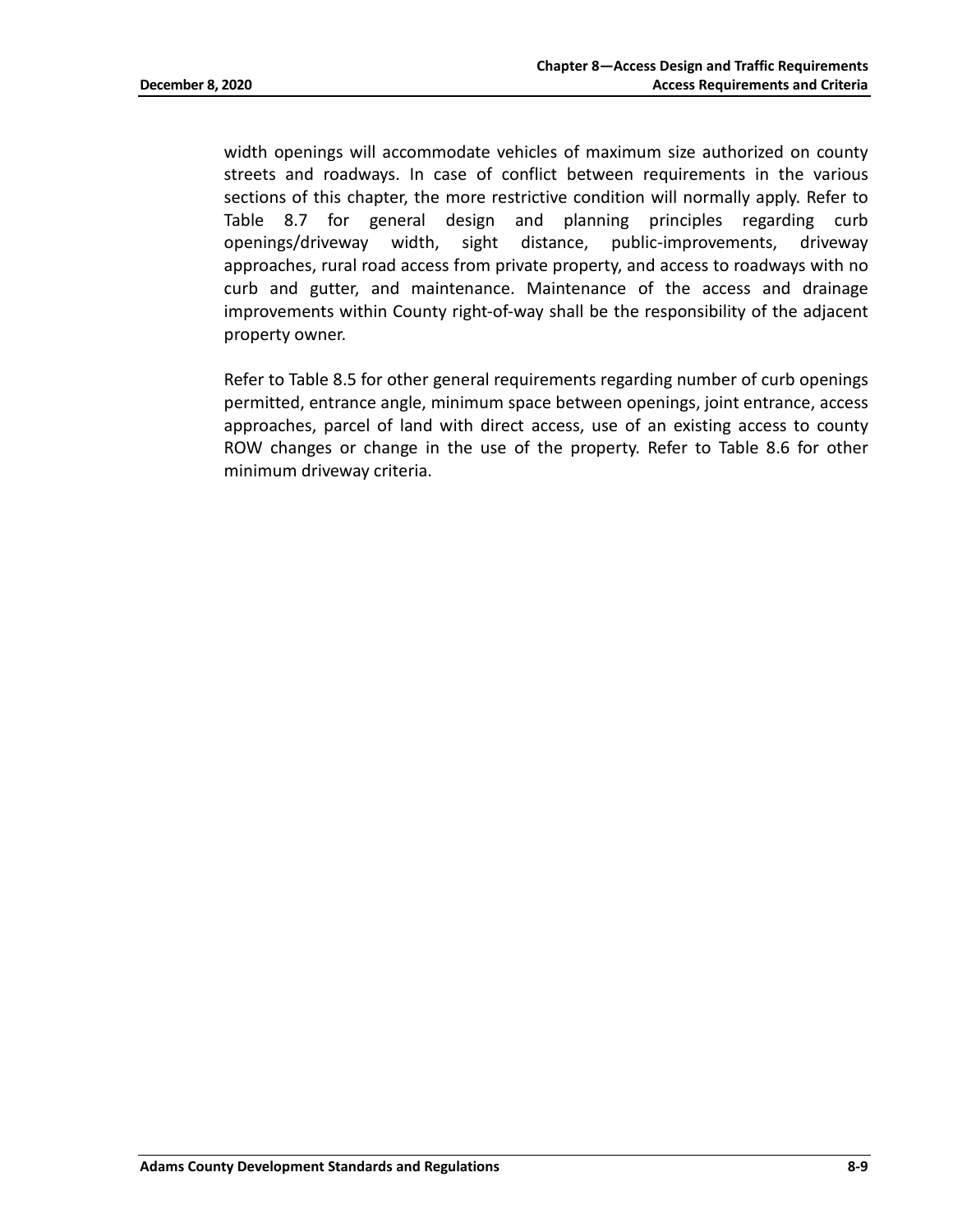| Category                                                            | Roadway Class                      | Residential    |                | <b>Multiple Dwelling</b> | Commercial/Industrial |
|---------------------------------------------------------------------|------------------------------------|----------------|----------------|--------------------------|-----------------------|
|                                                                     |                                    | <b>Minimum</b> | Maximum        | Maximum                  | Maximum               |
| Driveway                                                            | Arterial                           |                |                | 20-feet                  | 35 feet               |
| Throat Width*                                                       | Collector                          | 10 feet        | 20 feet        | 24 feet                  | 30 feet               |
|                                                                     | Local                              | 10 feet        | 20 feet        | 24 feet                  | 24 feet               |
|                                                                     | Arterial                           |                |                | 15 feet                  | 20 feet               |
| Minimum<br>Driveway Radius                                          | Collector                          |                |                | 15 feet                  | 20 feet               |
|                                                                     | Local                              |                | $\overline{a}$ | 15 feet                  | 20 feet               |
| Minimum<br>Centerline<br>Driveway<br>Spacing                        | Arterial                           | 250 feet       |                | 350 feet                 | 500 feet              |
|                                                                     | Collector                          | 100 feet       |                | 200 feet                 | 250 feet              |
| <b>Minimum</b><br>Driveway<br><b>Distance From</b><br>Intersections | Local-Collector<br>Intersection    | 50 feet        |                | 100 feet                 | 150 feet              |
|                                                                     | Collector-Arterial<br>Intersection | 75 feet        |                | 150 feet                 | 200 feet              |
|                                                                     | Arterial-Arterial<br>Intersection  | 100 feet       |                | 200 feet                 | 250 feet              |

|  |  |  | Revised Table 8.6 - Driveway Criteria |  |
|--|--|--|---------------------------------------|--|
|--|--|--|---------------------------------------|--|

\* Variations in driveway width may be granted by the Director of the Public Works Department. For single-family residential lots located on a rural roadway, the maximum allowable driveway throat width allowed by the Director shall be 30-feet.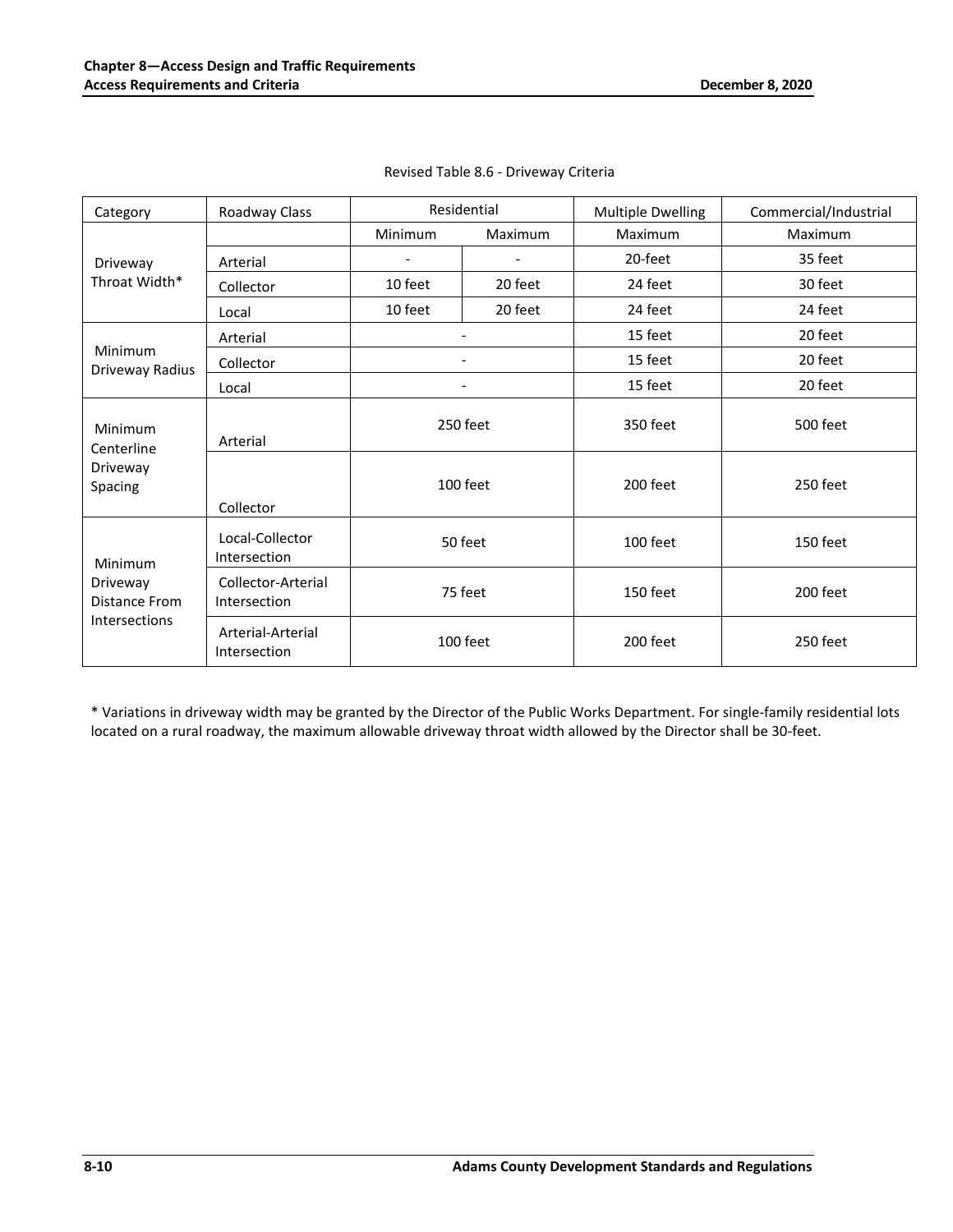#### **Chapter 8—Access Design and Traffic Requirements December 8, 2020 Access Requirements and Criteria**

|                | Table 8.7-Principles for Curb Openings and Driveways                                                                                                |
|----------------|-----------------------------------------------------------------------------------------------------------------------------------------------------|
|                | The opening should handle the anticipated traffic volume and character of traffic, as well as being within the limits specified for<br>$\bullet$    |
| Opening or     | the type of property development.                                                                                                                   |
| Driveway       | Total curb opening length on a street for accesses to a commercial or industrial property shall not exceed 40% of the property<br>$\bullet$         |
| Width          | frontage. Individual curb opening not to exceed those given in Table 8.6 - Driveway Criteria.                                                       |
|                | The controls established for curb openings and driveways shall apply to existing and new streets.<br>$\bullet$                                      |
|                | All openings for driveways shall be located at the point of optimum sight distance along the street.<br>$\bullet$                                   |
|                | For openings and driveways to commercial establishments and service stations, provide a space reasonably cleared from<br>$\bullet$                  |
|                | obstruction to allow drivers entering the property sufficient sight distance for proper and safe movements.                                         |
| Sight Distance | Entrance angles for all driveway approaches shall be $90^{\circ} \pm 10^{\circ}$ to the centerline of the street.                                   |
|                | The profile of a driveway approach and the grading of the adjacent area shall allow a driver in a vehicle located on the driveway                   |
|                | outside the traveled portion of the street to see a sufficient distance in both directions to avoid a hazardous traffic situation when              |
|                | entering the street. Within the ROW, maximum grades shall be limited to 8% for single-family residential access. All other access                   |
|                | shall be limited to a maximum of 2% grade.                                                                                                          |
|                | Any adjustments which must be made to utility poles, street light standards, fire hydrants, catch basins or intakes, traffic signs and<br>$\bullet$ |
|                | signals, or other public-improvements or installations which are necessary as the result of the curb openings or driveways shall be                 |
| Public         | accomplished without any cost to the County.                                                                                                        |
| Improvements   | Any curb opening or driveway, which has been abandoned, shall be restored by the property owner except where such<br>$\bullet$                      |
|                | abandonment has been made at the request of, or for the convenience of the County.                                                                  |
|                | The property owner shall perform maintenance for driveways.<br>$\bullet$                                                                            |
| Entrance/Exit  | Shall be appropriately signed by, and at the expense of, the property owner.<br>$\bullet$                                                           |
| Driveway       | The property owner will be required to provide some means of ensuring that the motorists will use the driveway either as an<br>$\bullet$            |
| Approaches     | entrance only or an exit only, but not both.                                                                                                        |
|                | Asphalt surfacing of the access shall be required when the roadway is paved.<br>$\bullet$                                                           |
| Access         | Accesses shall be paved from edge of pavement to the ROW line. Surface material adjacent to the ROW, within private property,<br>$\bullet$          |
| Surfacing      | shall not create sediment tracking onto public roads.                                                                                               |
|                | Surfacing materials shall be specified according to county standard presented in Chapter 7 and the conditions and future use of<br>٠                |
|                | the access and abutting roadway.                                                                                                                    |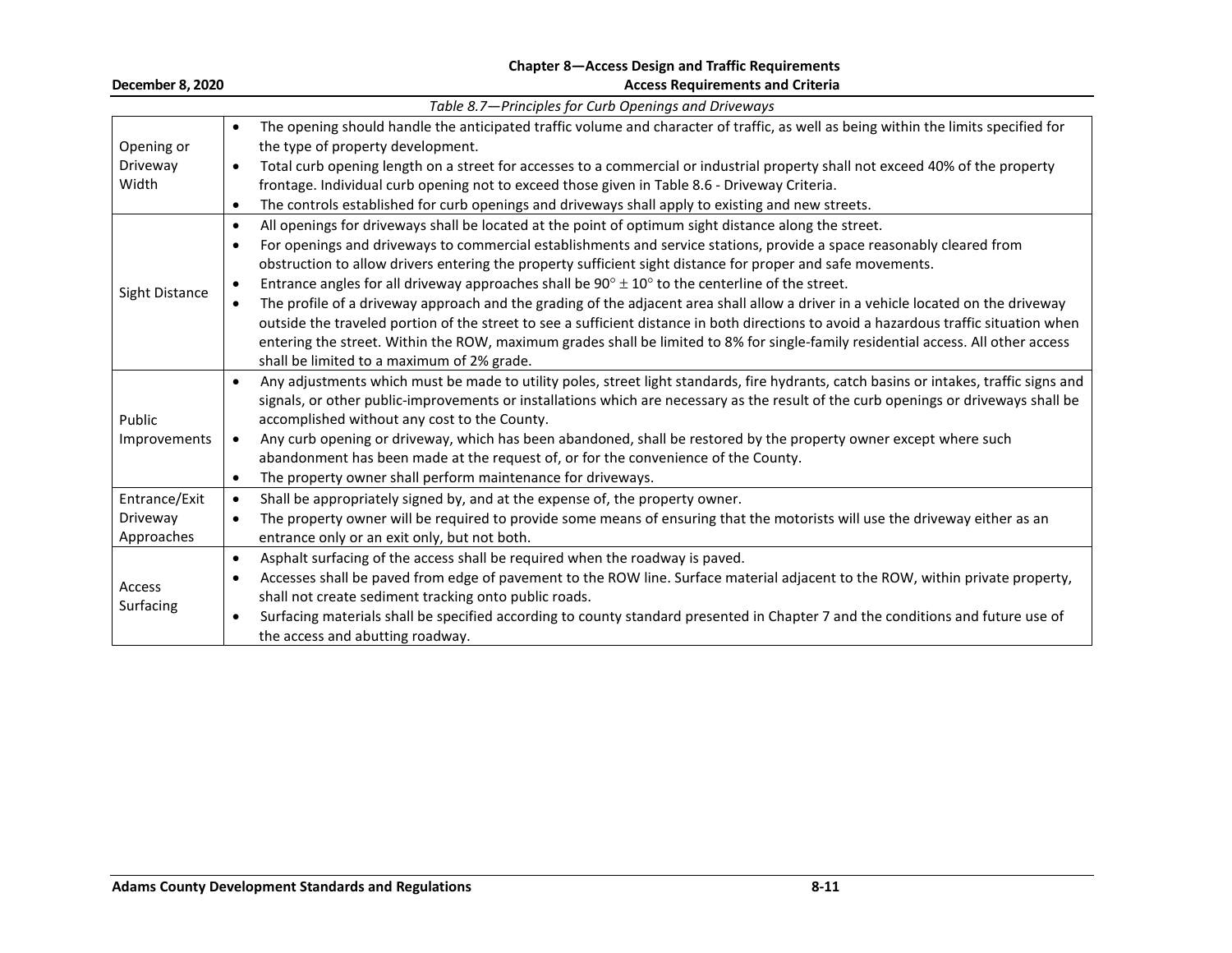| <b>Rural Road</b><br>Access from<br>Private<br>Property | New driveway accesses from private property to an existing graveled county road shall be required to install a minimum of 6" of<br>$\bullet$<br>compacted Class 6 aggregate base course or equivalent material from the ROW line to the edge of the traveled roadway.<br>The minimum width of the driveway within the ROW shall be as presented in Table 8.2.<br>$\bullet$<br>Based on drainage analysis, a properly sized culvert with flared end sections shall be required at the established ditch flowline. A<br>$\bullet$<br>sketch plan of the installation must be submitted with the culvert permit application (see Chapter 9 for Storm Drainage design<br>requirements).<br>Culverts are to be installed as necessary for residential and commercial driveways to ensure positive drainage is maintained.<br>$\bullet$ |
|---------------------------------------------------------|-----------------------------------------------------------------------------------------------------------------------------------------------------------------------------------------------------------------------------------------------------------------------------------------------------------------------------------------------------------------------------------------------------------------------------------------------------------------------------------------------------------------------------------------------------------------------------------------------------------------------------------------------------------------------------------------------------------------------------------------------------------------------------------------------------------------------------------|
| Access to<br>Roadways with<br>No Curb and<br>Gutter     | Private drive access to local, collector or arterial roadways that have no curb and/or gutter improvements shall be constructed to<br>meet the following requirements:<br>Drive shall extend from ROW line to edge of existing driving surface and shall be constructed to meet minimum roadway<br>pavement design.<br>Driveway width shall conform to table 8.6.<br>$\bullet$<br>A properly sized culvert pipe shall be installed at the established roadside ditch flowline beneath the private drive access (see<br>$\bullet$<br>Chapter 9 for Storm Drainage design requirements).                                                                                                                                                                                                                                            |
| Maintenance                                             | Maintenance of the access and drainage improvements within county ROW shall be the responsibility of the adjacent property<br>owner.                                                                                                                                                                                                                                                                                                                                                                                                                                                                                                                                                                                                                                                                                              |

#### *Table 8.7—Principles for Curb Openings and Driveways (continued)*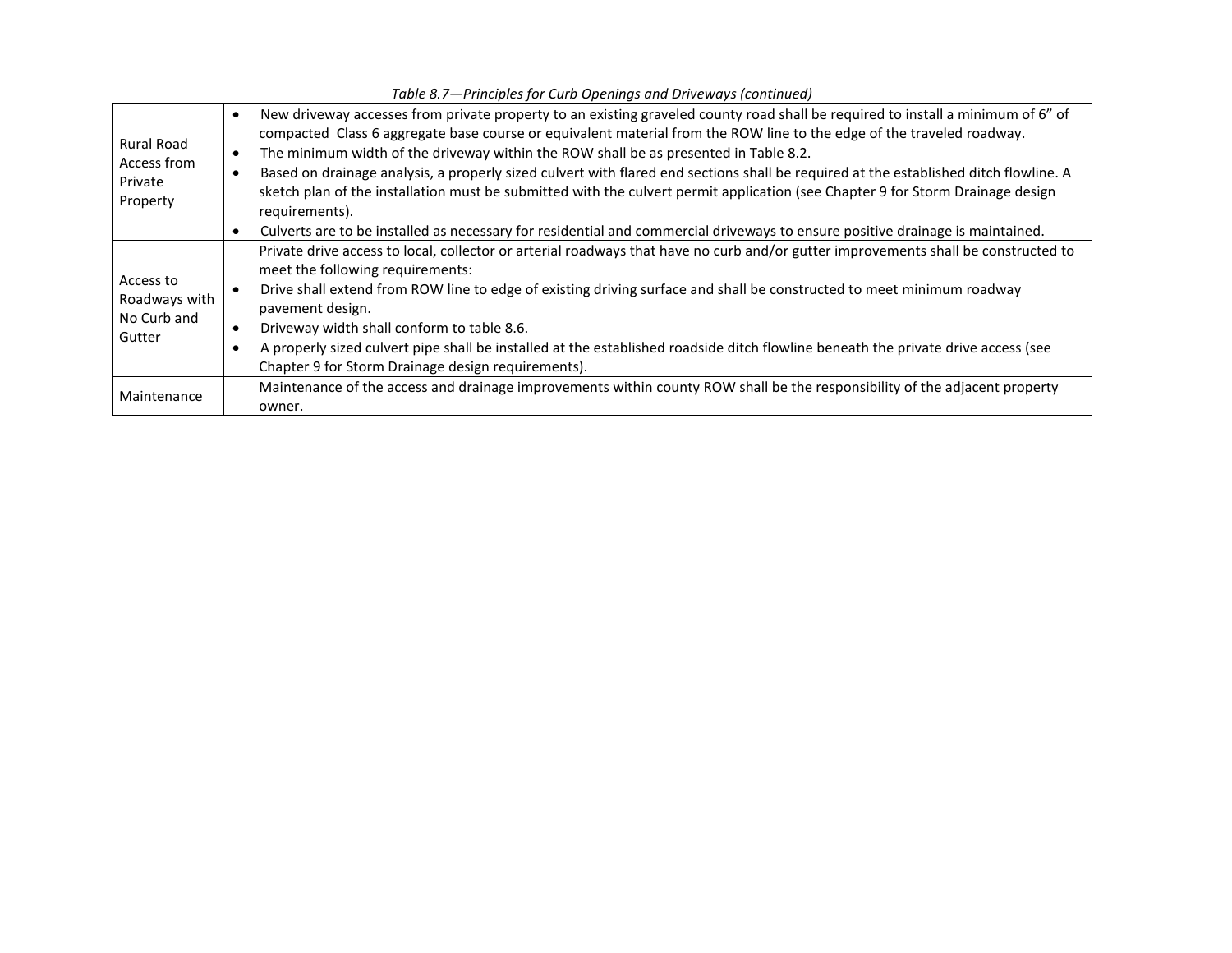#### **8-01-07 AUXILIARY LANES**

Auxiliary lanes, also called speed change lanes, are useful in maintaining the safety, traffic flow and operations of the roadway and access. When auxiliary lanes are required by the County or as warranted by information obtained during the development of the TIS, the applicant is responsible for design, installation, and purchase of right-of-way to accommodate the required lane width.

#### **8-01-08 CRITERIA FOR AUXILIARY LANES**

Auxiliary lanes are required as described within each category of roadway in Table 8.8. In addition, auxiliary lanes may also be required where any of the following subsections apply.

- 1. If necessary for specifically identified and documented safety and operation reasons, a right turn acceleration lane may be required when:
	- a. for any access where a high traffic volume on the highway or using the access and the lack of acceptable gaps in traffic make use of an acceleration lane necessary for vehicles to safely and efficiently enter the highway traffic flow through the use of available short gaps in traffic, or;
	- b. where necessary for public safety and traffic operations based upon site and roadway specific conditions such as horizontal and vertical curves, or
	- c. the posted speed is greater than 40 MPH.
- 2. If necessary for specifically, identified and documented safety and operation reasons, a left turn acceleration lane may be required when unique location factors such as; highway speed and traffic density, access volume, the volume of commercial trucks, the influence of nearby access, existing highway auxiliary lanes close to the access, nearby traffic control devices, available stopping sight distance, and where other topographic and highway design factors exist that determine the need.
- 3. For those access locations having a high percentage of trucks using the access, each auxiliary lane may be required to be built to full length and width according to the transition taper length shall extend beyond the full length
- 4. The auxiliary lanes required in the category design standards may be waived when the 20th year predicted roadway volumes conflicting with the turning vehicle are below the following minimum volume threshold. The right turn deceleration lane may be dropped if the volume in the travel lane is predicated to be below 150 DHV. The left turn deceleration lane may be stopped if the opposing travel lane is predicted to be below 100 DHV. The right turn acceleration lane may be dropped if the adjacent traveled lane is predicted to be below 120 DHV. The left turn acceleration lane may be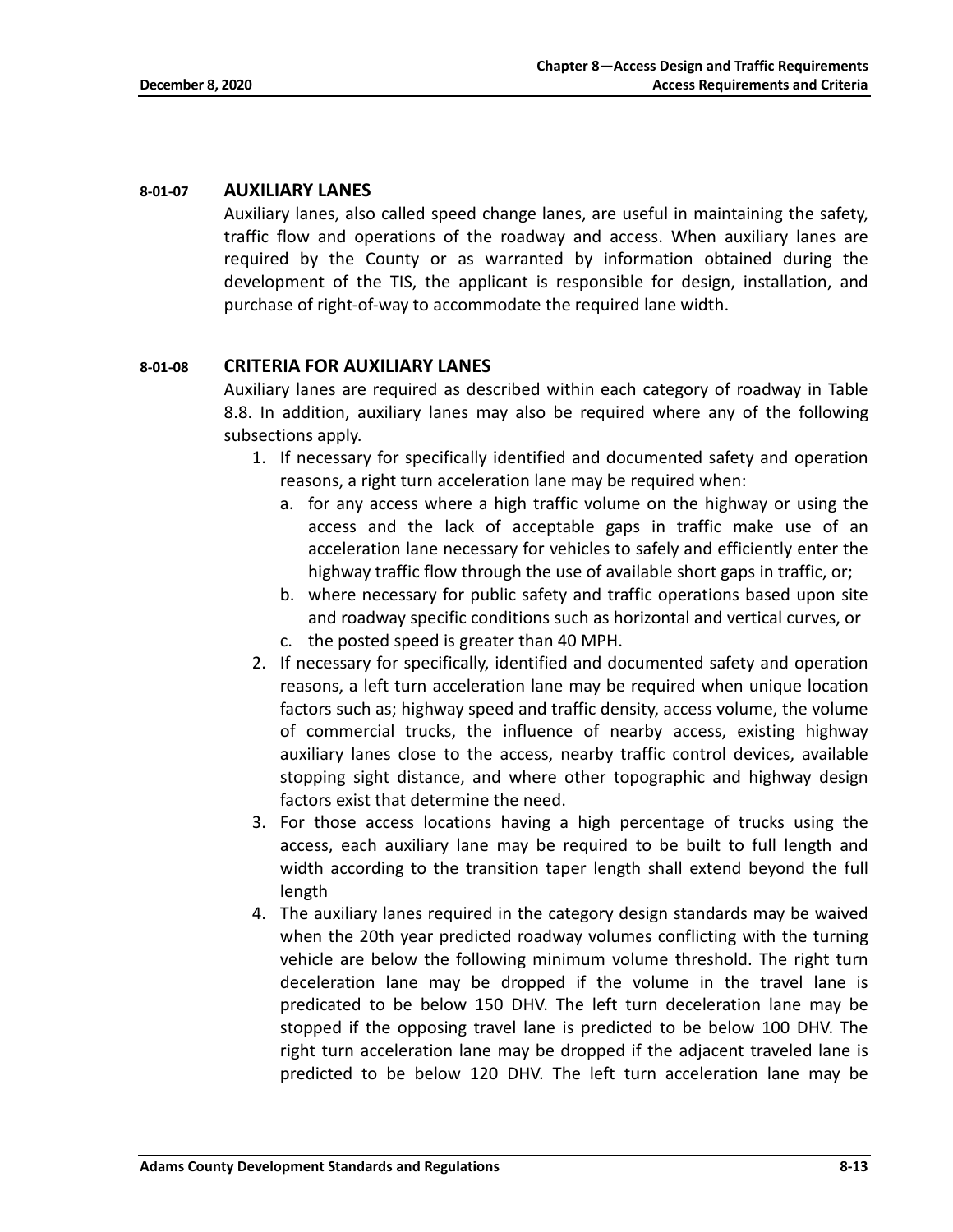dropped if the volume in the inside lane in the direction of travel is predicted to be below 120 DHV.

#### **8-01-08-01 COLLECTORS, MINOR AND PRINCIPAL ARTERIALS**

#### **8-01-08-01-01** *FUNCTIONAL CHARACTERISTICS AND CATEGORY ASSIGNMENT CRITERIA*

This shall be assigned only to roadways that are designated as collector and arterial where there is no intended purpose of providing for long distance traffic movements. This category may be assigned for high-speed rural frontage roads. Access needs will take priority over through traffic movements without compromising the public health, welfare, or safety. Providing reasonable and safe access to abutting property is the primary purpose of this access category. At the request of the local authority, the County may in accordance with, assign any frontage or service road to a higher access category when desirable to meet local transportation plans and needs.

#### **8-01-08-01-02** *ACCESS GRANTING CRITERIA INCLUDING CATEGORY RELATED ACCESS LOCATION, OPERATION AND DESIGN STANDARDS*

When application is made, one access shall be granted to each parcel if it does not create a significant safety problem or significantly degrade operation. The access may operate as full-movement unsignalized access unless there is an established restrictive medial, or a safety or operations problems is identified. The location shall also be consistent with current signal progression efficiency and cause no degradation.

Additional access will be granted if the additional access would not knowingly cause a hardship to an adjacent property or interfere with the location, planning, and operation of the general street system, and would be in compliance with Chapter 8 design standards. Additional access will be granted if the size or trip generation potential of the parcel of land requires additional access to maintain good design.

#### **8-01-08-02 AUXILIARY LANE REQUIREMENTS**

Auxiliary turn lanes shall be installed on collector and arterial roadways according to the criteria below:

1. A left turn lane with storage length plus taper length is required for any access with a projected peak hour left ingress turning volume greater than **25 vph**. If the posted speed is greater than 40 mph, a deceleration lane and taper is required for any access with a projected peak hour left ingress turning volume greater than 10 vph. The taper length will be included within the deceleration length.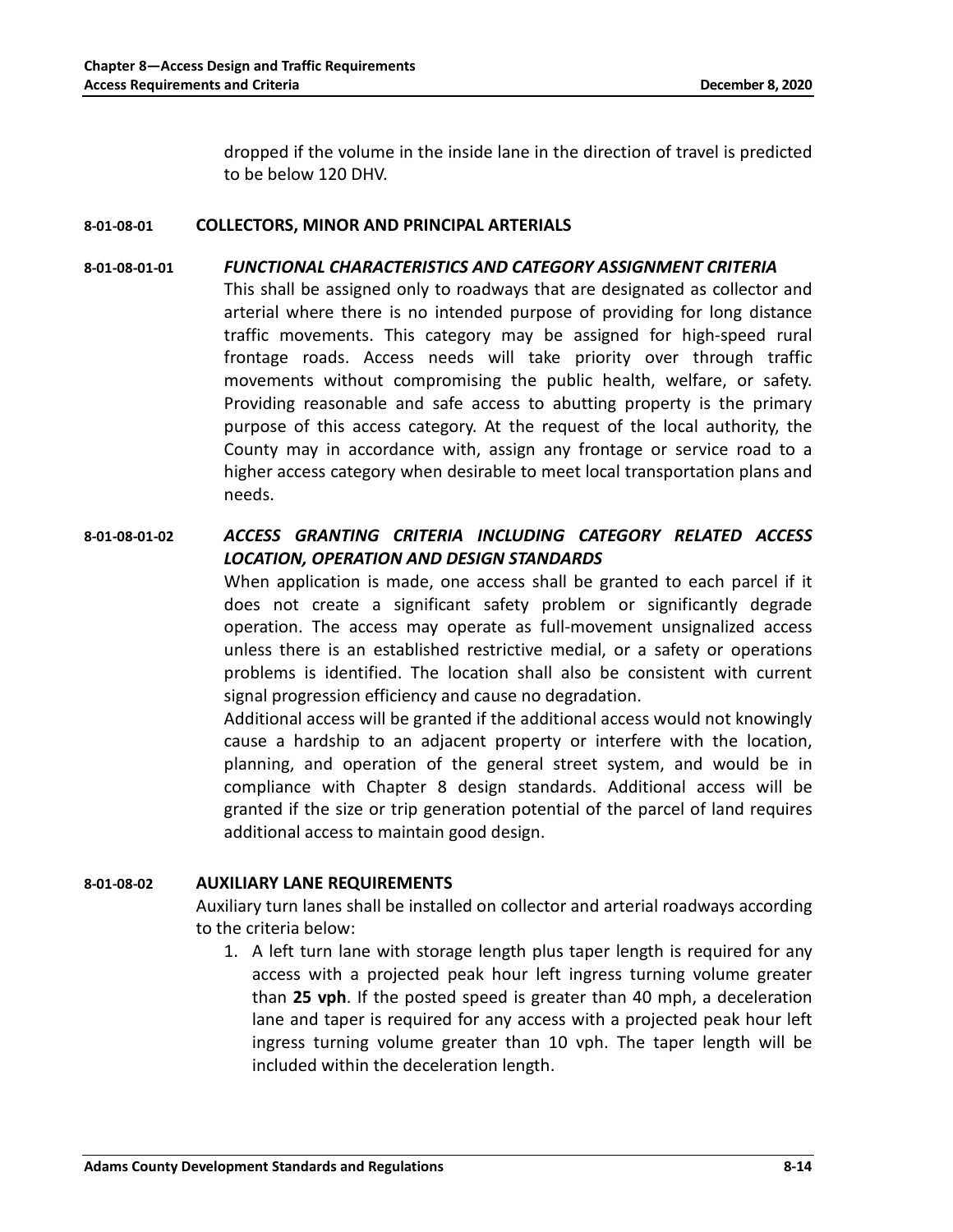- 2. A right turn lane with storage length plus taper length is required for any access with a projected peak hour right ingress turning volume greater than 50 vph. If the posted speed is greater than 40 mph, a right turn deceleration lane with taper is required for any access with a projected peak hour right ingress turning volume greater than 25 vph. The taper length will be included within the deceleration length.
- 3. A right turn acceleration lane with taper is required for any access with a projected peak hour right turning volume greater than 50 vph when the posted speed on the highway is greater than 40 mph and the highway has only one lane for through traffic in the direction of the right turn. A right turn acceleration lane is not required on multi-lane highways of this category. The taper length will be included within the required acceleration length
- 4. A left turn acceleration lane with transition taper may be required if it would be a benefit to the safety and operation of the roadway. A left turn acceleration lane is generally not required where: the posted speed is less than 45 mph, or the intersection is signalized, or the acceleration lane would interfere with the left turn ingress movements to any other access.

Where the end of the frontage road will proceed directly into the property or public way, auxiliary lanes may not be necessary. If the frontage road proceeds into private property, the applicant may be required to provide a cul-de-sac or similar design function that will provide for the safe and convenient u-terns or vehicles within public right-of way.

Minimum spacing between traffic signals shall be necessary for the safe operation, capacity, and proper design of the signal and adjacent accesses. Preference in traffic signal location, timing and operation shall be given to highways and cross streets of a higher access category or function. No traffic signal shall be authorized without the completion of an analysis of traffic signal system operation, design, and safety as well as meeting M.U.T.C.D. signal warrants.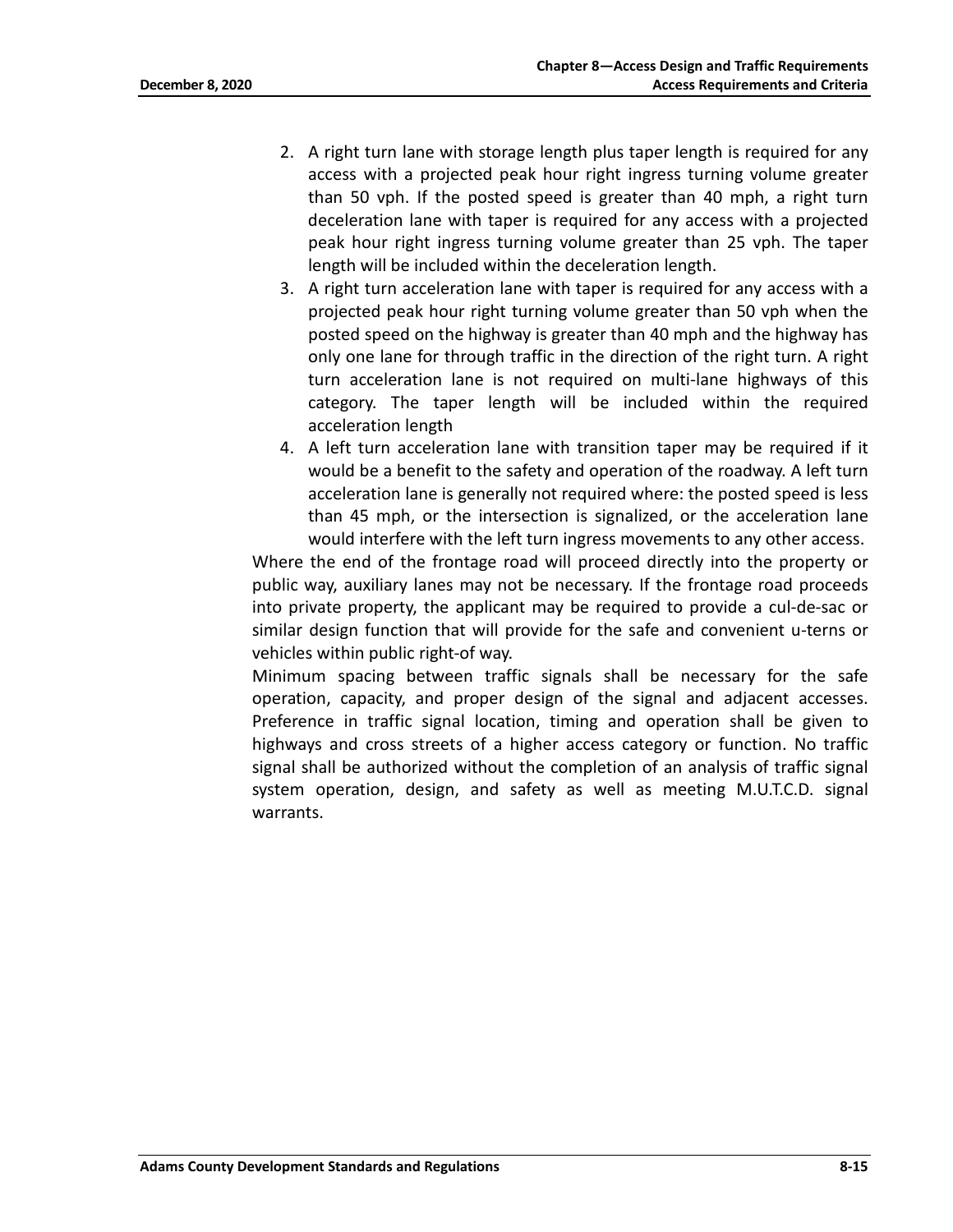| Roadway<br><b>Type</b>           | <b>Right turn lanes</b>                                                                                   | Left turn lanes                                                                                                                                                                                                   | <b>Acceleration lanes</b>                                                                                     | <b>Deceleration lanes</b>                                                    | <b>Additional Lane</b>                                                                                                                                                                                         | <b>Other improvements</b>                                                                                             |
|----------------------------------|-----------------------------------------------------------------------------------------------------------|-------------------------------------------------------------------------------------------------------------------------------------------------------------------------------------------------------------------|---------------------------------------------------------------------------------------------------------------|------------------------------------------------------------------------------|----------------------------------------------------------------------------------------------------------------------------------------------------------------------------------------------------------------|-----------------------------------------------------------------------------------------------------------------------|
| Local<br><b>Residential</b>      | N/A                                                                                                       | N/A                                                                                                                                                                                                               | N/A                                                                                                           | N/A                                                                          | N/A                                                                                                                                                                                                            | Sidewalks. See<br>Chapter 7 for traffic<br>calming techniques<br>that may be<br>required on a case-<br>by-case basis. |
| <b>Minor</b><br><b>Collector</b> | Required when<br>roadway posted<br>speed limit is 40<br>mph or less; at 25<br>vph right turn<br>movements | Required when<br>roadway posted<br>speed limit is 40 mph<br>or greater and left<br>turn movements are<br>25 vph. When posted<br>speed limit is less<br>than 40 mph left turn<br>movements required<br>are 50 vph. | N/A                                                                                                           | N/A                                                                          | <b>Additional lanes are</b><br>required when trips<br>generated from new<br>development exceed<br>12,000 vpd. Additional<br>lane constructed from<br>trip generating<br>development to<br>closest intersection | Sidewalks, traffic<br>calming techniques                                                                              |
| <b>Major</b><br><b>Collector</b> | Required when<br>roadway posted<br>speed limit is 40<br>mph or less; at 25<br>vpd right turn<br>movements | Required when<br>roadway posted<br>speed limit is 40 mph<br>or greater and left<br>turn movements are<br>25 vph. When posted<br>speed limit is less<br>than 40 mph left turn<br>movements required<br>are 50 vph. | N/A                                                                                                           | N/A                                                                          | <b>Additional lanes are</b><br>required when trips<br>generated from new<br>development exceed<br>12,000 vpd. Additional<br>lane constructed from<br>trip generating<br>development to<br>closest intersection | Sidewalks, traffic<br>calming techniques                                                                              |
| <b>Rural</b><br>arterial         | Required when<br>roadway posted<br>speed limit is 40<br>mph or less; at 25<br>vpd right turn<br>movements | Required when<br>roadway posted<br>speed limit is 40 mph<br>or greater and left<br>turn movements are<br>25 vph. When posted<br>speed limit is less<br>than 40 mph left turn<br>movements required<br>are 50 vph. | Required when<br>peak hour right<br>turning volume<br>greater than 50 vph<br>when posted speed<br>in <40 mph. | Required peak hour<br>right ingress turning<br>volume greater than<br>25 vph | <b>Additional lanes are</b><br>required when trips<br>generated from new<br>development exceed<br>12,000 vpd. Additional<br>lane constructed from<br>trip generating<br>development to<br>closest intersection |                                                                                                                       |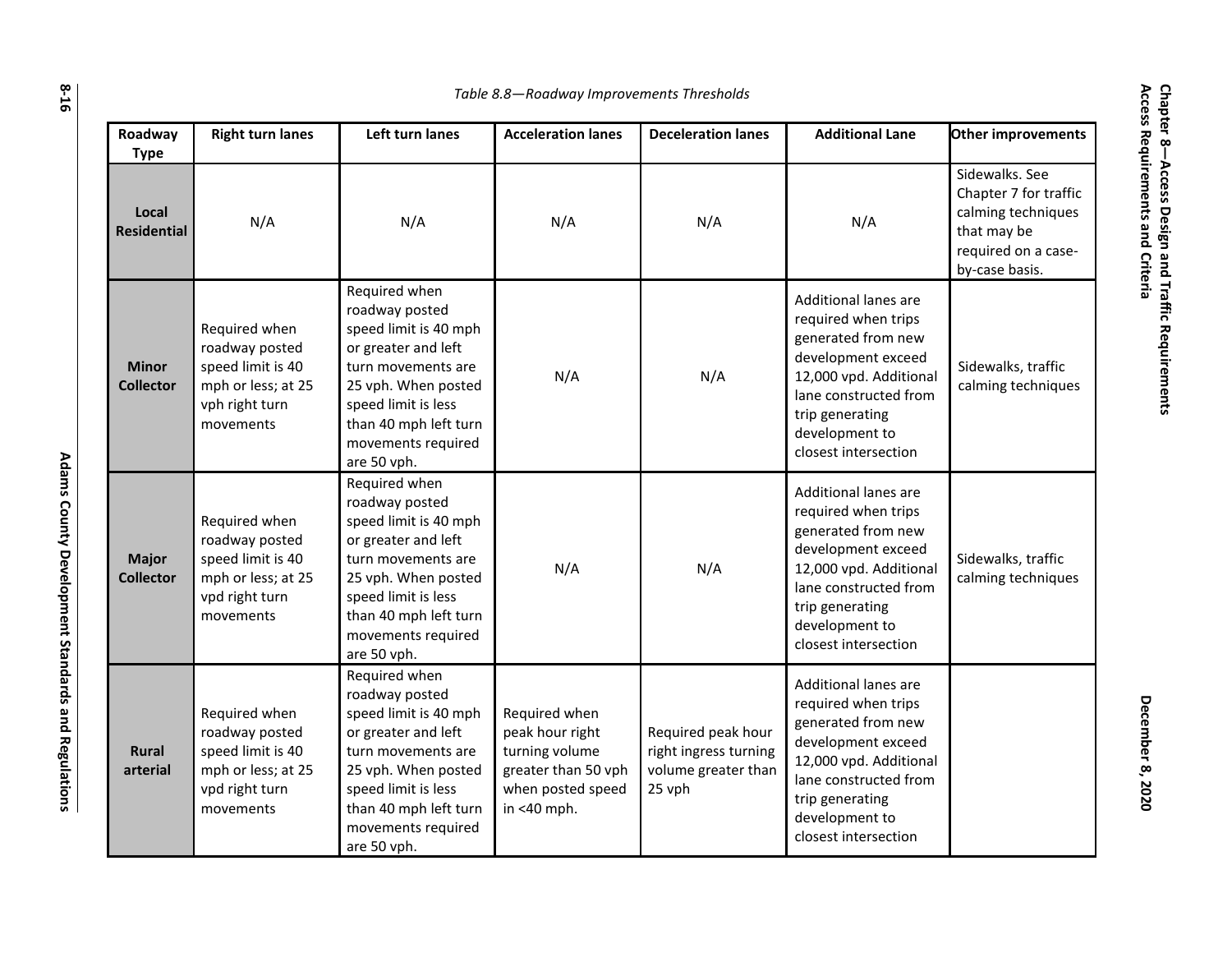|                                               |                                                                                                           | <u>IQUIE 0.0 NUUUWUV IIIIDI UVEIIIEIILS TIII ESIIUIU (CUILIIIIUEU)</u>                                                                                                                                            | <b>Deceleration lanes</b><br>Roadway<br><b>Right turn lanes</b><br>Left turn lanes<br><b>Acceleration lanes</b><br>Other improvements<br><b>Additional Lane</b> |                                                                              |                                                                                                                                                                                                         |                                          |  |  |
|-----------------------------------------------|-----------------------------------------------------------------------------------------------------------|-------------------------------------------------------------------------------------------------------------------------------------------------------------------------------------------------------------------|-----------------------------------------------------------------------------------------------------------------------------------------------------------------|------------------------------------------------------------------------------|---------------------------------------------------------------------------------------------------------------------------------------------------------------------------------------------------------|------------------------------------------|--|--|
| Type                                          |                                                                                                           |                                                                                                                                                                                                                   |                                                                                                                                                                 |                                                                              |                                                                                                                                                                                                         |                                          |  |  |
| <b>Minor</b><br>arterial                      | Required when<br>roadway posted<br>speed limit is 40<br>mph or less; at 25<br>vpd right turn<br>movements | Required when<br>roadway posted<br>speed limit is 40 mph<br>or greater and left<br>turn movements are<br>25 vph. When posted<br>speed limit is less<br>than 40 mph left turn<br>movements required<br>are 50 vph. | Required when peak<br>hour right turning<br>volume greater than<br>50 vph when posted<br>speed in <40 mph.                                                      | Required peak hour<br>right ingress turning<br>volume greater than<br>25 vph | Additional lanes are<br>required when trips<br>generated from new<br>development exceed<br>12,000 vpd. Additional<br>lane constructed from<br>trip generating<br>development to<br>closest intersection | Sidewalks, traffic<br>calming techniques |  |  |
| Major/<br><b>Principal</b><br><b>Arterial</b> | Required when<br>roadway posted<br>speed limit is 40<br>mph or less; at 25<br>vpd right turn<br>movements | Required when<br>roadway posted<br>speed limit is 40 mph<br>or greater and left<br>turn movements are<br>25 vph. When posted<br>speed limit is less<br>than 40 mph left turn<br>movements required<br>are 50 vph. | Required when peak<br>hour right turning<br>volume greater than<br>50 vph when posted<br>speed in <40 mph.                                                      | Required peak hour<br>right ingress turning<br>volume greater than<br>25 vph | Additional lanes are<br>required when trips<br>generated from new<br>development exceed<br>12,000 vpd. Additional<br>lane constructed from<br>trip generating<br>development to<br>closest intersection | Sidewalks, traffic<br>calming techniques |  |  |

**December 8, 2020**

**December 8, 2020**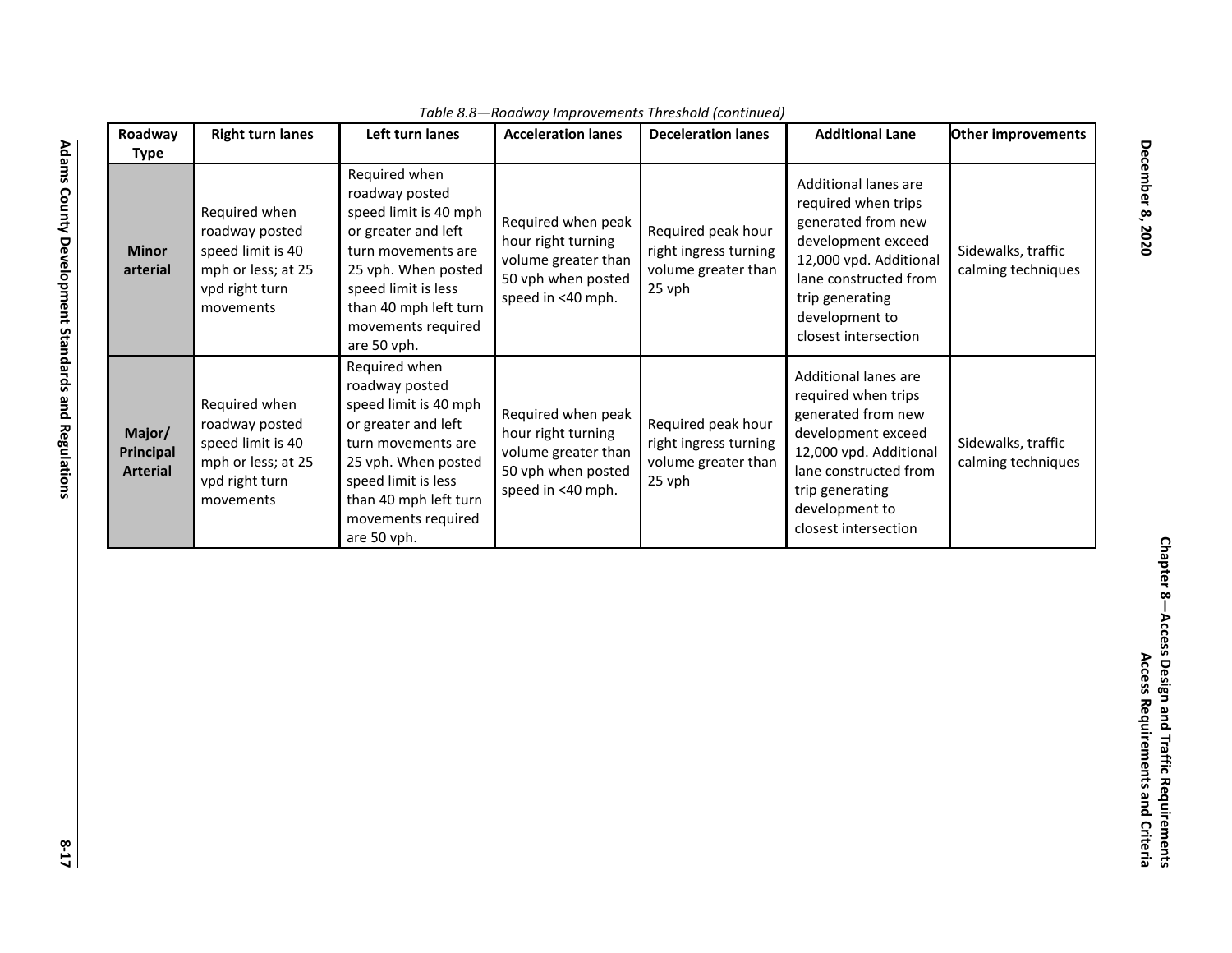In addition to the above chart, auxiliary lanes are required to mitigate specifically identified and documented locations with safety and operation issues. These would include, a) for any access where a high traffic volume on the roadway or using the access and the lack of acceptable gaps in traffic make use of an auxiliary lane necessary for vehicles to safely and efficiently enter or exit the roadway traffic flow through the use of available short gaps in traffic, or b) where necessary for public safety and traffic operations based upon site and roadway specific conditions such as horizontal and vertical curves and other sight obstructions that cannot be removed.

#### **8-01-08-03 DESIGN COMPONENTS**

Auxiliary lanes typically consist of one or a combination of a transition taper, full width auxiliary lane and storage length. The use of these components varies based on the type of access, through street classification, and site-specific conditions (grades). The minimum components for auxiliary lane lengths onto major and minor collectors and major and minor arterials are summarized on Table 8.9. The County reserves the right to require additional components should the access create high traffic volumes and/or geometric safety problems.

| <b>Through Street</b><br><b>Classification</b> | <b>Left Turn Deceleration</b><br>Lane    | <b>Right Turn Deceleration</b><br>Lane | <b>Acceleration Lane</b>   |
|------------------------------------------------|------------------------------------------|----------------------------------------|----------------------------|
| Minor Collector                                | Taper + Storage                          | Taper + Storage                        | <b>Acceleration Length</b> |
| Major Collector                                | Deceleration Length +<br>Taper           | Deceleration Length +<br>Taper         | <b>Acceleration Length</b> |
| Minor Arterial                                 | Deceleration Length +<br>Taper           | Deceleration Length +<br>Taper         | <b>Acceleration Length</b> |
| Major Arterial                                 | Deceleration Length +<br>Storage + Taper | Deceleration Length +<br>Taper         | <b>Acceleration Length</b> |

*Table 8.9—Components of Speed Change Lane Length*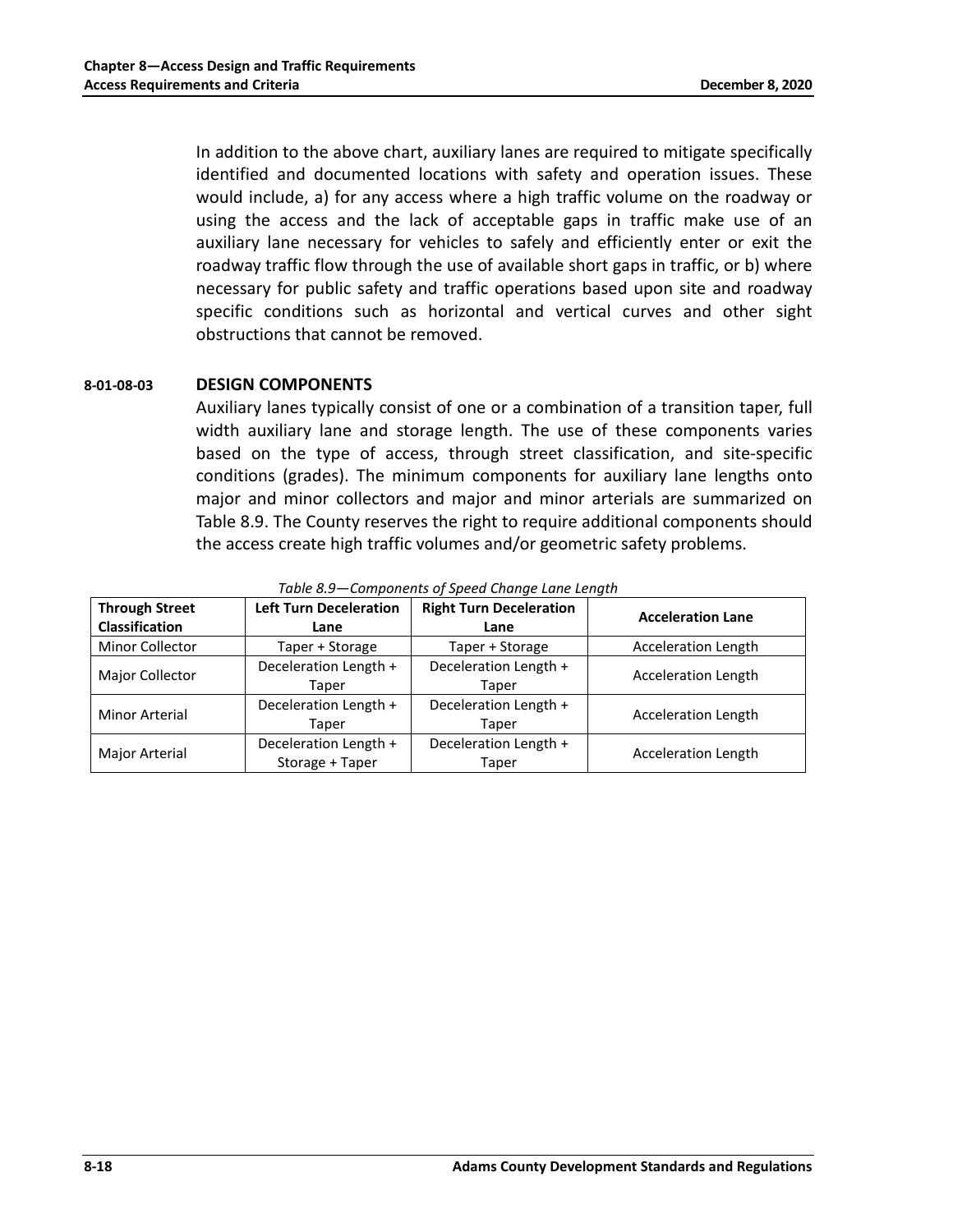| <b>Access</b><br>Category | <b>Left Turn Deceleration Lane</b>                                                         | <b>Right Turn Deceleration Lane</b>                                                        | <b>Right Turn</b><br><b>Acceleration</b><br>Lane         | Left Turn<br><b>Acceleration</b><br>Lane |
|---------------------------|--------------------------------------------------------------------------------------------|--------------------------------------------------------------------------------------------|----------------------------------------------------------|------------------------------------------|
| <b>Minor</b>              | Needed if volume is > 25 VPH;<br>no deceleration lane, just<br>storage and taper           | Needed if volume is > 50 VPH;<br>no deceleration lane, just<br>storage and taper           | N/A                                                      | N/A                                      |
| <b>Collector</b>          | If posted speed is > 40 MPH,<br>needed if volume is > 10 VPH;<br>deceleration lane needed. | If posted speed is $> 40$ MPH,<br>needed if volume is 25 VPH;<br>deceleration lane needed. |                                                          |                                          |
| Major                     | Needed if volume is > 25 VPH;<br>no deceleration lane, just<br>storage and taper           | Needed if volume is > 50 VPH;<br>no deceleration lane, just<br>storage and taper           | Needed if<br>volume is $> 50$<br>VPH and posted<br>speed | N/A <sup>2</sup>                         |
| <b>Collector</b>          | If posted speed is > 40 MPH,<br>needed if volume is > 10 VPH;<br>deceleration lane needed. | If posted speed is > 40 MPH,<br>needed if volume is 25 VPH;<br>deceleration lane needed.   | $is > 40$ MPH and<br>road is two-lane.                   |                                          |
| <b>Minor</b>              | Needed if volume is > 25 VPH;<br>no deceleration lane, just<br>storage and taper           | Needed if volume is > 50 VPH;<br>no deceleration lane, just<br>storage and taper           | N/A <sup>1</sup>                                         | N/A                                      |
| <b>Arterial</b>           | If posted speed is > 40 MPH,<br>needed if volume is > 10 VPH;<br>deceleration lane needed. | If posted speed is $> 40$ MPH,<br>needed if volume is 25 VPH;<br>deceleration lane needed. |                                                          |                                          |
| Major                     | Needed if volume is > 25 VPH;<br>no deceleration lane, just<br>storage and taper           | Needed if volume is > 50 VPH;<br>no deceleration lane, just<br>storage and taper           | N/A <sup>1</sup>                                         | N/A                                      |
| <b>Arterial</b>           | If posted speed is > 40 MPH,<br>needed if volume is > 10 VPH;<br>deceleration lane needed. | If posted speed is > 40 MPH,<br>needed if volume is 25 VPH;<br>deceleration lane needed.   |                                                          |                                          |

*Table 8.10—Warrants for Auxiliary Lanes*

NOTES: Taper lengths shall be included within the deceleration lengths when applicable.

 $<sup>1</sup>$  Applicable if required by County to correct or prevent operational or safety condition.</sup>

<sup>2</sup> Not applicable when speed is < 45 mph, intersection is signalized, or interference would result from installation.

#### **8-01-08-04 DECELERATION AND ACCELERATION DESIGN CRITERIA**

To determine the required acceleration and deceleration lane and transition taper length, see design criteria presented in Table 8.11. The length of the required transition taper is determined by multiplying the width of the speed change lane by the transition taper ratio value associated with the posted speed in Table 8.11. The beginning and ending point of all tapers shall be rounded.

| <b>Posted Speed Limit (MPH)</b> | 25    | 30   | 35   | 40   | 45     | 50   | 55     |
|---------------------------------|-------|------|------|------|--------|------|--------|
| Deceleration Length (Feet)      | 180   | 250  | 310  | 370  | 435    | 500  | 600    |
| Acceleration Length (Feet)      | N/A   | 190  | 270  | 380  | 550    | 760  | 960    |
| Transition Taper (Ratio)        | 7.5:1 | 8:1  | 10:1 | 12:1 | 13.5:1 | 15:1 | 18.5:1 |
| <b>Straight Taper (Ratio)</b>   | 15:1  | 15:1 | 20:1 | 35:1 | 45:1   | 50:1 | 55:1   |

*Table 8.11—Accelaration/Deceleration Lane Design Criteria*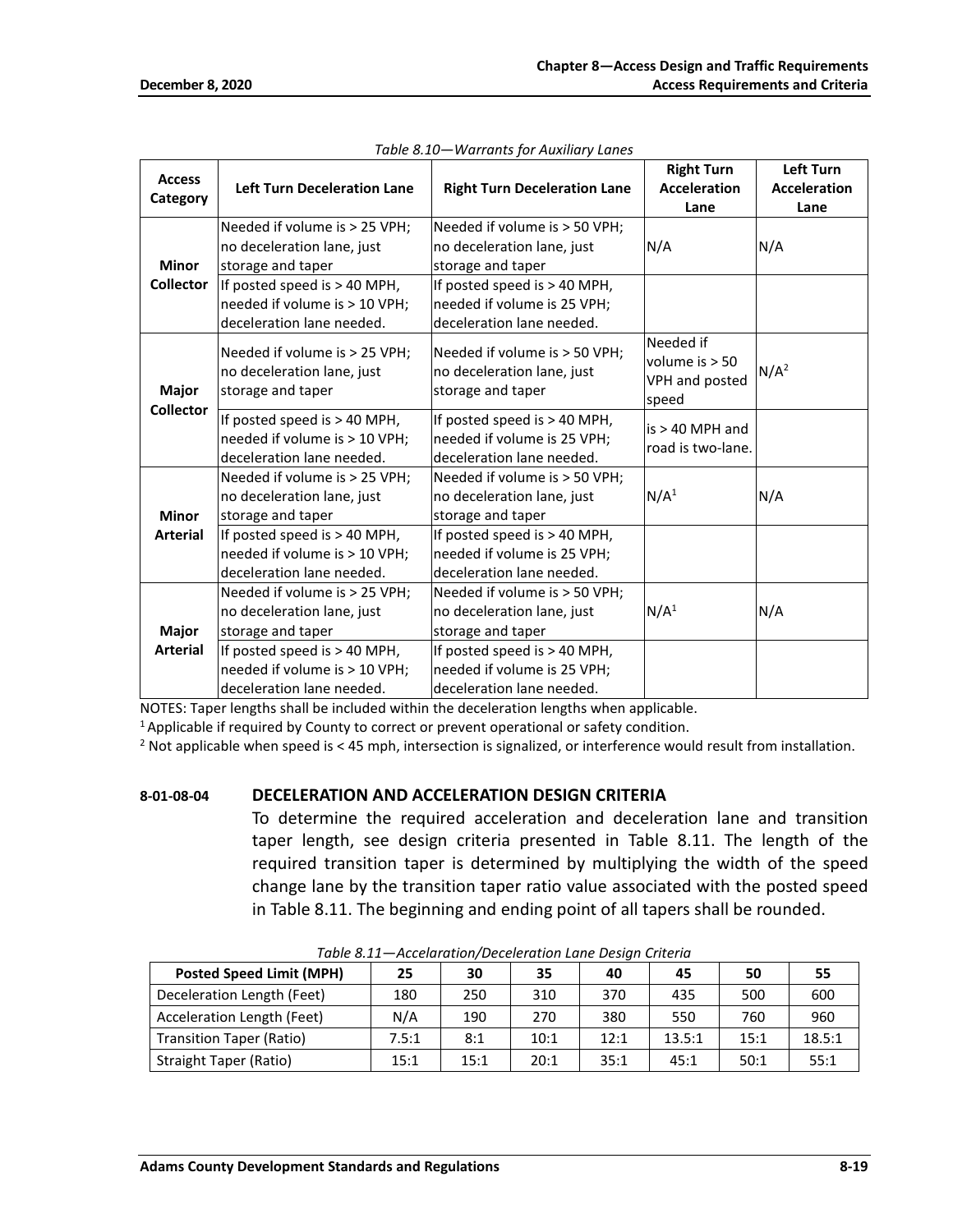It is recommended bay tapers used (asymmetrical reverse curves) for deceleration transition tapers and straight transition tapers be avoided at speeds above 40. Where a vertical cresting, or horizontal curve is present, substituting an immediate bay taper and auxiliary lane striping to reduce drifting of the through vehicles into the deceleration lane. Where horizontal or crest vertical curves exist, the County may require the deceleration transition taper to begin with an immediate asymmetrical reverse curve bay taper of 1/3L then 2/3L with the remaining required transition taper length at full lane width.

Partial tangent transition tapers, symmetrical reverse curve tapers, or asymmetrical reverse curve tapers may be used for transition taper design provided a radius of at least 150 feet is used in curve calculations.

Where it is necessary to establish a left turn lane or median island, or otherwise redirect the vehicles on the traveled way, redirect tapers required for redirecting through travel lanes shall be installed according to Table 8.10. If the use of Table 8.10 would create a horizontal curve design deficiency for the through movement, the horizontal curve shall be corrected in addition to the use of redirect tapers. A redirect taper should normally be a straight taper with the beginning and ending points rounded.

Grade adjustments to be used with the auxiliary lane design criteria presented above are presented in Table 8.12 and Table 8.13. These adjustment factors will either increase or decrease the lengths (for safety) based on the grade of the through street.

| <b>Prage / Motoricity for Acceleration Lance</b> |          |      |      |  |  |  |
|--------------------------------------------------|----------|------|------|--|--|--|
| <b>Posted Speed Limit (MPH)</b>                  | 25 to 45 | 50   | 55   |  |  |  |
| 3% to 4.9% Upgrade                               | 1.3      | 1.4  |      |  |  |  |
| 5% to 7% Upgrade                                 | 1.5      | 1.8  | 2.0  |  |  |  |
| 3% to 4.9% Downgrade                             | 0.7      | 0.65 | 0.65 |  |  |  |
| 5% to 7% Downgrade                               | 0.6      | 0.55 | 0.55 |  |  |  |

*Table 8.12—Grade Adjustments for Acceleration Lanes*

| Table 8.13-Grade Adjustments for Deceleration Lanes |  |
|-----------------------------------------------------|--|
|-----------------------------------------------------|--|

| 3% to 4.9% Upgrade $-0.9$ | 3% to 4.9% Downgrade $-1.2$ |
|---------------------------|-----------------------------|
| 5% to 7% Upgrade $-0.8$   | 5% to 7% Downgrade $-1.35$  |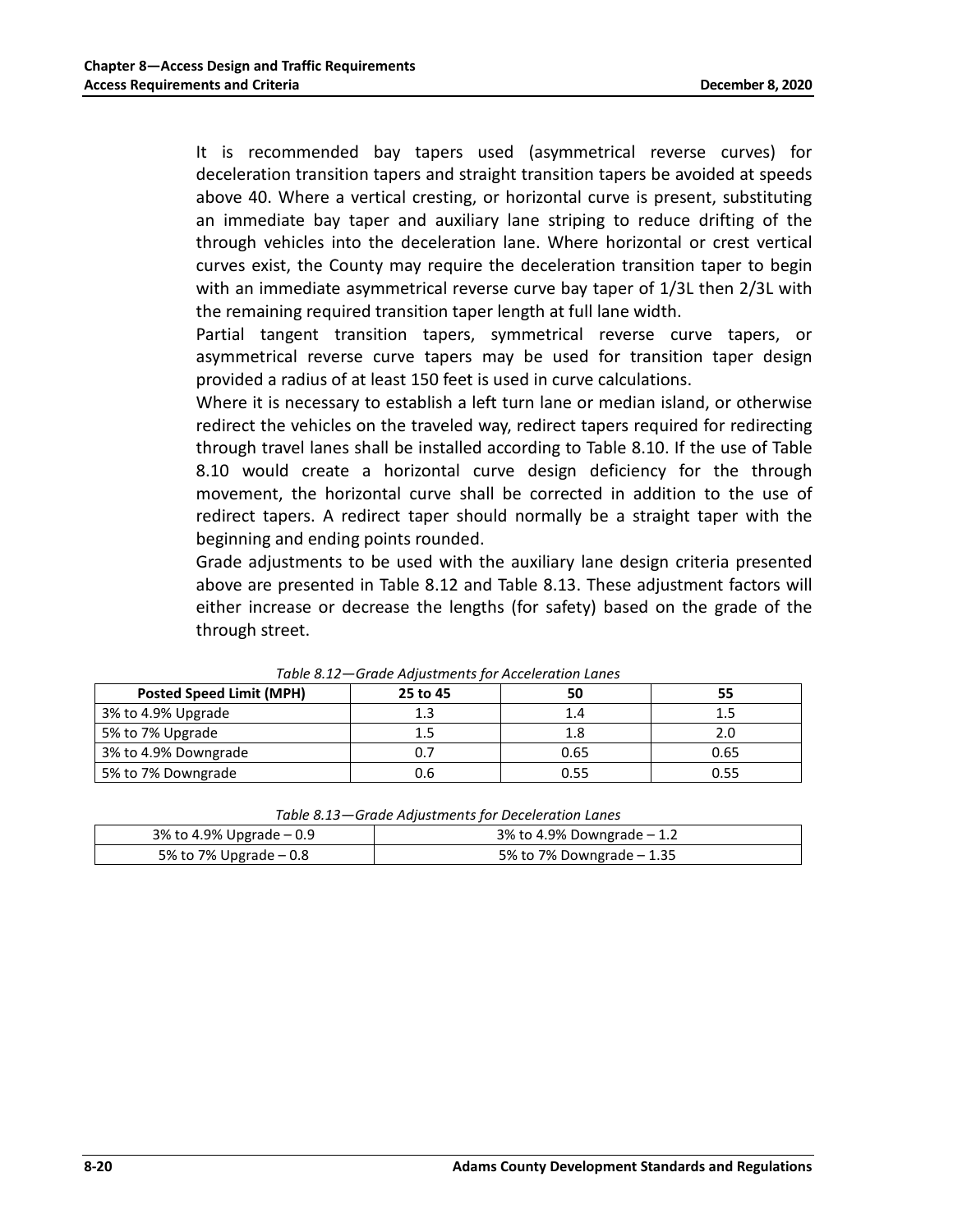

*Figure 8.2—Information Guide to Basic Auxiliary Lane Elements*

#### **8-01-08-05 STORAGE LENGTHS**

The storage length for an auxiliary lane can be determined by the information summarized in Table 8.14. These lengths are based on the average length of a passenger vehicle and the estimated turning vehicles per hour. Estimated lengths for buses, larger trucks and recreational vehicles must be determined and submitted for County review.

| Table 8.14-Auxiliary Lane Storage Lengths |  |  |
|-------------------------------------------|--|--|
|-------------------------------------------|--|--|

| <b>Turning Vehicles Per Hour</b> | ٠sι        | 30 | υu | 100<br>luu |
|----------------------------------|------------|----|----|------------|
| Require Storage Length (Feet)    | <u>_ _</u> | 40 | Jι | 100        |

#### **8-01-08-06 ADDITIONAL AUXILIARY LANE DESIGN STANDARDS**

The following presents additional standards for auxiliary lane design:

- 1. No driveway should be permitted within the transition area of any auxiliary lane.
- 2. In the event a portion of an auxiliary lane extends across one or more adjacent properties, the County may require the applicant to obtain any necessary right-of -way. If unable to obtain the right-of-way, the applicant may request the County's partiticipation for right-of-way acquisition in accordance with section 5-03-06-01-06.
- 3. In the event an auxiliary lane is constructed within 100 feet of an arterialarterial intersection, the applicant is responsible for the design, acquisition of required right-of-way, relocation of utilities, and construction of the lane to such intersection.

#### **8-01-09 BYPASS LANES**

Where vehicles are stopped in the through travel lane waiting for a left-turn movement, and right-of-way is not available for construction of a left turn lane, the applicant is responsible to construct a paved bypass lane to mitigate congestion.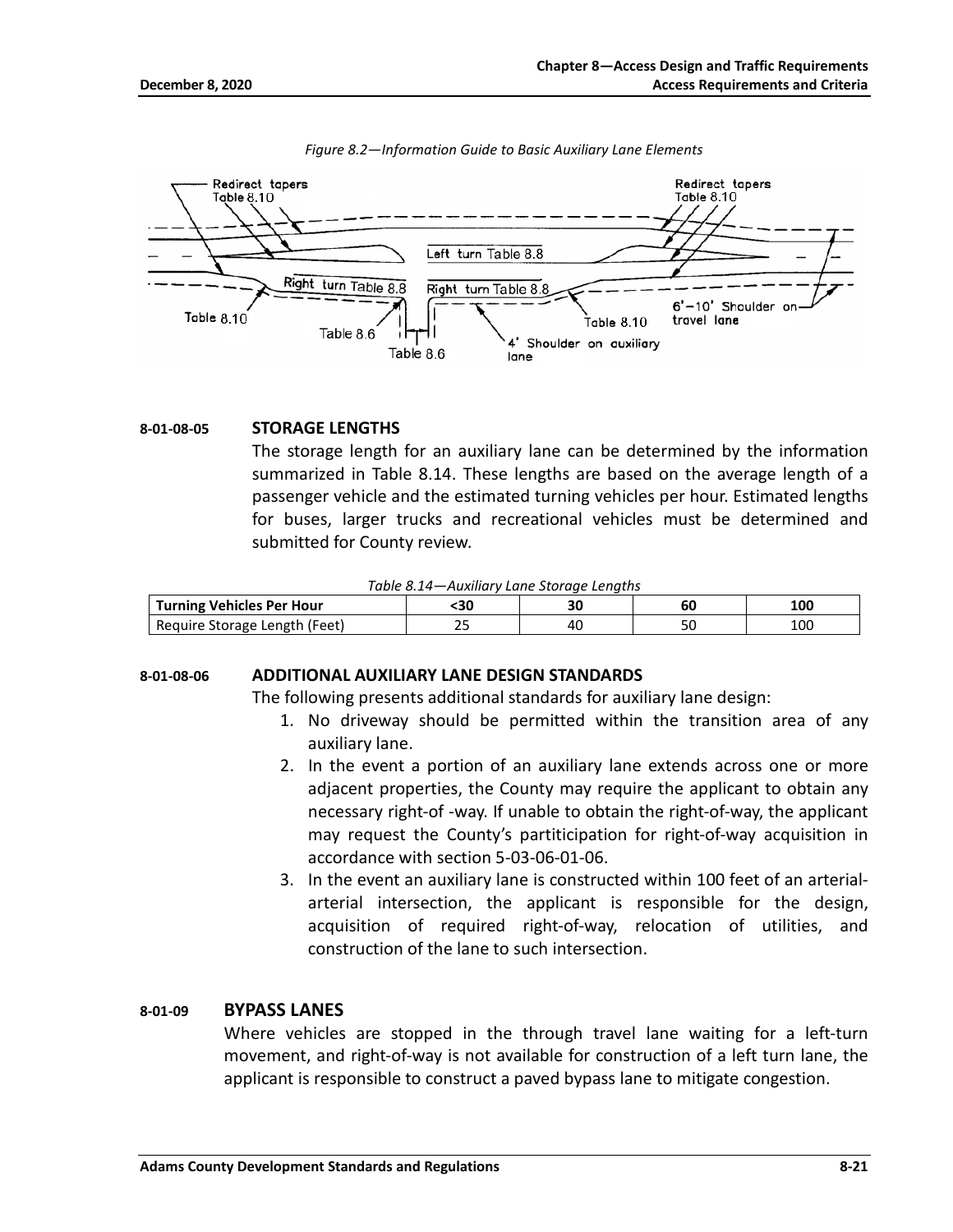#### **8-01-10 UNPERMITTED ACCESS**

Any access, driveway, or curb-cut which is constructed within the Public ROW without a construction or right-of way permit being issued by the County shall be subject to a "Stop Work" order and shall be removed immediately. Failure to remove the unpermitted access may result in the removal of said access by the County (the cost for removal shall be charged to the property owner from which the access originates). Failure to obey the "Stop Work" order may result in the prosecution of violators.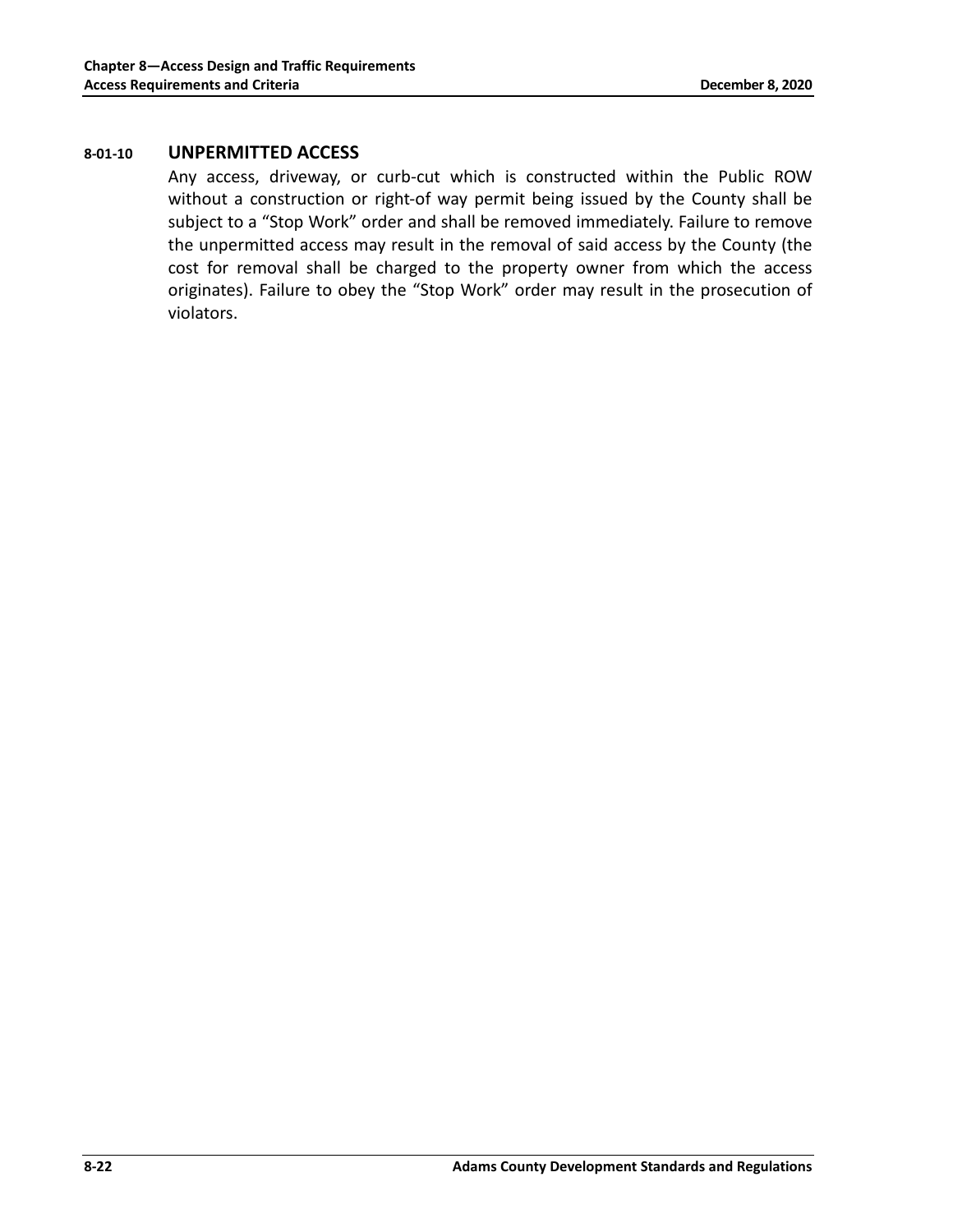### **8-02 GUIDELINES FOR TRAFFIC IMPACT STUDIES**

#### **8-02-01 GENERAL**

This chapter contains guidelines for conducting and preparing a Traffic Impact Study (TIS) for submittal to the County. The purpose of a traffic impact study is to assess the short-term and long-term effects of a proposed development project on the transportation system (both local and regional). These guidelines are required to ensure consistent and proper traffic planning and engineering practices when land use actions are being considered within the County. These guidelines provide for a standard process, set of assumptions, set of analytic techniques, and presentation format to be used in the preparation of such traffic impact studies. Project proposals must also maintain the transportation principles and objectives outlined in the County Transportation Plan.

#### **8-02-02 REQUIREMENTS FOR TRAFFIC IMPACT STUDIES**

Table 8.15 presents the level of TIS required for several possible activities based on the expected trip generation. As presented in the table, some level of TIS is required for all rezoning, plats, conditional use, building permits, driveway permits or change in use. Specific requirements for each of the three levels of TIS efforts are presented in the appropriate Application Package. The amount of detail required is based on the size of the project and estimated impacts to surrounding circulation systems. The same information is required for all three levels of TIS; it is the intensity (area to include) of the study that varies from one level to the next. For each of the three levels of TIS, the studies are to extend approximately 500 feet (Level 1), ¼-mile (Level 2), and 1-mile (Level 3) outside the project limits. Variations to these study limits must receive prior written approval from the Director of Planning. A request for a waiver from the TIS requirement may only be granted following a preliminary scoping meeting as outlined in Section 8-02-03.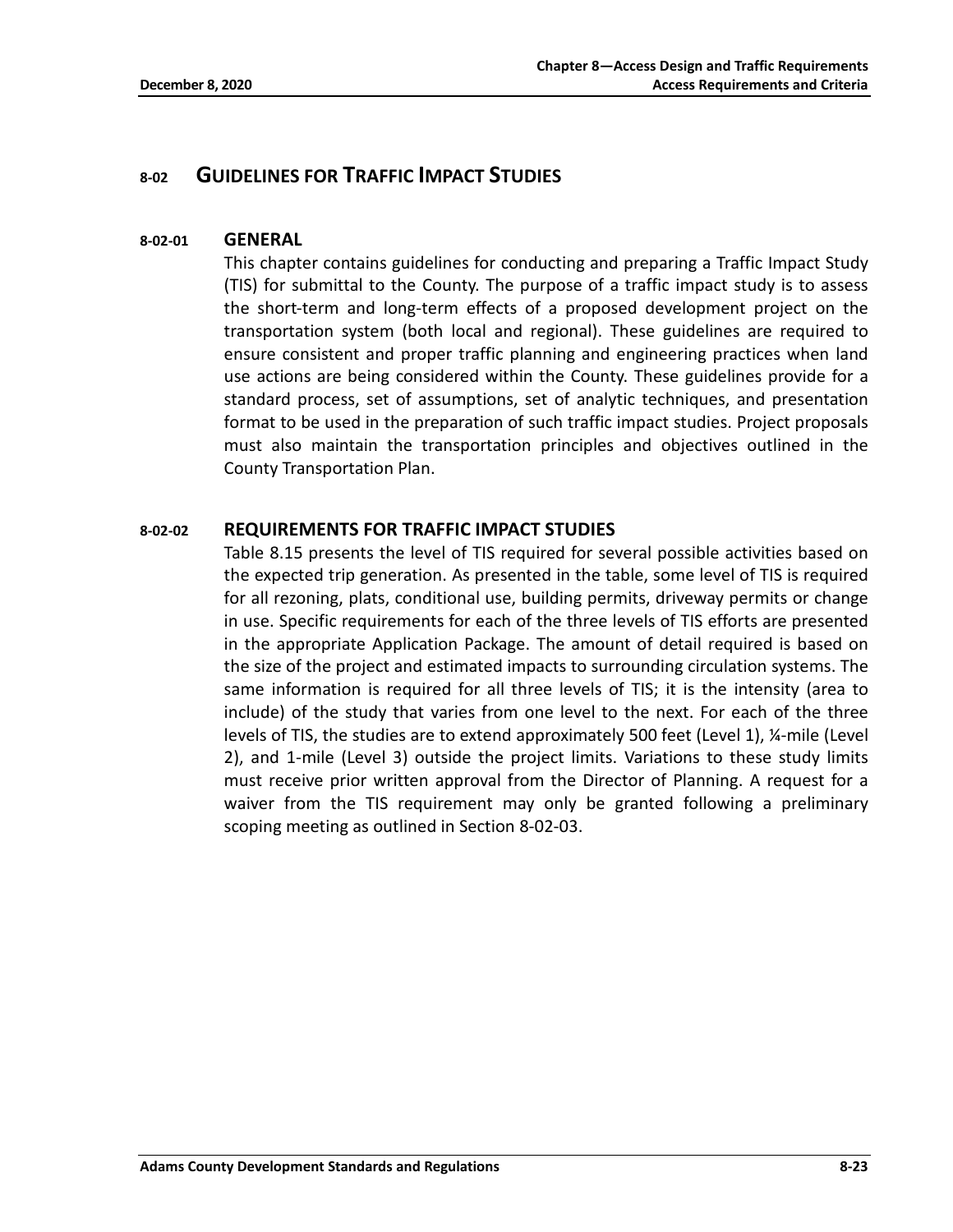| <b>Type of Application</b>                                         | <b>Expected Trip Generation</b> b | Level of Traffic Impact Study (TIS)                    |  |  |
|--------------------------------------------------------------------|-----------------------------------|--------------------------------------------------------|--|--|
| Rezoning <sup>a</sup>                                              | 20-50 vpd                         | Level 1 TIS                                            |  |  |
|                                                                    | 50-500 vpd                        | Level 2 TIS                                            |  |  |
|                                                                    | >500 vpd                          | Level 3 TIS                                            |  |  |
|                                                                    | 20-50 vpd                         | Level 1 TIS                                            |  |  |
| <b>Residential Plats</b>                                           | 50-250 vpd                        | Level 2 TIS                                            |  |  |
|                                                                    | $>250$ vpd                        | Level 3 TIS                                            |  |  |
|                                                                    | 20-50 vpd                         | Level 1 TIS                                            |  |  |
| All Other Plats                                                    | 50-500 vpd                        | Level 2 TIS                                            |  |  |
|                                                                    | $>500$ vpd                        | Level 3 TIS                                            |  |  |
| Conditional and                                                    | $>250$ vpd                        | Level 3 TIS                                            |  |  |
| Temporary Use <sup>a</sup>                                         | >40 ingress truck trips           |                                                        |  |  |
| Multi-year Buildout                                                | >100 vpd each phase               | Develop a Master TIS for the original land use<br>٠    |  |  |
| Developments                                                       |                                   | Updated during each filing for specific use            |  |  |
| Building Permit, , or<br>Change-in-use<br>Application <sup>a</sup> | 20-50 vpd                         | Level 1 TIS                                            |  |  |
|                                                                    | 50-500 vpd                        | Level 2 TIS with Driveway Volume and Capacity Analysis |  |  |
|                                                                    |                                   | Driveway Volume and Capacity Analysis<br>$\bullet$     |  |  |
|                                                                    | $>500$ vpd                        | Level 3 TIS                                            |  |  |

*Table 8.15—Traffic Impact Study Requirement*

<sup>a</sup> A limited or Full TIS may be required if one or more of the following conditions are found:

- Traffic generated from a non-residential development will significantly impact adjacent residential neighborhoods.
- Traffic operational impacts are anticipated including problems with access, left or right turns, signal timing, median openings, or sight distance. In such cases, the TIS will only be required to answer questions related to the specific issues.
- Existing traffic operational problems on adjacent streets are expected to be substantially disrupted by traffic generated by the new development.
- Significant citizen opposition is expected for traffic impact and safety reasons.
- Cases where the internal street or access system is not anticipated to accommodate the expected traffic generations.
- Safety of High Accident Issues
- Significant operational impacts on other modes of transportation.
- Description of 3 levels can be found in Section 8-02-02.

**b** Based on ITE Trip Generation Manual. If other data is submitted, applicant will need supporting documentation.

#### **8-02-03 PRELIMINARY SCOPING MEETING**

If the criteria determine a Level 2 or Level 3 TIS is required, a preliminary scoping meeting may be held with the County. The purpose of the meeting is to discuss sitespecific information, the project scope and requirements of the TIS. It is the responsibility of the applicant to initiate this meeting as they see fit.

The following topics should be covered during the meeting:

- 1. Study Area
- 2. Available traffic and accident data
- 3. Plans for roadway improvements in the study area
- 4. Traffic count availability and/or necessary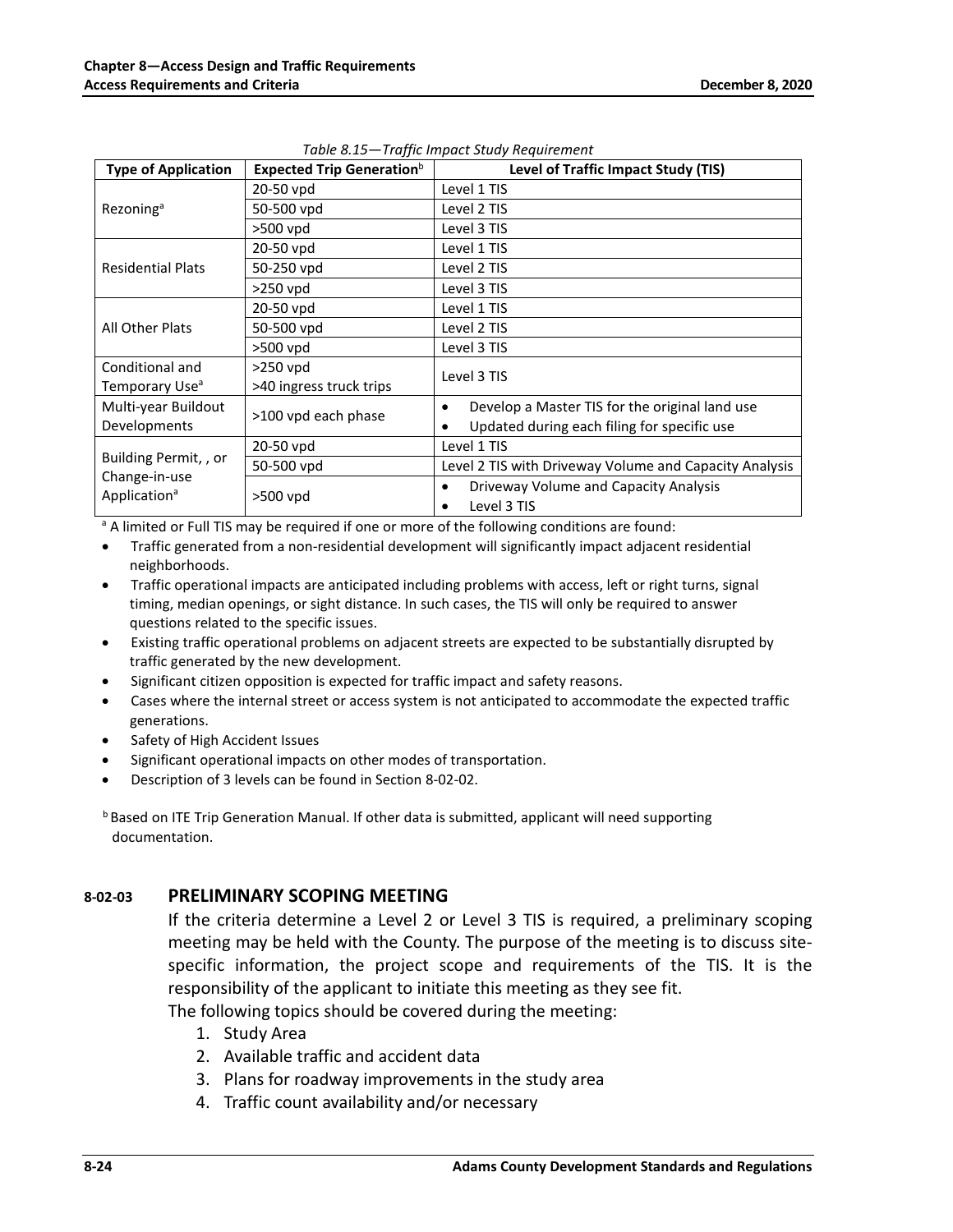- 5. Preliminary traffic distribution and assignment
- 6. Possible impacted intersections
- 7. Proposed access and relationship to adjacent properties
- 8. Preliminary estimates and projected traffic volumes at buildout
- 9. Phasing plan
- 10. Need for special analysis
- 11. Project's relationship to adopted local transportation study/plan and/or regional transportation study/plan.
- 12. Information from cities in the immediate area and/or the Colorado Department of Transportation.

The County will complete a summary of decisions made at the meeting, which will be a consolidated response from the Community and Economic Development Department and the Public Works Department. A copy will be given to the applicant within one week. The response shall include all of the minimum requirements for the traffic study and the County agrees not to expand the scope of the traffic study greater than requested in the initial letter. However, the County reserves the right to make substantive comments during the specified 21-day review and referral period, which may warrant submittal of additional data for the study.

The County may determine, at its sole discretion, that a Traffic Impact Study is not required for the proposed development. The decision to waive this requirement shall be jointly agreed upon by the Community and Economic Development Department and the Public Works Department and may be based on some, but not necessarily all of the following issues:

- 1. Capital Improvement Projects (CIP) in the vicinity of the project;
- 2. Right-of-way acquisition requirements adjacent to the subject site;
- 3. Roads currently constructed in the vicinity of the project;
- 4. Intersections within one mile of the subject site; and
- 5. Improvements subject to reimbursement to the County or other property owners under a Subdivision Improvement Agreement (SIA).

#### **8-02-04 RESPONSIBILITIES FOR TRAFFIC IMPACT STUDIES**

The responsibility for assessing the traffic impacts associated with a proposed land use action resides with the landowner or land development case applicant, with the County serving in a review capacity. The assessment of these impacts shall be within a traffic impact study as specified herein. Level 2 and 3 impact studies shall be prepared under the supervision and sealed by a Registered Professional Engineer in the State of Colorado.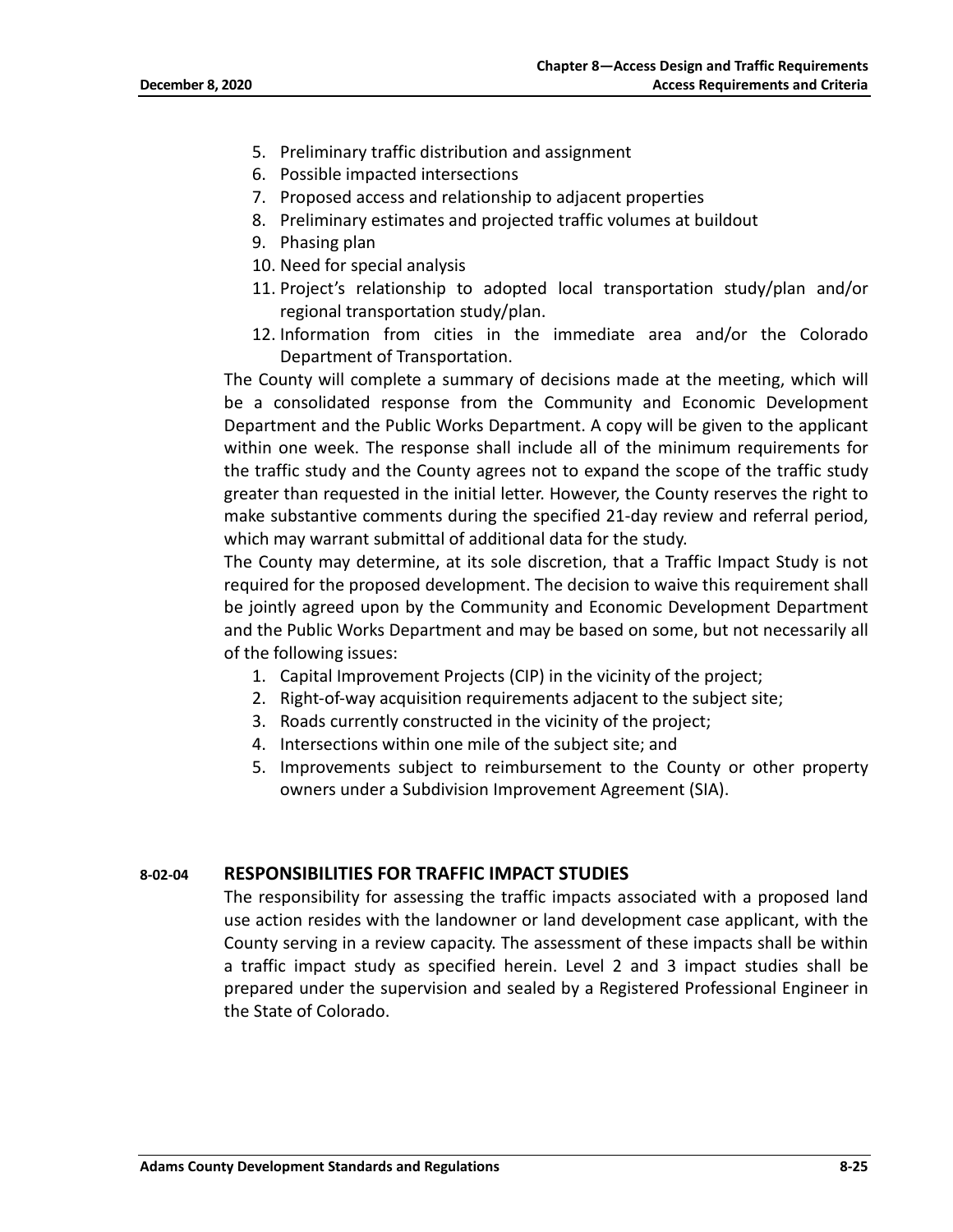#### **8-02-05 PLANNING HORIZONS AND ROADWAY NETWORK ASSUMPTIONS**

Each traffic impact study shall present an analysis of the traffic conditions without and with the proposed project at two planning year horizons: short term and long term. The intent of the first planning horizon is to investigate the immediate impact of the proposed project on the short-term roadway network. The short-term horizon year is defined as five years after occupancy of the project. If the project is proposed to occur over multiple phases, each phase shall be evaluated five years after phase occupancy.

The second planning horizon shall be based on the most current Adams County Transportation Plan 20 to 25-year planning horizon. The intent of the second planning horizon is to evaluate implications of the proposed project on the longrange traffic condition.

The baseline surface transportation network (without the proposed project improvements) assumed for the first planning horizon should reflect existing facilities plus any firmly committed improvements by the County and other developments within the study area. All DRCOG, Adams County Transportation Plan, or other state and/or locally funded "planned" surface transportation facilities within the study area may be included for the baseline assumptions for the long-term planning horizon network analysis.

Each planning horizon analysis shall identify the required facilities needed to bring the Level of Service (LOS) of the affected facilities up to the County established standards. If the established standards are currently exceeded, the study needs to identify:

- 1. What improvements are necessary to reach established standards and what portion of those improvements are caused by the project, and
- 2. What improvements are needed to mitigate project impacts.

The ultimate network will identify the on-site roadways, site-adjacent improvements, and the potential off-site improvements required and proposed by the project.

#### **8-02-06 TIS REPORT REQUIREMENTS**

The information contained in this section outlines the highest level of detail required for all traffic impact studies submitted to the County for review and approval (see Application Package for specific requirements). Maps required in individual sections shall be placed in the TIS as well. The TIS report shall be typed and bound. It shall contain a table of contents and lists of figures and tables.

#### **8-02-06-01 SUMMARY**

The Summary section shall be prepared utilizing the "Summary of Traffic Impact" sheets included with this section (see end of chapter). Additional maps and tables may be required to provide clarity to individual sections of the report. The Summary shall be provided as a condensed, stand alone document. It is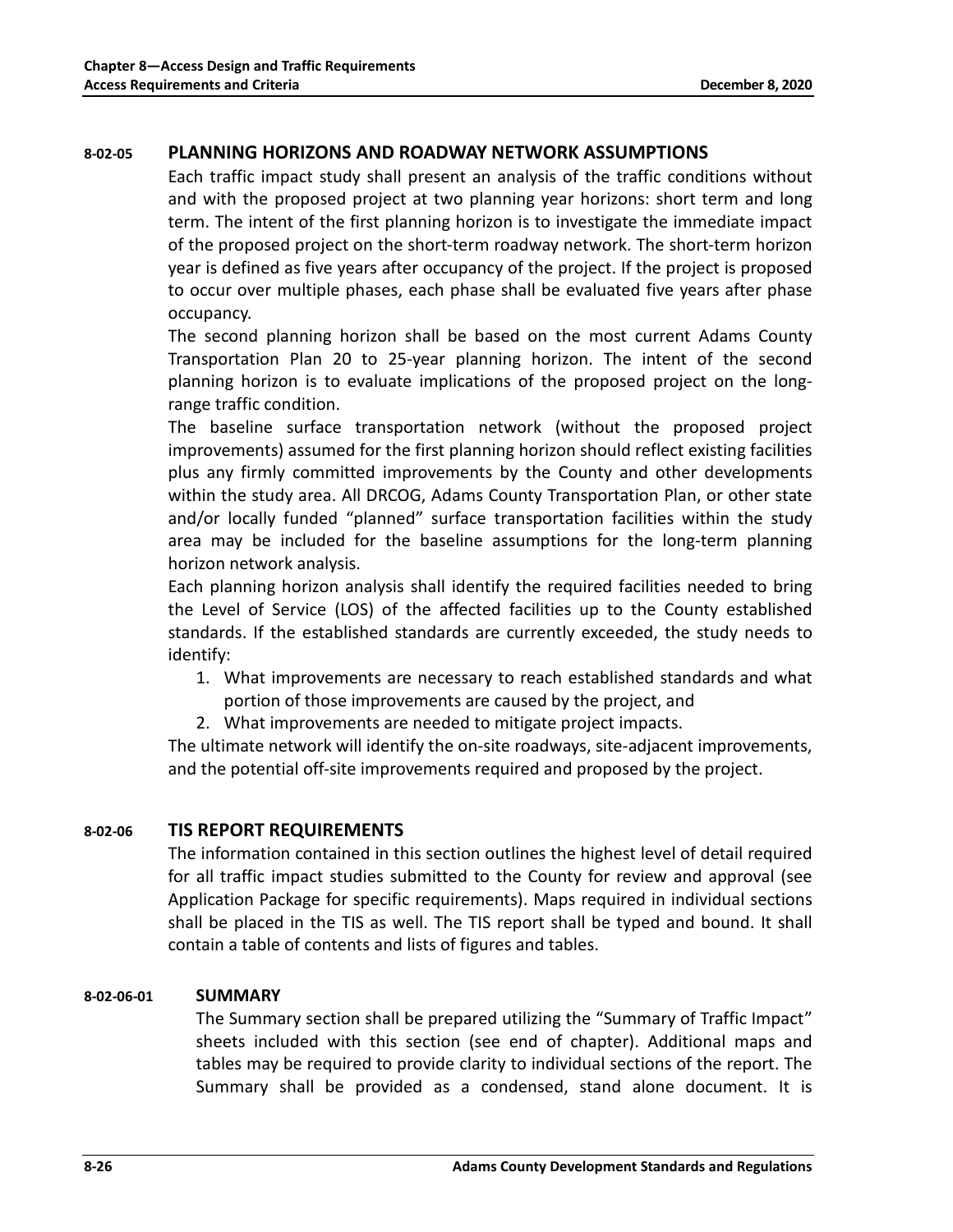incumbent on the applicant that all of the required data and information clearly identified in the appropriate sections of the report be produced. The information contained in the TIS and associated Appendices are accurate and complete prior to submitting it to the County.

#### **8-02-06-01-01** *PROJECT OVERVIEW*

This section will provide answers to the question of why a traffic analysis is required for the proposed project, and describe the approval request. The overview section shall also contain a discussion of the horizon years and findings/recommendations.

#### **8-02-06-01-02** *SITE LOCATION AND STUDY AREA BOUNDARIES*

A vicinity map will be provided illustrating the site, study area, and the surrounding transportation network. A brief description of the location of the site within the County and the region shall be included.

The limits of the study area should be based on the size and extent of the proposed development, and an understanding of existing and future land use and traffic conditions at and around the site. The reasons for selecting the study area will be described in sufficient detail so that the reviewer can understand the reasoning.

At a minimum, the study area shall contain:

- 1. Adjacent streets,
- 2. Nearest arterial/arterial intersection(s),
- 3. Site driveways,
- 4. Internal roads,
- 5. All major signalized or potentially future signalized intersections, either current or future years, where:
	- a. The project contributes a 5 percent impact (during either the a.m. or p.m. peak hour) to any approach leg of the intersection where the intersection is operating at an acceptable level of service, or
	- b. The project contributes a 2 percent impact (during either the a.m. or p.m. peak hour) to any approach leg of the intersection where the intersection is operating at an unacceptable level of service.

#### **8-02-06-01-03** *DESCRIPTION OF SITE*

A brief description of the site shall be provided and include, as a minimum, a description of its size, general terrain features, existing zoning and use, and proposed zoning and use.

A map shall be included showing buildout conditions of the subject property including the following:

- 1. The site street system,
- 2. Roadway classifications,
- 3. Number of travel lanes,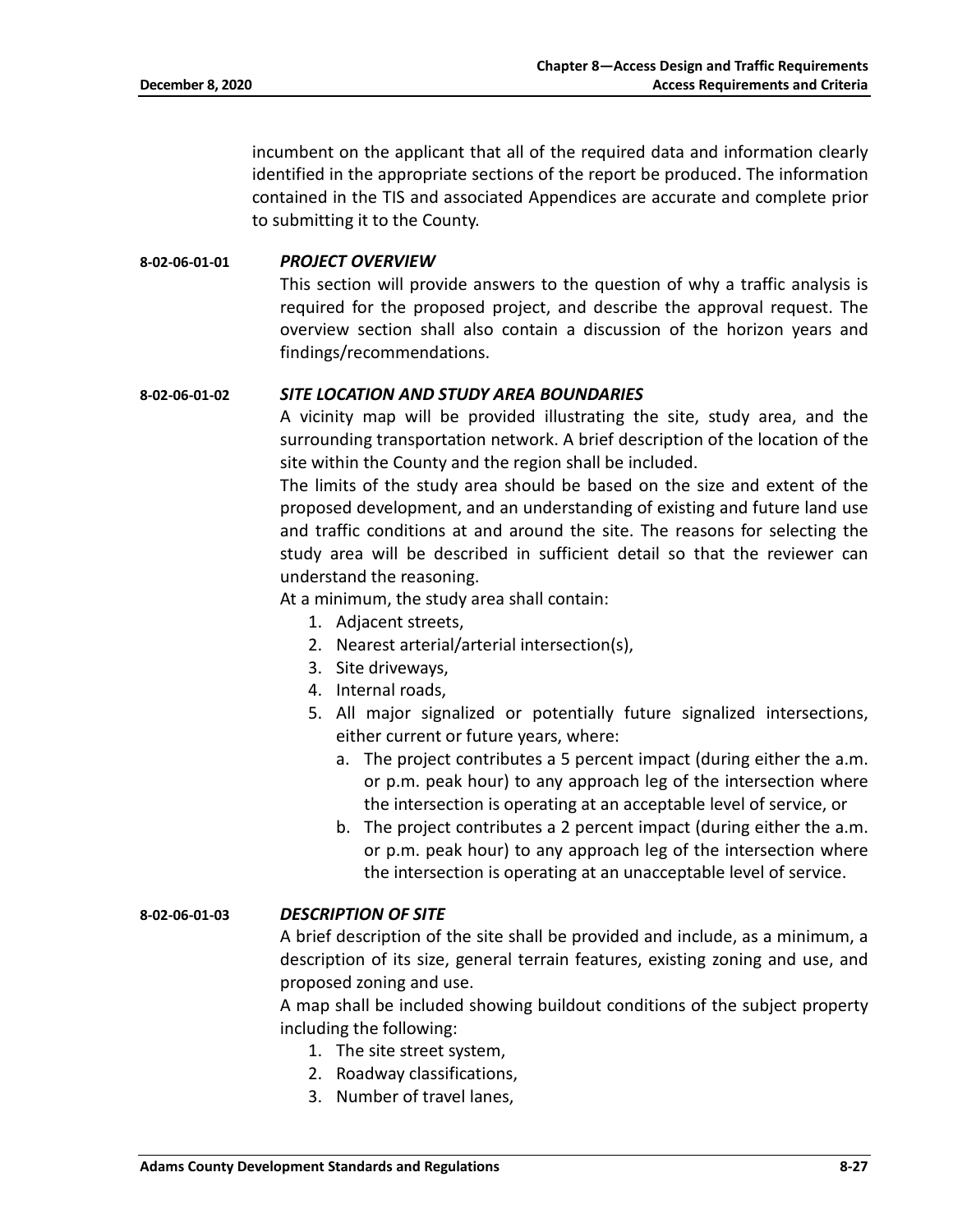- 4. Street width,
- 5. Existing and proposed ROW dimensions,
- 6. Existing and proposed driveways and accesses (with turning movements), and
- 7. Map of curb, gutter and sidewalk (available existing and proposed).

Similar information for adjacent property shall be provided as well, if available, on the same map. The data presented in this TIS report shall be identical in every respect to the site plan submitted for development approval.

For situations where a site plan does not exist, a prototypical site roadway and access system should be assumed for purposes of the study. Subsequent update will be necessary when a site plan becomes available.

#### **8-02-06-01-04** *EXISTING AND PROPOSED USES IN VICINITY OF SITE*

The identification of existing and anticipated land uses in the general vicinity of the site must be performed in order to understand other influences to area traffic patterns. Specific attention should be paid to property adjacent to the site and any undeveloped land in the study area. A map shall be prepared for the project vicinity that graphically depicts the location of approved or proposed developments. Projects within the study area but in other jurisdictions shall also be identified on the map and documented. Proposed projects, which may impact adjacent jurisdictions, will be referred to those jurisdictions for consideration.

#### **8-02-06-01-05** *EXISTING AND COMMITTED TRANSPORTATION NETWORK*

A map showing the "planned" transportation network for the short term and long term planning horizons must be prepared and submitted for review. Committed/funded improvements by the County and previously approved developments shall be identified for the short and long term horizon years. Source of funds shall also be identified.

The long term improvements shall be those documented in the Adams County Transportation Plan and any other long term improvements adopted through special studies sponsored by the County.

The improvements (at either planning year) of other local jurisdictions, agencies, and developments within the study area shall be identified. The nature of their improvement projects, their extent, implementation schedule, funding source, and responsible party shall be identified.

#### **8-02-06-02 EXISTING TRAFFIC CONDITIONS**

A description and plan of the existing traffic conditions within the study area shall be prepared, which presents a minimum of three hours each of a.m. and p.m. peak and daily traffic volumes. These volumes shall be no more than two years old. If the project is in a high growth area they shall be less than one year.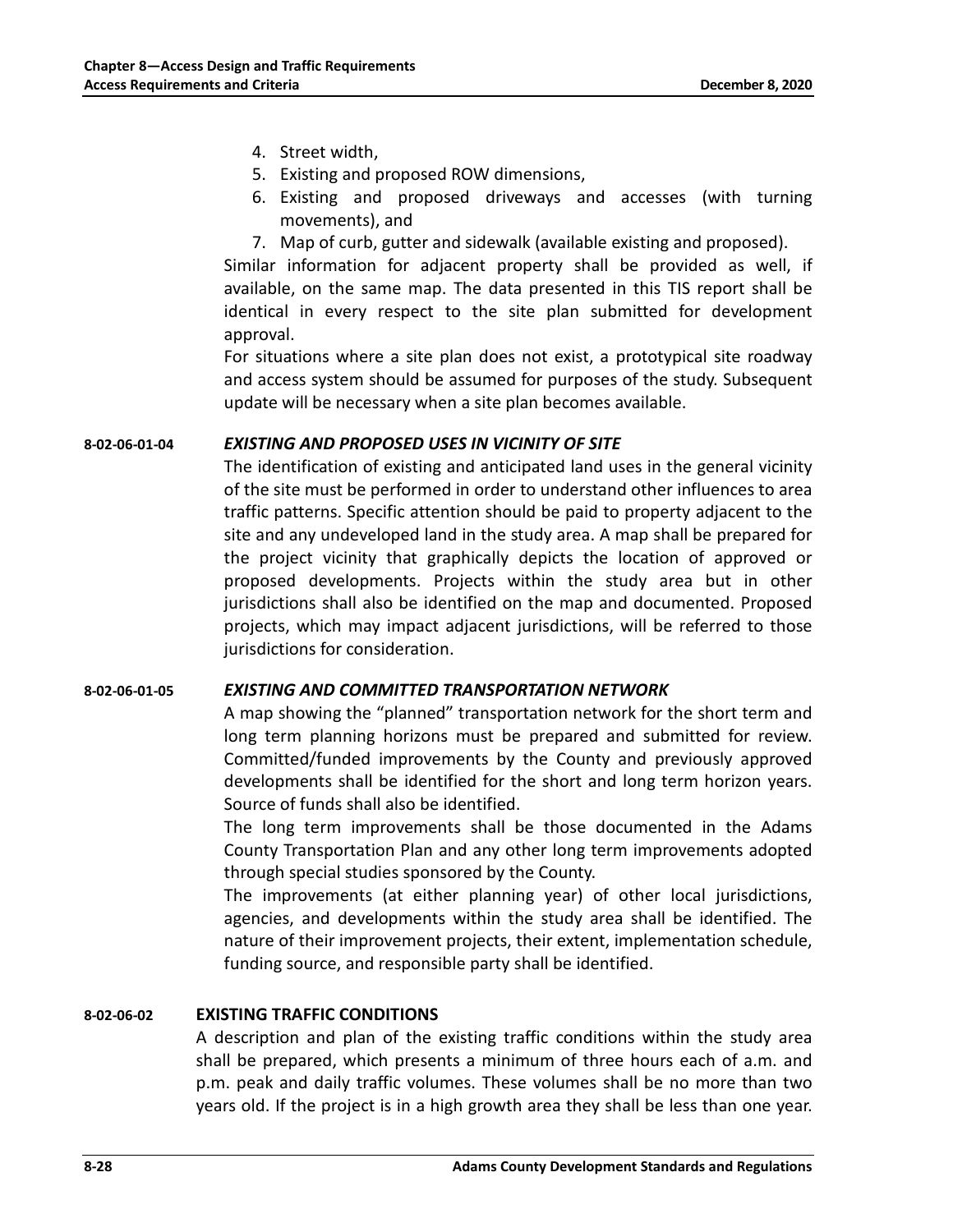The source of existing traffic volume information should be explicitly stated (CDOT counts, new counts developed for the project, County counts, etc.) Summaries of current traffic counts shall be included in the appendix. A map of the existing roadway network shall be prepared that presents lane geometrics, traffic control, existing access, speed limits, and any other notable features.

Existing a.m. and p.m. peak hour intersection levels of service shall be determined for signalized and unsignalized intersections within the study area based on procedures described in the latest edition of the Highway Capacity Manual. The existing arterials shall also be analyzed based on a daily volume/capacity ratio analysis where the threshold capacities are defined by arterial designation per Table 8.16. Volume/capacity ratios which exceed 1.00 shall be identified. It should be noted these are general thresholds for planning purposes only, and a supplementary peak hour analysis should be considered. These daily volume/capacity ratios shall be recorded on the existing volume map.

| <b>Facility Type</b>        | Lanes  | <b>A.D.T Threshold Capacity</b> |
|-----------------------------|--------|---------------------------------|
| Local-Residential           |        | 1,500                           |
| Local-Commercial/Industrial |        | 2,500                           |
| <b>Minor Collector</b>      |        | 12,000                          |
| <b>Major Collector</b>      |        | 24.000                          |
| <b>Minor Arterial</b>       |        | 32,000                          |
| Major Arterial              | 4 min. | 48,000                          |

|  | Table 8.16-Threshold Capacity |  |
|--|-------------------------------|--|
|  |                               |  |

#### **8-02-06-03 FUTURE TRAFFIC CONDITIONS WITHOUT PROPOSED DEVELOPMENT**

Long term a.m. and p.m. peak hour planning horizon traffic forecasts shall be based on the most recent Transportation Plan traffic forecasts. Long term peak hour estimates shall be provided in sufficient detail to understand the recommended forecasts. It should be noted the forecasts are based on future year population and employment projections, which reflect a regional perspective on growth and development. The applicant and consultant shall investigate those land use assumptions as they apply to their project study area and make forecast adjustments as necessary.

A short and long term planning horizon traffic forecast shall be prepared for the project. The short term planning horizon is five years after project occupancy. The short term planning horizon traffic forecast shall be the sum of existing traffic volumes plus cumulative development traffic plus ambient growth. The short term planning horizon traffic forecasts should also include cumulative development traffic from other jurisdictions within the study area. The short term planning horizon year ambient growth rate traffic forecasts shall be based on:

- 1. Proportion between existing traffic volumes and buildout regional model forecasts,
- 2. Extrapolation from historical traffic counts to current counts, and/or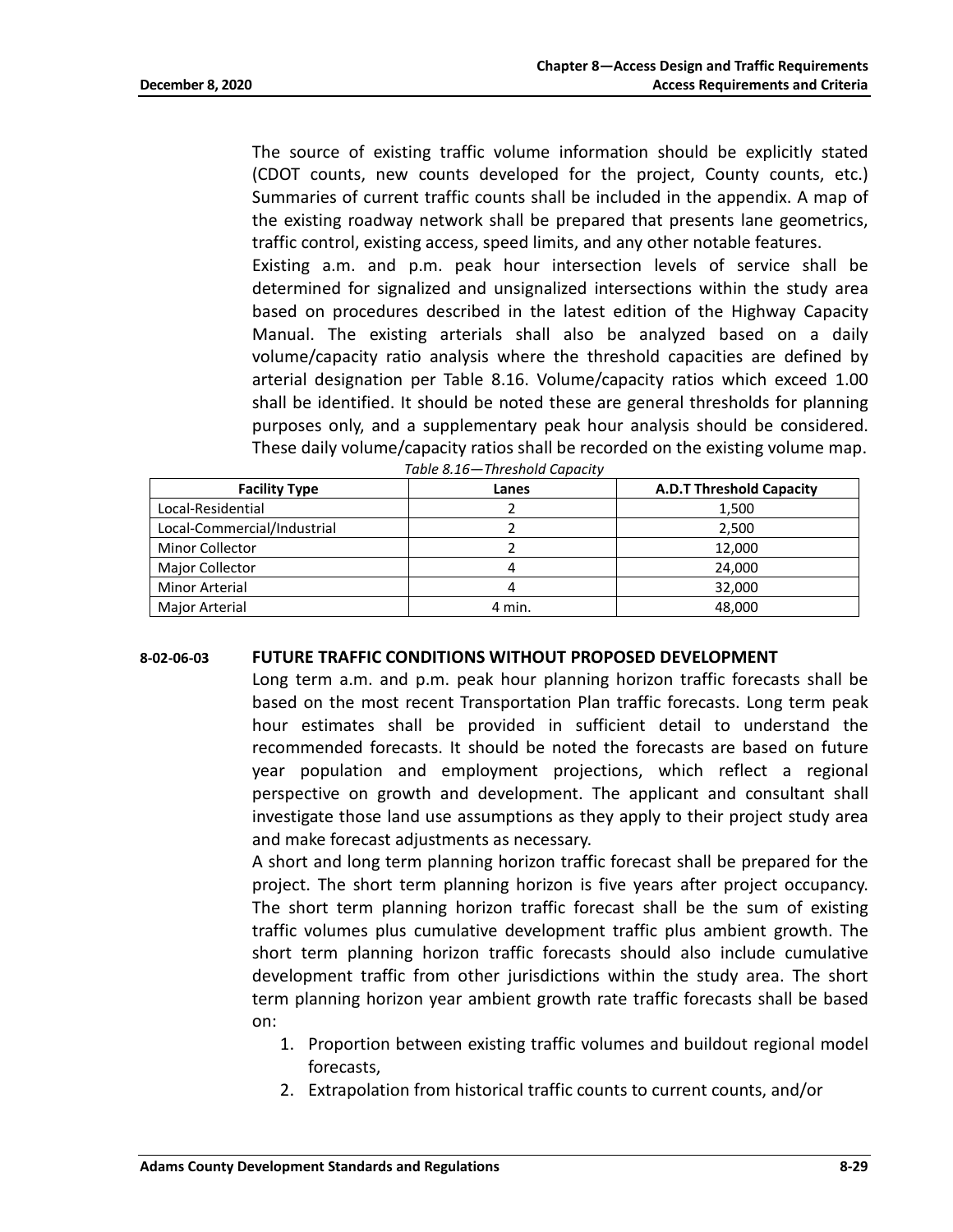3. Planning analysis which considers trends in the areas circulation system through either a proportion or extrapolation estimate.

Whatever method is used to develop the annual growth rate for determining ambient traffic, it is important the method be documented with sufficient detail to replicate the findings.

The map of the committed and funded improvements (for each planning horizon) as required shall be used as a base for determining short term and long term planning horizon levels of service. The identification of improvements that would mitigate unacceptable levels of service under the traffic conditions (without the proposed project) must be developed. In addition to what improvements are needed, it is also important to identify when these improvements are needed. The time when improvements are necessary could be defined by when a traffic threshold is reached, or by year.

#### **8-02-06-04 PROPOSED PROJECT TRAFFIC**

Project traffic will be developed based on the traditional trip generation, distribution, and assignment process described as follows.

#### **8-02-06-04-01** *TRIP GENERATION*

A completed "Traffic Generation Summary Sheet" (Table 8.17), listing each type of land use within the site at build-out, the size involved, the average trip generation rates used (total daily traffic and a.m./p.m. peaks), and the resultant total trips generated shall be submitted as part of the project TIS. Build-out land uses and generation shall be for both the short term and long term planning horizons. If, however, the land use action is of a type that build-out in the short-term is not feasible due to the size of development, interim phases, such as 2-year increments, shall be developed.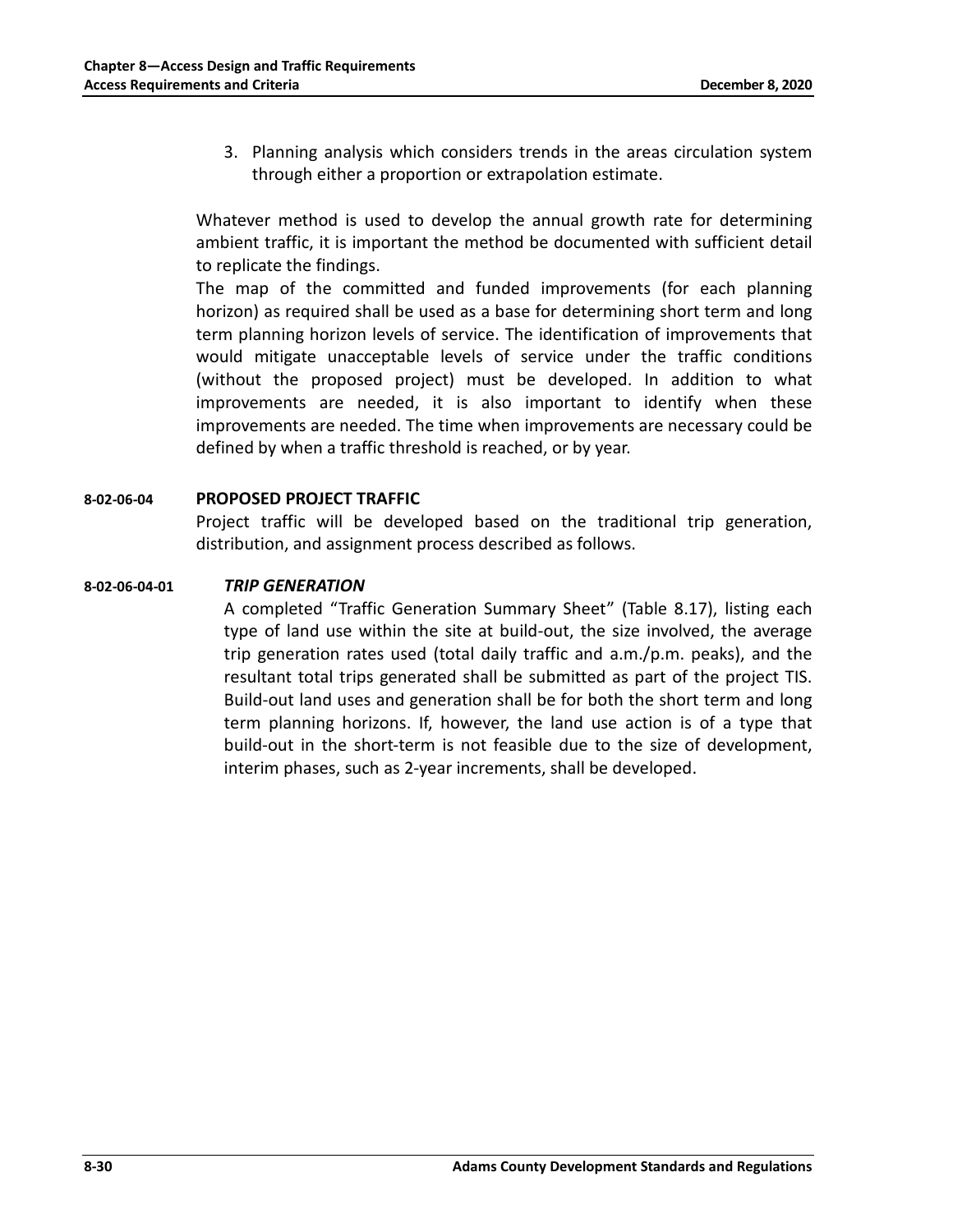| Table 8.17-Traffic Generation Summary Sheet |      |                                                 |       |       |              |                       |      |       |       |              |              |      |
|---------------------------------------------|------|-------------------------------------------------|-------|-------|--------------|-----------------------|------|-------|-------|--------------|--------------|------|
| LAND USE                                    |      | TRIP GENERATION RATES (per unit)<br><b>UNIT</b> |       |       |              | TOTAL TRIPS GENERATED |      |       |       |              |              |      |
|                                             |      | <b>TYPE</b>                                     | 24 hr |       | AM Peak Hour | PM Peak Hour          |      |       |       | AM Peak Hour | PM Peak Hour |      |
| Type                                        | Size |                                                 |       | Enter | Exit         | Enter                 | Exit | 24 hr | Enter | Exit         | Enter        | Exit |
|                                             |      |                                                 |       |       |              |                       |      |       |       |              |              |      |
|                                             |      |                                                 |       |       |              |                       |      |       |       |              |              |      |
|                                             |      |                                                 |       |       |              |                       |      |       |       |              |              |      |
|                                             |      |                                                 |       |       |              |                       |      |       |       |              |              |      |
|                                             |      |                                                 |       |       |              |                       |      |       |       |              |              |      |
|                                             |      |                                                 |       |       |              |                       |      |       |       |              |              |      |
|                                             |      |                                                 |       |       |              |                       |      |       |       |              |              |      |
|                                             |      |                                                 |       |       |              |                       |      |       |       |              |              |      |
|                                             |      |                                                 |       |       |              |                       |      |       |       |              |              |      |
|                                             |      |                                                 |       |       |              |                       |      |       |       |              |              |      |
|                                             |      |                                                 |       |       |              |                       |      |       |       |              |              |      |
|                                             |      |                                                 |       |       |              |                       |      |       |       |              |              |      |
|                                             |      |                                                 |       |       |              |                       |      |       |       |              |              |      |
|                                             |      |                                                 |       |       |              |                       |      |       |       |              |              |      |
|                                             |      |                                                 |       |       |              |                       |      |       |       |              |              |      |
|                                             |      |                                                 |       |       |              |                       |      |       |       |              |              |      |
|                                             |      |                                                 |       |       |              |                       |      |       |       |              |              |      |
|                                             |      |                                                 |       |       |              |                       |      |       |       |              |              |      |
|                                             |      |                                                 |       |       |              |                       |      |       |       |              |              |      |
|                                             |      |                                                 |       |       |              |                       |      |       |       |              |              |      |
|                                             |      |                                                 |       |       |              |                       |      |       |       |              |              |      |
|                                             |      |                                                 |       |       |              |                       |      |       |       |              |              |      |
|                                             |      |                                                 |       |       |              |                       |      |       |       |              |              |      |
|                                             |      |                                                 |       |       |              |                       |      |       |       |              |              |      |
|                                             |      |                                                 |       |       |              |                       |      |       |       |              |              |      |
|                                             |      |                                                 |       |       |              |                       |      |       |       |              |              |      |
|                                             |      |                                                 |       |       |              |                       |      |       |       |              |              |      |
|                                             |      |                                                 |       |       |              |                       |      |       |       |              |              |      |
|                                             |      |                                                 |       |       |              |                       |      |       |       |              |              |      |
|                                             |      |                                                 |       |       |              |                       |      |       |       |              |              |      |
|                                             |      |                                                 |       |       |              |                       |      |       |       |              |              |      |

**Adams County Development Standards and Regulations**

**8-31**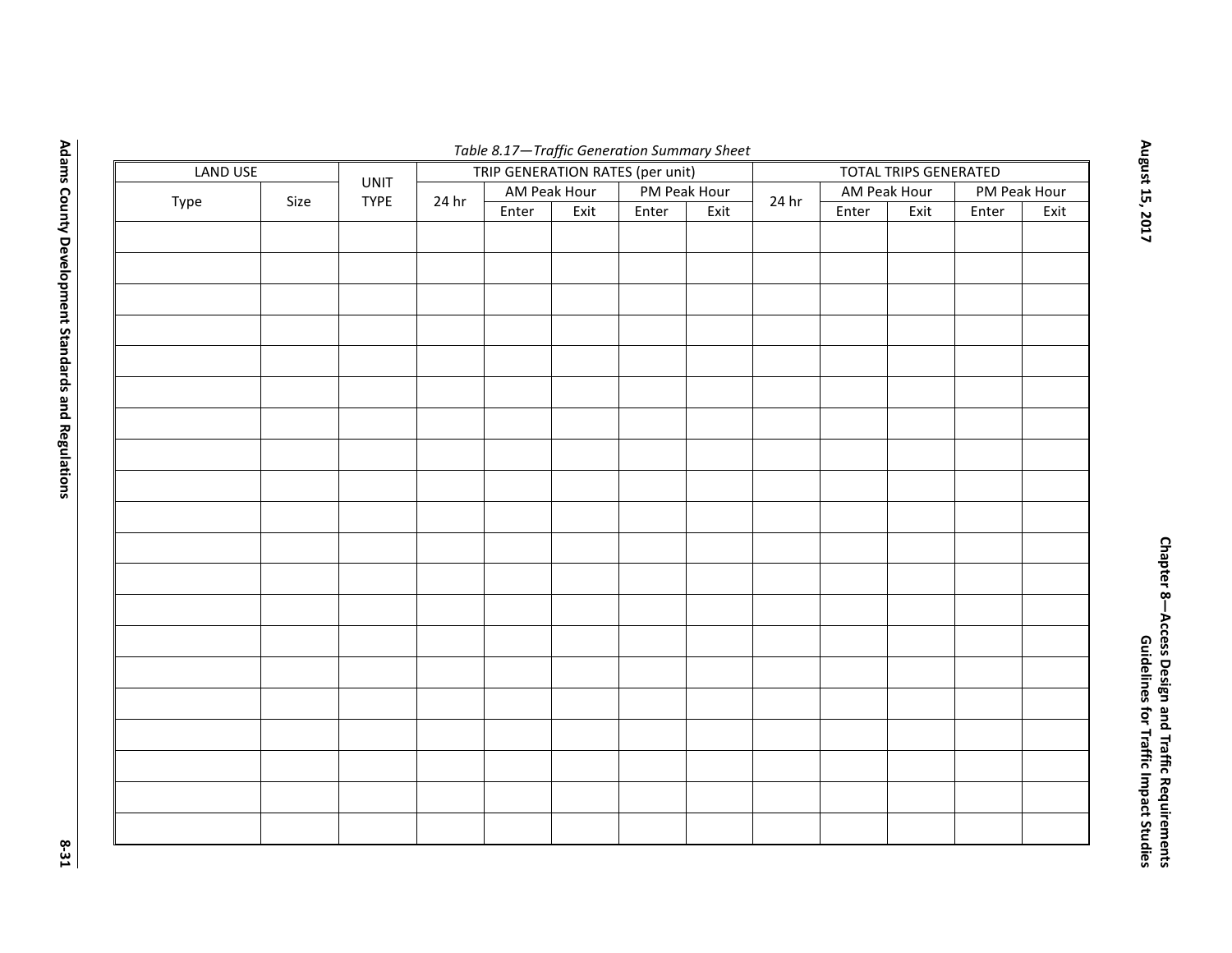Trip generation should be calculated from the latest data contained within the Institute of Transportation Engineers' Trip Generation report or other industry publications such as the ITE Journal. Data limitations, data age, choice of peak hour or adjacent street traffic, choice of independent variable and choice of average rate versus statistical significant modification shall be presented and discussed. In the event data is not available for a proposed land use, a local trip generation study following procedures prescribed in the ITE Trip Generation manual must be completed to provide sufficient justification for the proposed generation rate. This rate must be acceptable to the County.

#### **8-02-06-04-02** *ADJUSTMENTS TO TRIP GENERATION RATES*

After first generating trips at full ITE rates, trip-making reduction factors may be used. These factors fall into two categories: those which reassign some portion of generated trips to the background stream of traffic, and those which "remove" or "move" generated trips. In all cases, the underlying assumptions of the ITE Trip Generation rates must be recognized and considered before any reductions are claimed.

The first category is when trips to the proposed development currently exist as part of the background traffic stream, referred to as a passby trip. Passby percentages identified in the ITE Trip Generation manual or other industry publications may be used.

This traffic must continue to be assigned to site driveways and access points, but is not additive to the background stream of traffic. A technical appendix that illustrates the rediversion of passby trips is recommended.

The second category for adjustments is for internal site trips, transit use, and TDM (transportation demand management) actions. In general, reductions are not recommended. However, if reductions are claimed, analytic support to show how the figures were derived must be provided. Optimistic assumptions regarding transit use and TDM actions will not be acceptable unless accompanied by specific implementation proposals that will become a condition of approval. Such implementation proposals must have a reasonable expectation of realization within a 5-year period after project initiation.

#### **8-02-06-04-03** *TRIP GENERATION BUDGET*

Major concerns arise when the TIS identifies a trip generation rate less than what ultimately is experienced once the development is built and occupied. The impacts on the community due to underestimating these trip generations may become great. It is recognized the trip generation process is ultimately dependent on a number of market and social factors; however, it is imperative the TIS be sufficiently conservative to account for full impact of the proposed development.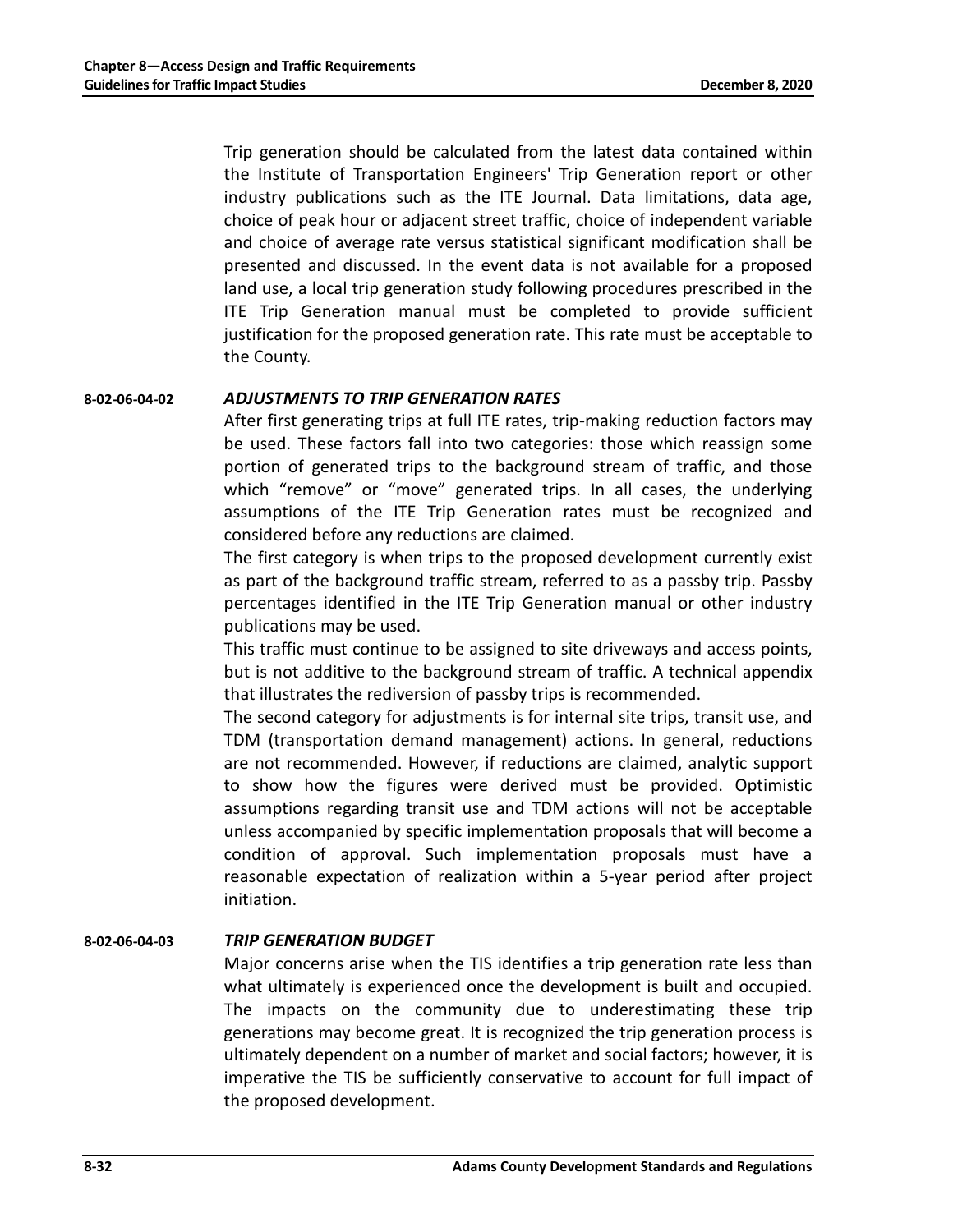To assure the public and the County the traffic impact analysis adequately addresses the full impact of the development, the trip generation of the proposed development will establish the maximum amount of trips permitted from the development. If a future traffic impact is experienced which was not addressed in the traffic study, and determined a part to a project's trip generation exceeding the trip generation assumed in the traffic study, the County may require the development to either 1) make additional improvements to reduce the project traffic volumes to the amount estimated in the traffic study, or 2) provide for additional mitigations to the project traffic. This requirement will become a condition of all development approvals requiring a traffic study.

Two specific situations will be closely reviewed. The first is when the traffic study assumes rates where the collection of mixed uses, such as at a shopping center, result in lower peak hour trips than when applying individual rates to each land use. The second is when reductions in the trip generation rates are assumed based on reductions due to travel demand management.

If the trip budget is reached prior to full occupancy, the County reserves the right to request supplemental traffic analyses and/or additional mitigations prior to granting full occupancy permits. If the project is fully occupied and it is determined the development traffic exceeds that which was included in the traffic study, then the property owner may be requested to conduct additional traffic analysis and provide additional mitigation.

#### **8-02-06-04-04** *TRIP DISTRIBUTION*

Trip distribution may be based on the County and/or DRCOG traffic forecasts, market analysis, existing traffic flows, applied census data, and professional judgment. Regardless of the estimates, the procedures and logic for estimating the trip distributions must be well documented. The trip distribution patterns must be presented for each phase if changes in roadway network, access or land uses are proposed. The distribution percentages shall be noted on the Summary of Traffic Impacts sheet.

#### **8-02-06-04-05** *PROJECT TRIP ASSIGNMENT*

This section shall present the forecast project traffic assignment based on the project's trip generation estimates and project trip distribution. The traffic forecasts shall be graphically presented and include: a.m. peak hour, p.m. peak hour, and total daily site-generated traffic. If trip generation is different for the short term and long term planning horizons, both should be shown on separate graphics. "Pass-by" traffic should be included at driveways and access points.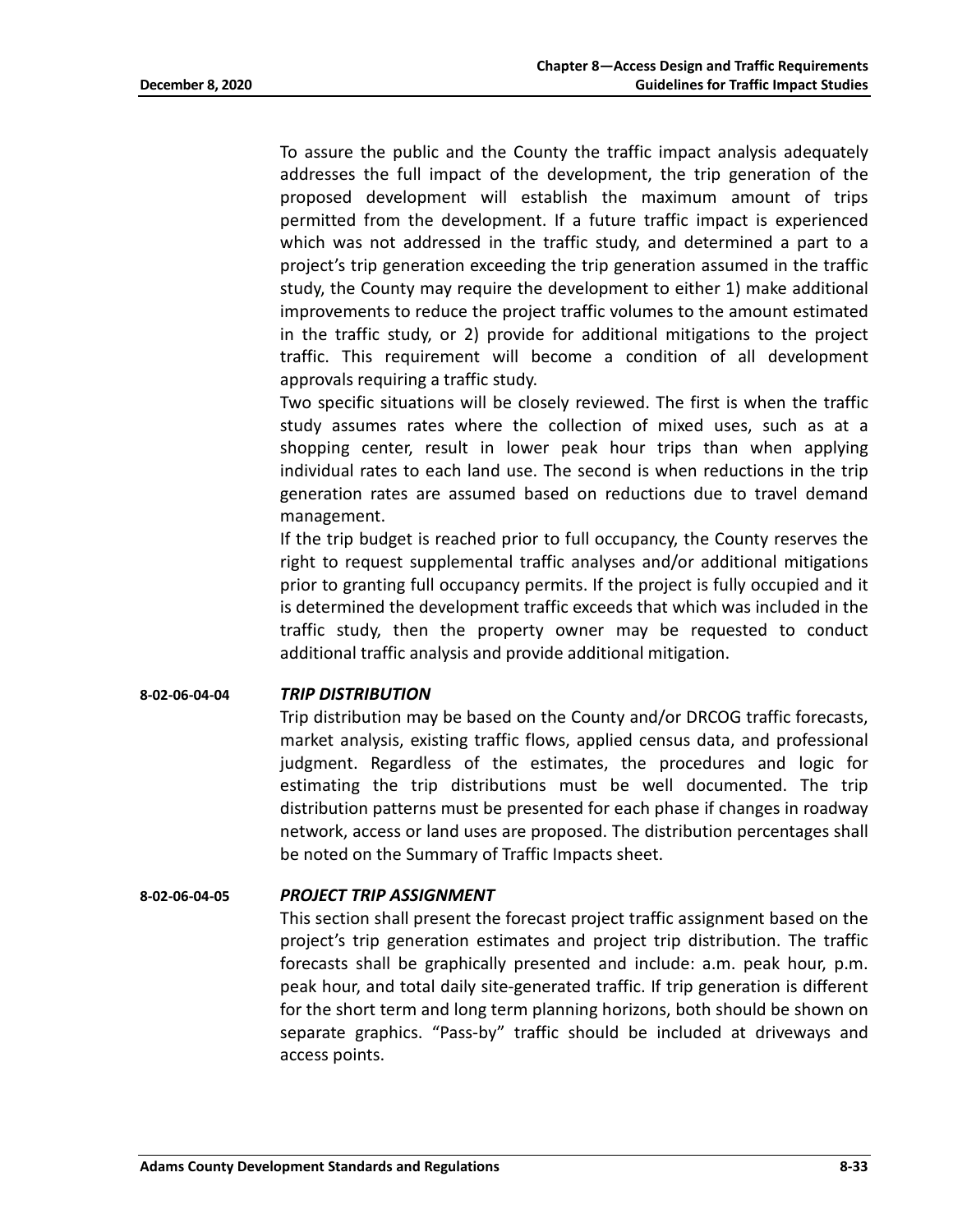#### **8-02-06-05 FUTURE TRAFFIC FORECASTS WITH THE PROPOSED DEVELOPMENT**

A graphical summary of the short term and long term horizon year traffic plus the proposed project traffic for the four hours of a.m. peak, four hours of p.m. peak, and daily conditions shall be completed. These volumes shall include turn movements at the key intersections. The base map for this exhibit shall reflect the respective transportation network by planning horizons.

#### **8-02-06-06 PROJECT IMPACTS**

The key elements of the project impact analysis include:

- 1. Generalized daily traffic volume level of service
- 2. A peak hour intersection level of service
- 3. The appropriateness of access locations and the need for future traffic signals
- 4. Turn lane storage requirements
- 5. Sight distance
- 6. Appropriateness of acceleration or deceleration lanes

The requirements for these six evaluations are as follows.

#### **8-02-06-06-01** *GENERALIZED DAILY TRAFFIC VOLUME LEVEL OF SERVICE*

Using the daily traffic volumes forecast and general daily level of service thresholds, a general evaluation should be made of the arterial street system for the short term and long term horizon years. Incremental differences attributable to the land use action should be identified. A map showing generalized levels of service should be presented for each design year.

#### **8-02-06-06-02** *PEAK HOUR INTERSECTION LEVEL OF SERVICE*

An a.m. and p.m. peak hour intersection level of service analysis shall be conducted for each intersection, based on procedures specified in the most recent release of the Highway Capacity Manual. All level of service analysis worksheets shall be included in the Appendix.

The principal objective of the intersection level of service traffic impact analysis is to identify whether the traffic from the proposed project when added to the existing plus short and long term planning horizon traffic will result in a significant impact and an unacceptable level of service. For definitional purposes, the threshold for acceptable level of service is C during off-peak hours and not less than level of service D for peak hours.

Significance is defined as: 1) when the added project traffic causes the level of service to exceed the established threshold, or 2) when the short term or long term horizon year traffic without the project exceeds the established threshold, and the project traffic causes a 2% increase in the volume/capacity ratio or delay.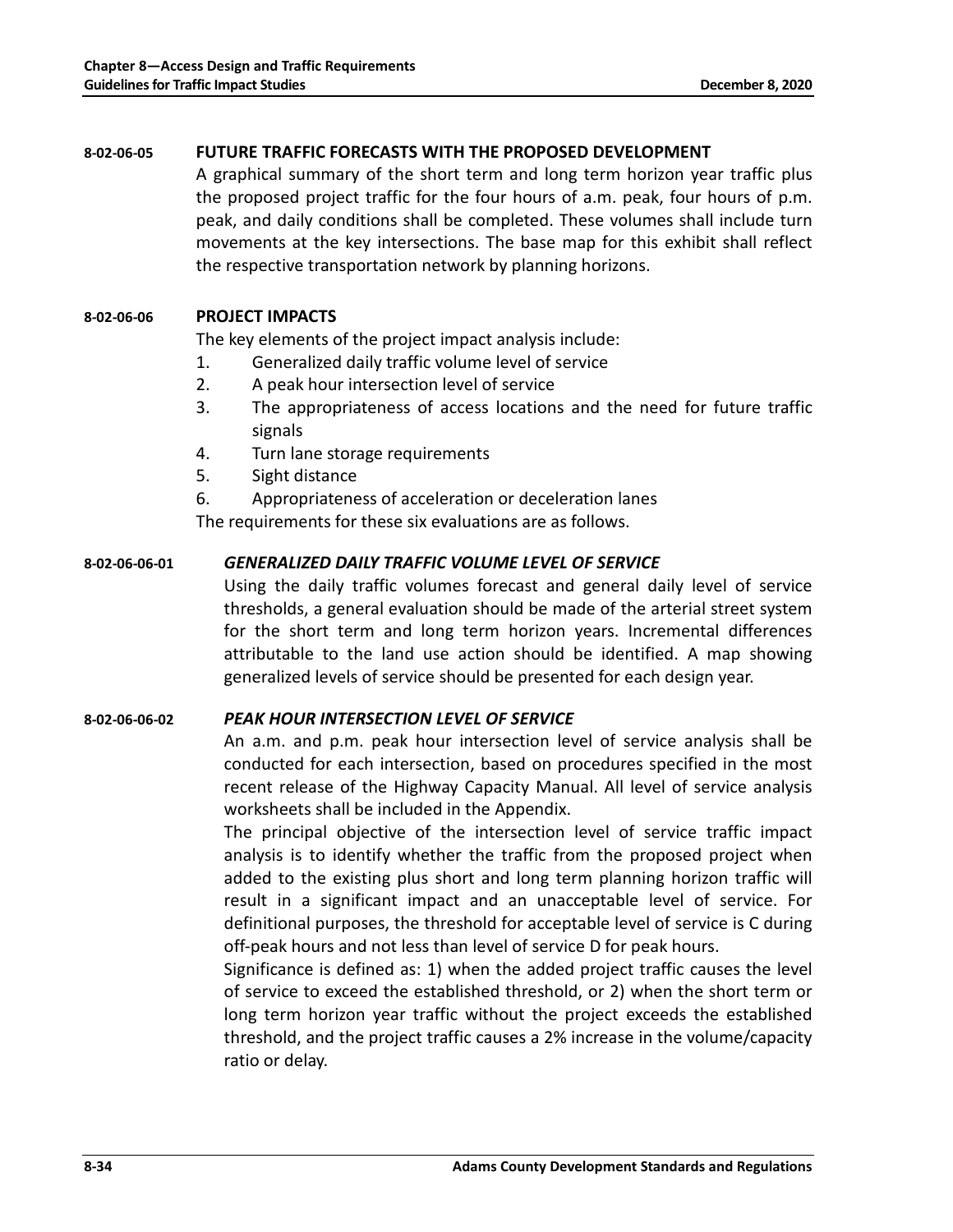#### **8-02-06-06-03** *TRAFFIC SIGNALS AND ACCESS LOCATIONS*

The appropriateness of the project's access locations and type must be established. For full-access locations, a signal warrant analysis based on the Manual on Uniform Traffic Control Devices must be conducted for each design year. Traffic signals specifically warranted by the land use action shall be identified.

The acceptability of the signal locations must be demonstrated through a signal progression (time-space) analysis. The analysis shall consider any existing access or intersection or a possible future signal location along the arterial for a distance of at least one mile in each direction of the proposed signal. A cycle length of between 80 and 120 seconds should be selected and agreed to by County staff. A travel speed of 45 mph on majors and 35 mph on minors, unless the existing posted speed limit is less, must be used. A major arterial bandwidth of 50% and a minor arterial bandwidth of 40% are considered desirable, and must be used where existing conditions allow. Where intersections or other accesses have no signals presently, but are expected to have signals, a 60% mainline, 40% cross street cycle split should be assumed. Where more detailed information is available from turning movement projections, other split assumptions may be made.

Any access that would reduce the desirable bandwidth if a traffic signal were installed shall be identified. In general terms, access should remain unsignalized and have turning movements limited by driveway design or median islands, unless the impacts to traffic operation and safety are made even worse by doing so. The implications of the land use action upon the adequacy of the signal locations for each design year shall be provided. Distances between signalized intersections (centerline) shall be indicated. Signal progression worksheets (time-space diagrams) shall be included in the Appendix.

#### **8-02-06-06-04** *TURN LANE STORAGE REQUIREMENTS*

Turn lane storage needs shall be identified for the "necessary" situation, based on projected turning volumes and AASHTO analytic techniques. Appropriate documentation of the calculations must be provided.

**8-02-06-06-05** *SIGHT DISTANCE* The identification of project sight distance at the project entrances and all internal streets shall be conducted. Line of sight triangles for determining sight distances and landscape restrictions shall be prepared and submitted in accordance with information presented in Chapter 7.

#### **8-02-06-06-06** *ACCELERATION OR DECELERATION LANES*

All proposed project entrances on arterials shall be evaluated as to whether they require acceleration lanes or deceleration lanes per the most recent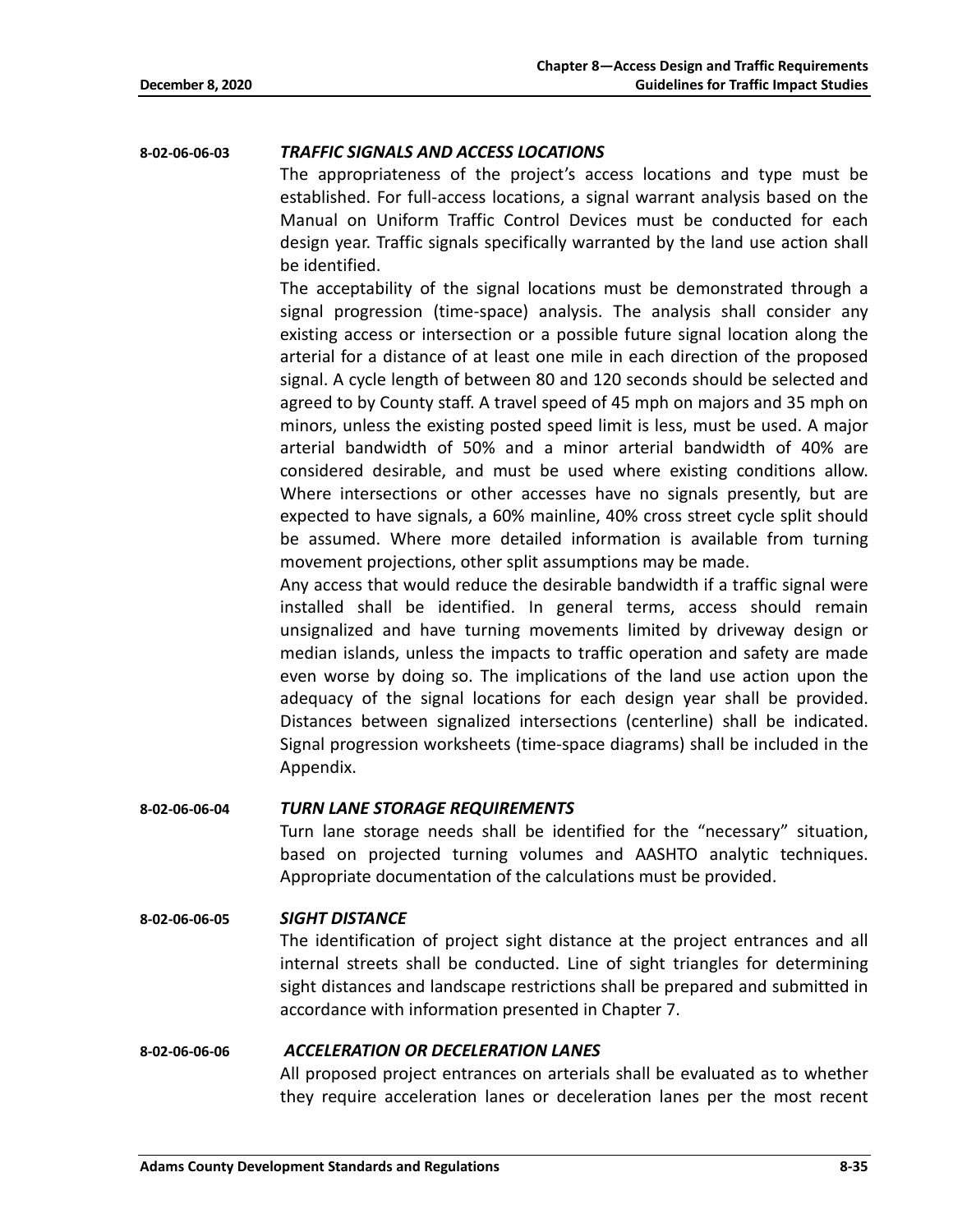release of the Colorado Department of Transportation State Highway Access Code.

#### **8-02-06-07 SPECIAL ANALYSIS/ISSUES**

This section provides the County with opportunities to request specific focused traffic analyses relevant to the proposed development. These could include access control, access spacing, accident/safety concerns, cut through traffic and residential quality of life, truck estimates and pavement design, accident statistics, pedestrian safety, safe routes to schools, emergency routes, etc. This section would also contain environmental and regional air quality conformity analysis as necessary.

#### **8-02-06-08 MITIGATION MEASURES/RECOMMENDATIONS**

This section shall describe the location, nature, and extent of all transportation improvements the applicant recommends to yield reasonable operating conditions in each horizon year with the land use action approved as requested. For this discussion, the following terms apply:

- 1. Planned Improvements planned having committed funding, including those identified in short term capital improvement programs by County, district, or other agency.
- 2. Background Committed Improvements committed to by previously approved development.
- 3. Applicant Committed There are two conditions where improvements need to be identified:
	- a. When existing plus cumulative traffic with planned and background improvements exceed established levels of service, the applicant shall identify mitigation to offset project impacts.
	- b. When existing plus cumulative traffic with planned and background improvements do not exceed established levels of service, the applicant shall identify mitigation to achieve established levels of service.
- 4. Necessary Improvements required to mitigate background plus applicant traffic to established levels of service, regardless of project contribution.

The reason "necessary" improvements must be explored is often the "background committed" or "planned" improvements plus the improvements the applicant typically understands and commits to are not adequate to provide the established level of service. In addition, the assurance all-practical solutions have been considered when developing the list of "necessary" improvements, so the resulting operating conditions are made to approach the established level of service must be performed.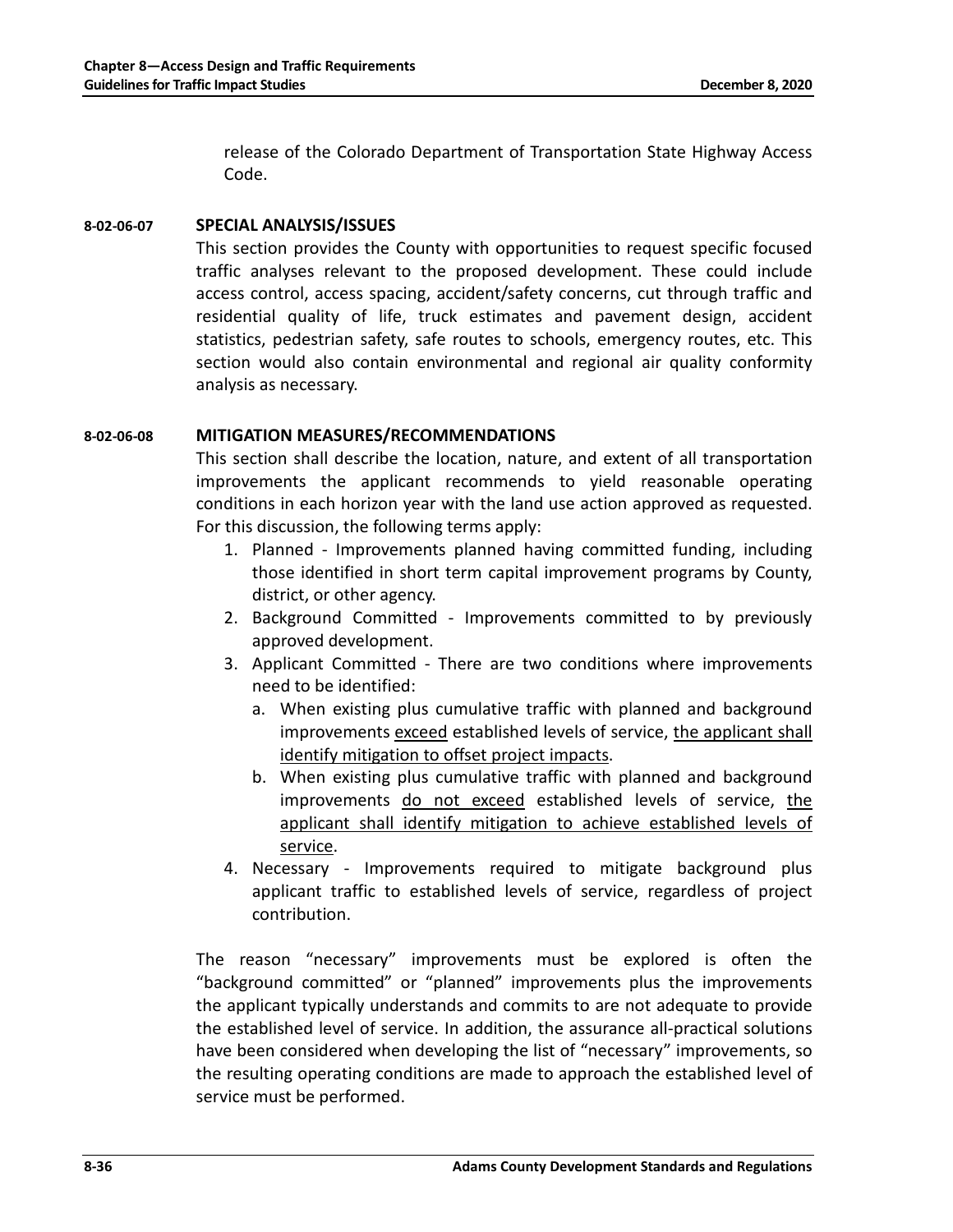For purposes of identifying improvement possibilities (either by the applicant or by the County or state) "necessary" to yield an acceptable level of service, the cost of the improvements shall not be considered a limiting constraint within the context of the traffic impact study. However, the goal of the evaluation is to identify cost-effective solutions that yield a reasonable level of service. Extremely high-cost solutions may not be cost-effective, but it is important to at least identify solutions so decision-makers are cognizant of existing options.

Table 8.19, "Recommended Improvements Summary Sheet," is a summary sheet of recommendations being proposed for the subject project. One sheet may be used for both design years if all the improvements can be conveniently described thereon. If not, one or more sheets should be completed for each design year.

All recommended improvements should be identified on the Summary Sheet, including "planned," "background committed," "applicant committed," and "necessary." Each project should be briefly described as to its location, the type of project, flow line and right-of-way needs (for roadways), signal or turn lane improvements (for intersections), and, at a sketch planning level, cost of the improvement. Also, commitment to the improvement should be identified, either by local governments, districts, or by the applicant himself (this may include both the "applicant committed" and "necessary" projects). Identification of a project as "not currently committed" may be an appropriate description for many needed projects, including some of those that are "planned." However, the goal of the recommendations should be to identify a firm program of improvements that will support the proposed land use action and background traffic in each design year.

It is further required all geometric improvements such as pavement markings, signs, adding through or turn lanes, adding project access and assorted turn lanes, acceleration lanes, and changes in medians, shall be presented in a schematic scaled drawing, preferably on a current aerial map. Sufficient dimensions shall be identified to facilitate review. Right-of-way needs shall also be identified on the plan.

#### **8-02-07 REQUIREMENTS FOR UPDATING EXISTING TRAFFIC IMPACT STUDIES**

The following are three (3) scenarios that will require the preparation of an update (or amendment) to a previous study, or the preparation of an entirely new study which meets these guidelines.

1. When time or circumstances of the original study fall within the parameters presented in Table 8.18, the applicant shall prepare the appropriate documentation according to the following specific requirements.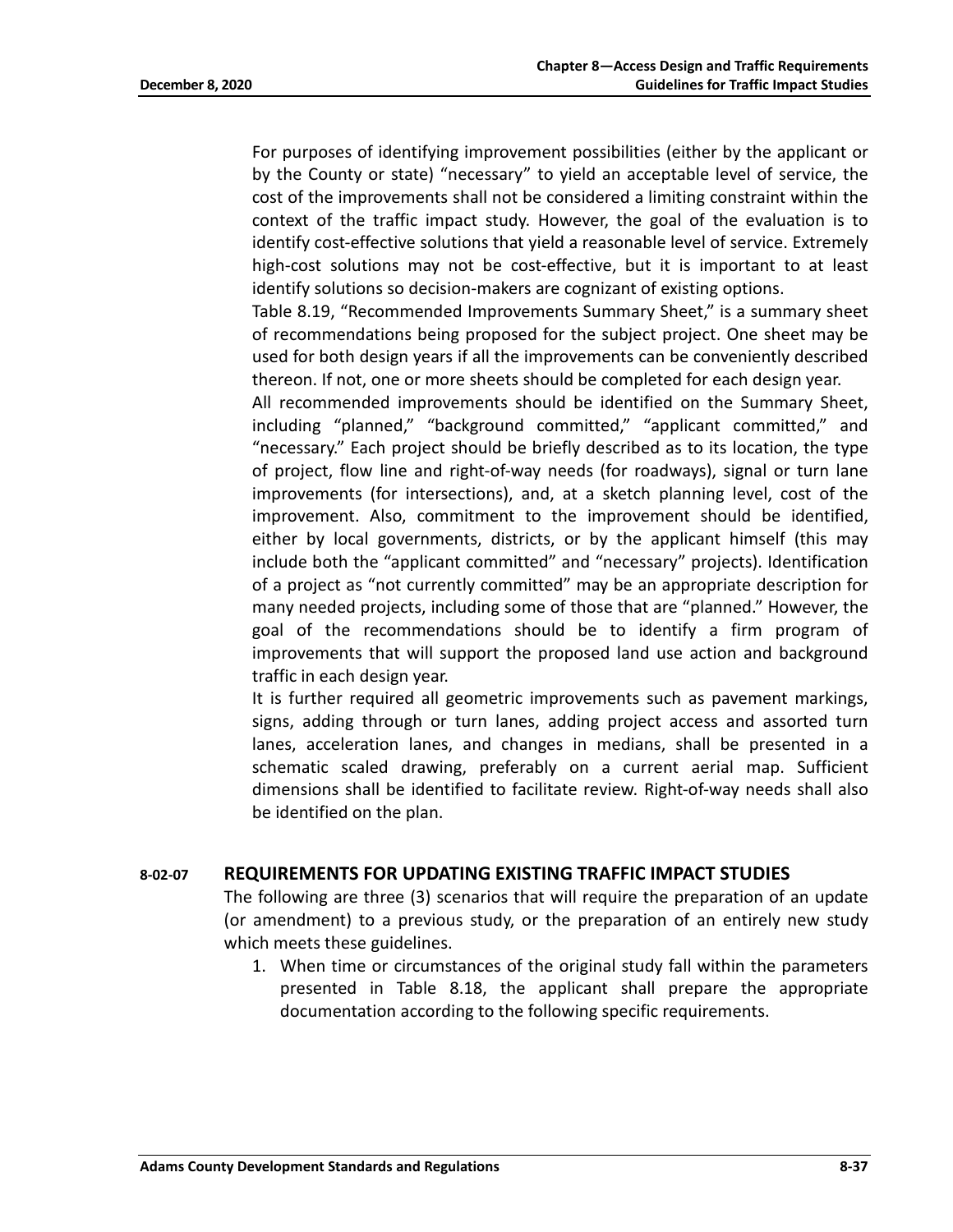|                 | <b>Changes to the Original Proposed Development</b>                            |                                                                                                                                                                                         |  |  |  |
|-----------------|--------------------------------------------------------------------------------|-----------------------------------------------------------------------------------------------------------------------------------------------------------------------------------------|--|--|--|
| Original Report | Access Changed* or Trip                                                        | Access Not Changed and Trip                                                                                                                                                             |  |  |  |
| Is              | Generation Increased by 15%                                                    | Generation Increased by 15%                                                                                                                                                             |  |  |  |
| < 2 Years Old   | Letter Amendment Required:<br>Identify and discuss only items<br>that changed. | Letter Documenting Change<br>(No other reports required)                                                                                                                                |  |  |  |
| > 2 Years Old   | New Study                                                                      | Letter Amendment Required:<br>New local ground counts.<br>٠<br>New Trip Generation<br>٠<br>New LOS Analysis<br>٠<br>Meet all current requirements of<br>$\bullet$<br>this TIS Guideline |  |  |  |

\*Changed access includes proposed new access or refinement of general access locations not specifically addressed in original proposed development.

- 2. When the original study was prepared for a large, complex, or phased project and was designed, organized, and written to function as a "base" or master plan document for future development applications, it must include updates to the master plan study. (These types of studies require special arrangements with the County prior to their preparation.)
- 3. Where a traffic impact study was never prepared and the site fails to continue meet the conditions of a waiver, a new study is required.